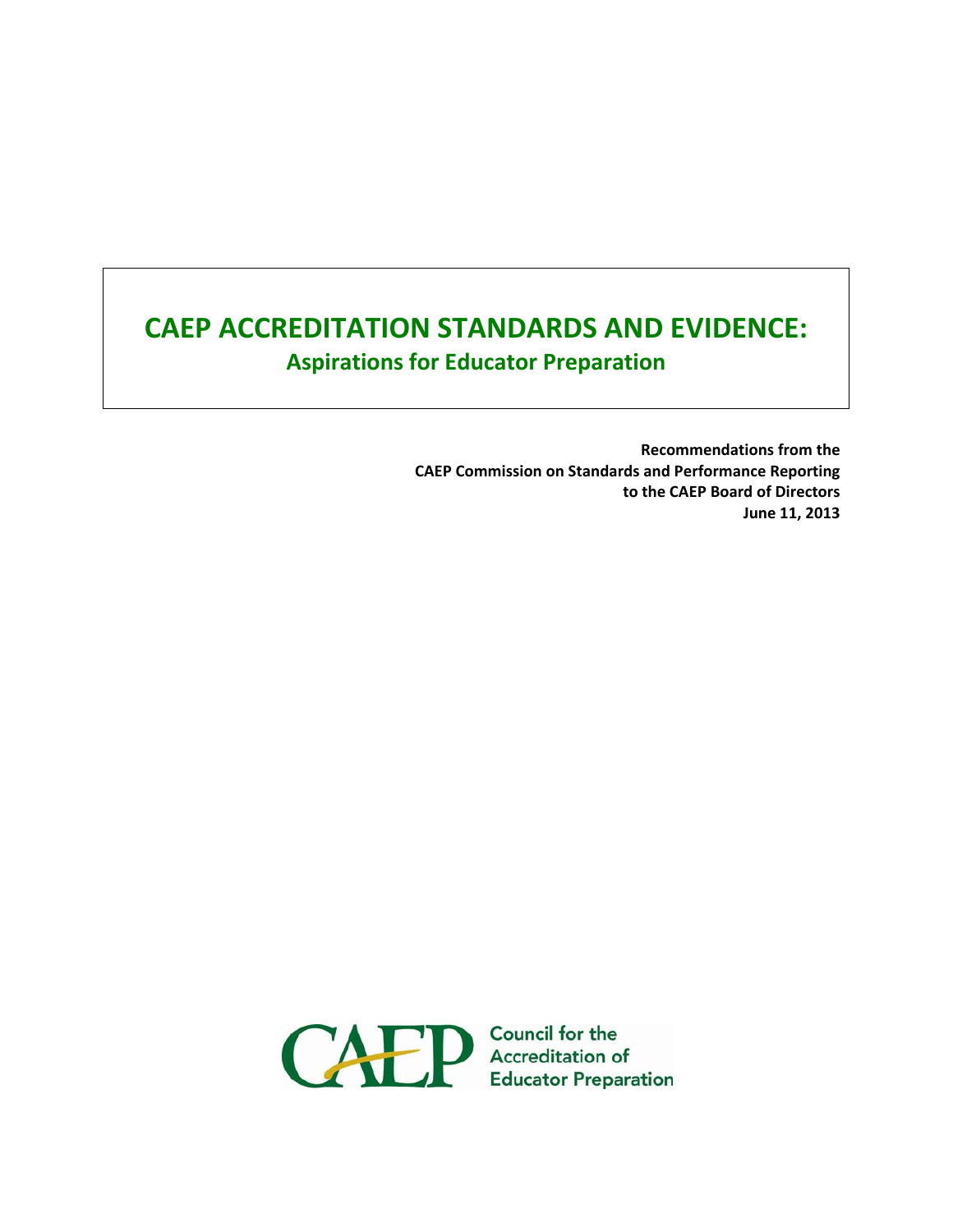## **CAEP Commission on Standards and Performance Reporting**

**Camilla Benbow, co‐chair**  Patricia and Rodes Hart Dean of Education and Human Development Vanderbilt University, Peabody College

**Andrés Alonso,** Chief Executive Officer, Baltimore City Public Schools

**JoAnn Bartoletti,** Executive Director, National Association of Secondary School Principals

**Erik Bitterbaum,** President, State University of New York College at Cortland

**Mary Brabeck,** Dean, Steinhardt School of Culture, Education and Human Development, New York University

**Peggy Brookins,** NBCT, Mathematics Instructor, Forest High School, Florida

**Gail Connelly,** Executive Director, National Association of Elementary School Principals

**Richard DeLisi,** Dean, The Graduate School of Education, Rutgers University

**Melissa Erickson,** PTA Leader, Hillsborough Public Schools, Florida

**Francis (Skip) Fennell,** Professor of Education, McDaniel College

**Deborah L. Ford,** Chancellor, University of Wisconsin‐Parkside

**Susan Fuhrman,** President, Teachers College, Columbia University

**Kurt F. Geisinger,** Professor of Educational Psychology, University of Nebraska

**Rick Ginsberg,** Dean, School of Education, University of Kansas

**Marquita Grenot‐Scheyer,** Dean, College of Education, California State University, Long Beach

**William Isler,** School Board Representative, Pittsburgh Public Schools

**Christopher Koch,** State Superintendent, Illinois State Board of Education

**Jim Kohlmoos,** Principal, EDGE Consulting LLC

**Jillian Lederhouse,** Professor of Education, Wheaton College

**Arthur Levine,** President, Woodrow Wilson National Fellowship Foundation

**Annie Lewis O'Donnell,** Vice President, Program Design and Teacher Preparation, Teach for America

**Paul Lingenfelter,** President, State Higher Education Executive Officers

**Patricia Manzanares‐Gonzales,** Provost and Vice President for Academic Affairs, Western State Colorado University *(in memorium)*

**Tina Marshall‐Bradley,** Associate Vice President, Academic Affairs, Paine College

**Susan B. Neuman,** Professor of Education, University of Michigan

**Tom Payzant,** Superintendent, Boston Public Schools and Professor of Practice, Harvard Graduate School of Education *(retired)*

**Terry Holliday, co‐chair** Commissioner of Education Kentucky Department of Education

----------------------

**Rebecca Pringle,** Secretary/ Treasurer, National Education Association

**Sidney Ribeau,** President, Howard University

**Benjamin Riley,** Director of Policy and Advocacy, New Schools Venture Fund

**David Ritchey,** Executive Director, Association of Teacher Educators

**Haydee Rodriguez,** NBCT, History and Theatre Teacher, Central Union High School District, California

**Terry Ryan,** Vice President for Ohio Programs & Policy, Thomas B. Fordham Institute

**Philip Schmidt,** Associate Provost, Teachers College, Western Governors University

**David Steiner,** Dean, School of Education, Hunter College

**Jennifer Stern,** Executive Director, Talent Management, Denver Public **Schools** 

**Julie Underwood,** Dean, School of Education, University of Wisconsin‐ Madison

**Randi Weingarten,** President, American Federation of Teachers

**Bob Wise,** President, Alliance for Excellent Education

**Donna Wiseman,** Dean, College of Education, University of Maryland

*Gene Harris, Superintendent and CEO, Columbus City Schools, served as co‐chair until her resignation in December 2012.*

**Designees at the June meeting** Jarrod Bolte for Andres Alonso Dick Flanary for Joanne Bartoletti Charles Lenth for Paul Lingenfelter

Honor Fede for Gail Connelly Mariana Haynes for Bob Wise Jolanda Westerhof for Deborah Ford

------------------------

Andy Coons for Haydee Rodriguez Heather Harding for Annie Lewis O'Donnell Joan Baratz Snowden for Randi Weingarten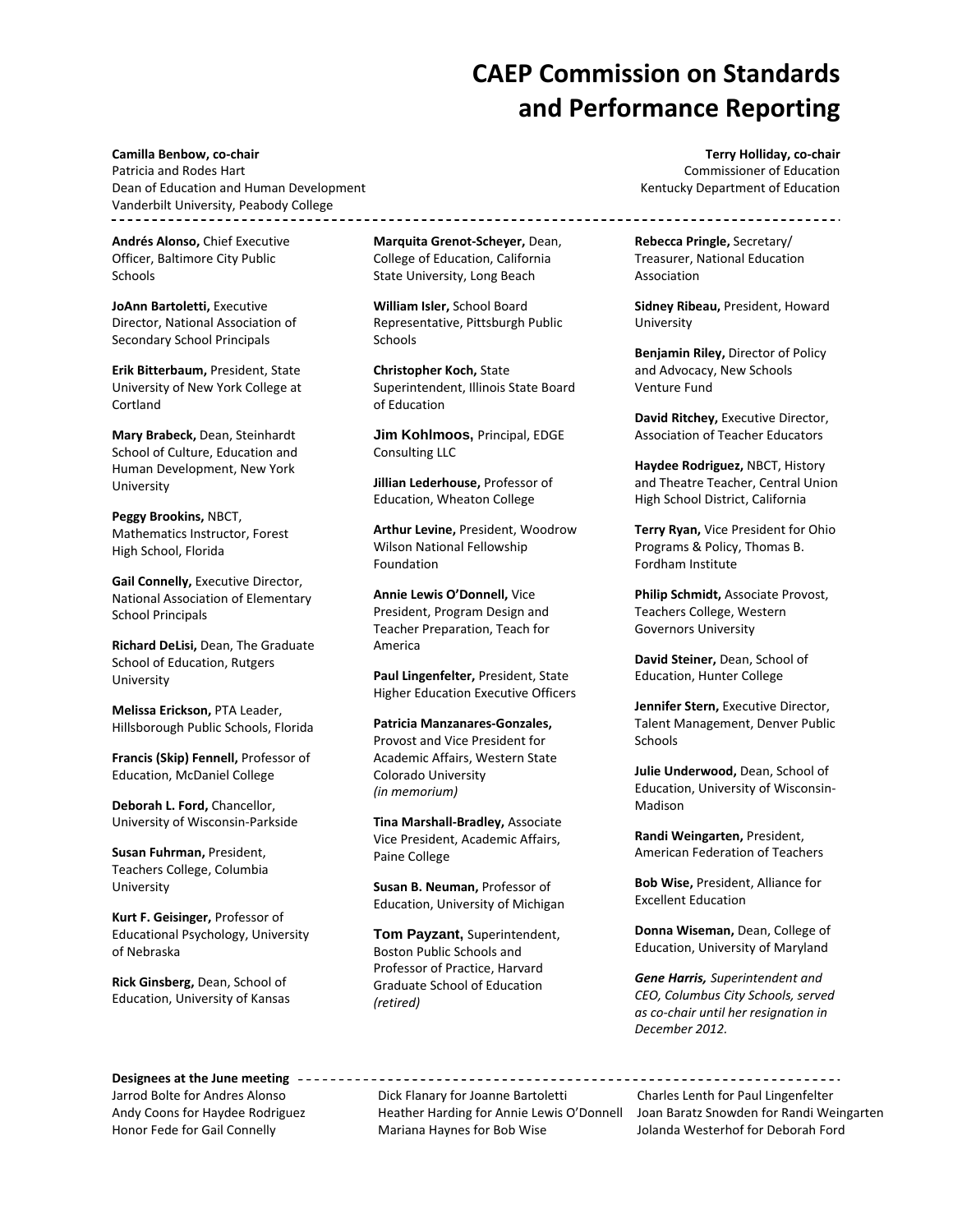## **Table of Contents**

| <b>Executive Summary</b>                                                       | Page<br>2 |
|--------------------------------------------------------------------------------|-----------|
|                                                                                |           |
| <b>Message from the Co-chairs</b>                                              | 6         |
| Introduction                                                                   | 8         |
| <b>Accreditation Standards and Recommendations</b>                             | 10        |
| Standard 1: Content and Pedagogical Knowledge                                  | 10        |
| Standard 2: Clinical Partnerships and Practice                                 | 14        |
| Standard 3: Candidate Quality, Recruitment, and Selectivity                    | 16        |
| Standard 4: Program Impact                                                     | 21        |
| Standard 5: Provider Quality Assurance and Continuous Improvement              | 22        |
| Recommendations of the CAEP Commission on Annual Reporting and CAEP Monitoring | 24        |
| Recommendations of the CAEP Commission on Levels of Accreditation Decisions    | 26        |
| Cross-cutting themes: Diversity and Technology and Digital Learning            | 28        |
| <b>Recommendations on Evidence in Accreditation</b>                            | 31        |
| Introduction                                                                   | 31        |
| Where We Are and Where We Need to Go                                           | 31        |
| Judge Preparation on the Basis of Impact of Completers on P-12 Learning        |           |
| and Development                                                                | 32        |
| Making a Case that Standards are Met                                           | 33        |
| Continuous Improvement                                                         | 34        |
| Implementation of New Standards and New Expectations for Evidence              | 35        |
| Better Data, Better Used                                                       | 36        |
| <b>Scope of the Commission's Recommendations</b>                               | 38        |
| Appendix: Typical and Suggested Measures for Accreditation Evidence References | 41        |
| Organization of the Commission Report to the CAEP Board of Directors           |           |

The Commission's recommendations are contained in four sections:

- 1. The **standards,** organized within five large topics, as well as additional recommendations. Each group of standards is supported by a rationale that presents the knowledge from research and practice supporting the standard and that includes endnote citations for each reference source.
	- 2. **Cross‐cutting themes,** describing an overarching emphasis on diversity and technology. These themes are threaded throughout the standards, reflecting the Commission's perspective that they need to be integrated *throughout* preparation experiences.
	- 3. The Commission's cumulative recommendations about **use of evidence** and responsibilities of both educator preparation providers and CAEP itself. The related Appendix displays the Commission's examples of evidence that providers might use in their accreditation self studies, as well as in their own quality assurance systems.
	- 4. The **scope** of the Commission recommendations in regard to other school personnel, as well as U. S. Department of Education regulations.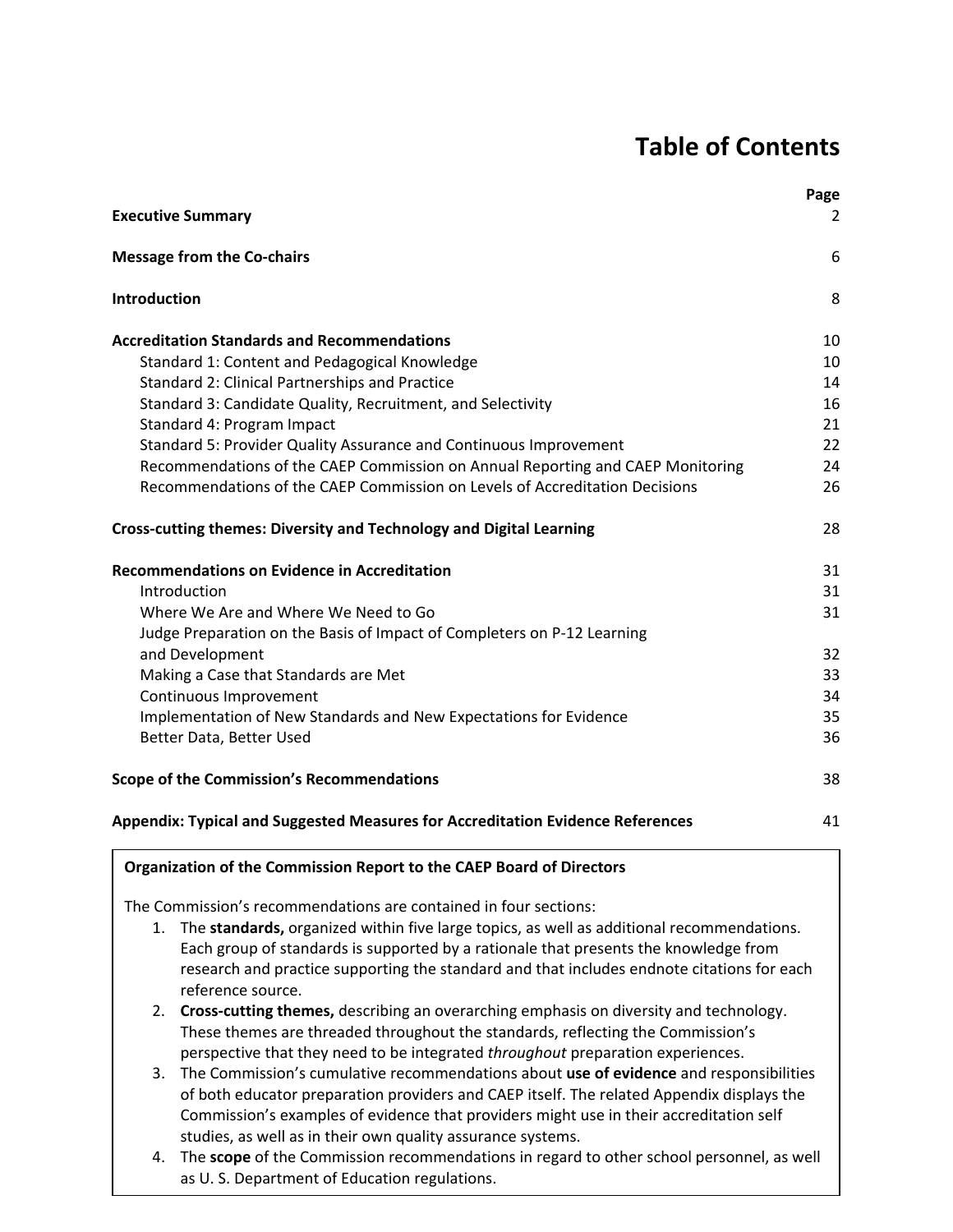## **Executive Summary**

#### **The Charge to the Commission**

The Council for the Accreditation of Education Preparation (CAEP) is poised to raise the bar for preparation of educators in our nation. CAEP will serve as a model accreditor with rigorous standards, demanding sound evidence and establishing a platform to drive continuous improvement and innovation. As its first initiative to achieve those goals, the CAEP Board of Directors created the CAEP Commission on Standards and Performance Reporting and charged it with transforming the preparation of teachers by creating a rigorous system of accreditation that demands excellence and produces educators who raise student achievement.

#### **Consensus on Rigorous Standards**

The Commission brought together prominent critics of educator preparation, as well as deans of schools of education; content experts in mathematics and reading; P‐12 teacher, principal, and school superintendent leadership; alternative provider/charter leadership; state policymakers; representatives of education policy/advocacy organizations; and public members in order to develop – for all preparation providers – the next generation of accreditation standards based on evidence, continuous improvement, innovation, and clinical practice. Ultimately, the Commission agreed on the following consensus recommendations for submission to the CAEP Board of Directors, reflecting a historic coming together of diverse education stakeholders around a common vision for what quality educator preparation should include.

#### **Leveraging Reform**

CAEP accreditation is about leveraging other reform efforts to transform educator preparation in our nation. The CAEP Commission aligned its work with a variety of other efforts, including college- and career-ready standards, the new InTASC standards, the 2012 report by the Council of Chief State School Officers (CCSSO) Task Force on Education Preparation and Entry into the Profession, and other national reports related to education reform. Leverage points within the standards include the following:

- **Build partnerships and strong clinical experiences**—Education preparation providers and collaborating schools and school districts bring complementary experiences that, joined together, promise far stronger preparation programs. (See Standard 2.)
- **Raise and assure candidate quality**—From recruitment and admission, through preparation and at exit, educator preparation providers must take responsibility to build an educator workforce that is more able and also more representative of America's diverse population. (See Standard 3, including minimum admissions criteria of a 3.0 grade point average and a group average performance on nationally normed admissions assessments in the top third of national pools.)
- **Include all providers**—Accreditation must encourage innovations in preparation by welcoming all of the varied providers that seek accreditation and meet challenging levels of performance.
- And surmounting all others, **insist that preparation be judged by outcomes and impact on P‐12 student learning and development**—Results matter; "effort" is not enough. (See Standard 4 and annual reporting recommendations.)

#### **Cross‐cutting Themes: Diversity and Technology**

Throughout its deliberations, the Commission faced the twin challenges of developing cohorts of new educators who can lift the performance of the full diversity of P‐12 students while taking advantage of the digital age's new opportunities. Diversity and technology are two critical areas that require new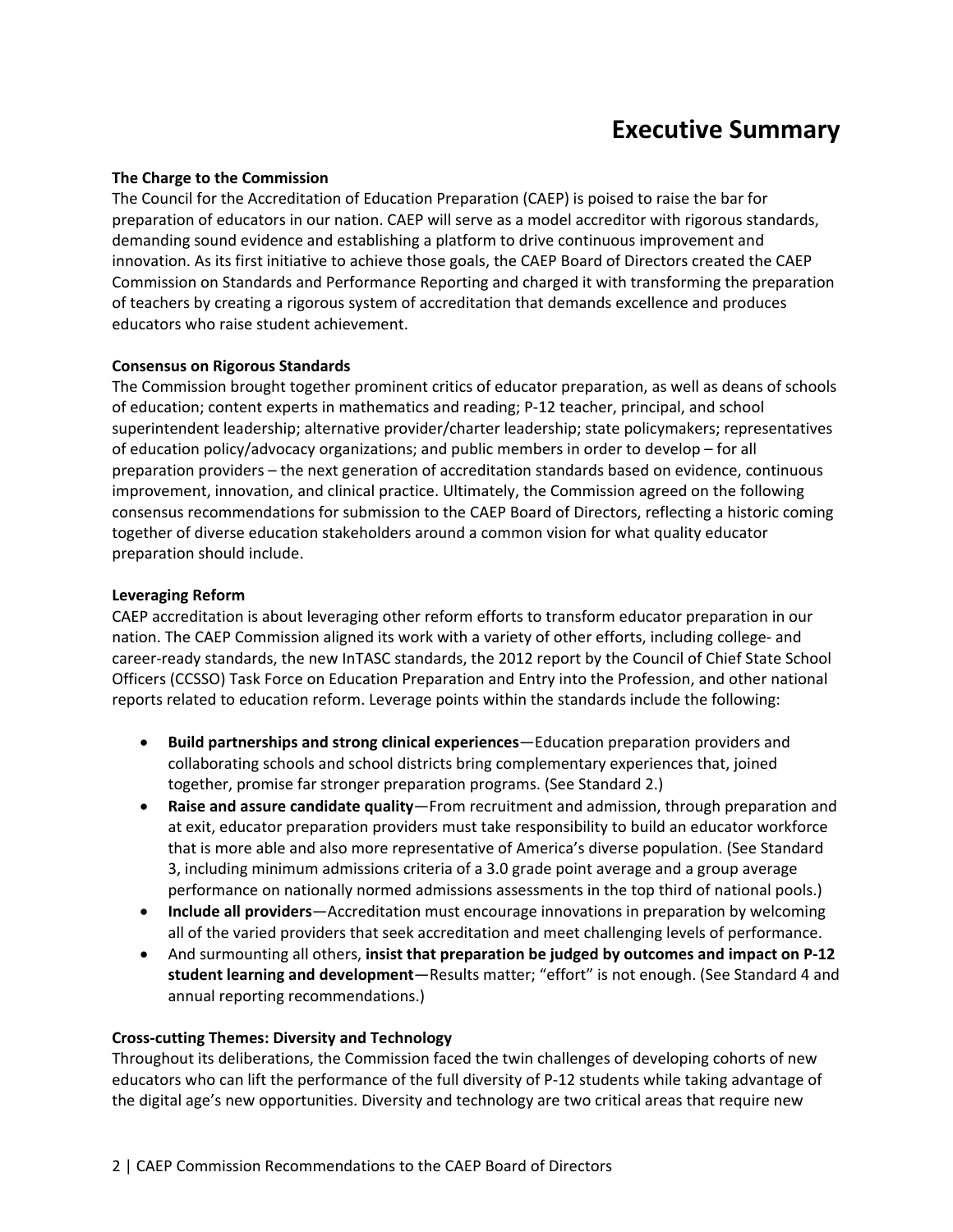learning and substantial innovation by preparation providers; the significant demographic and technological changes that impact their programs also influence the skills their completers must master to be effective. Because these two elements are imbedded in every aspect of educator preparation, the Commission chose to recognize them throughout the recommended standards.

Diversity must be a pervasive characteristic of any quality preparation program. The Commission expects responsible providers to ensure that candidates develop proficiencies in specific aspects of diversity that appear in the Commission's recommended standards and to embed diversity issues throughout all aspects of preparation courses and experiences.

#### **The Standards and Recommendations**

The Commission's work was organized in part around the three areas of teacher preparation identified by the National Academy of Sciences 2010 report, *Preparing Teachers: Building Evidence for Sound Policy,* as "likely to have the strongest effects" on outcomes for students – content knowledge, clinical experience, and the quality of teacher candidates.<sup>1</sup> The Commission drafted the following three standards related to these areas:

#### **Standard 1: CONTENT AND PEDAGOGICAL KNOWLEDGE**

*The provider ensures that candidates develop a deep understanding of the critical concepts and principles of their discipline and, by completion, are able to use discipline‐ specific practices flexibly to advance the learning of all students toward attainment of college‐ and career‐readiness standards.*

#### **Standard 2: CLINICAL PARTNERSHIPS AND PRACTICE**

*The provider ensures that effective partnerships and high‐quality clinical practice are central to preparation so that candidates develop the knowledge, skills, and professional dispositions necessary to demonstrate positive impact on all P‐12 students' learning and development.*

#### **Standard 3: CANDIDATE QUALITY, RECRUITMENT, AND SELECTIVITY**

*The provider demonstrates that the quality of candidates is a continuing and purposeful part of its responsibility from recruitment, at admission, through the progression of courses and clinical experiences, and to decisions that completers are prepared to teach effectively and are recommended for certification. The provider demonstrates that development of candidate quality is the goal of educator preparation in all phases of the program. This process is ultimately determined by a program's meeting of Standard 4.*

The ultimate goal of educator preparation is the impact of program completers on P‐12 student learning and development, as framed by the Commission in the following standard:

#### **Standard 4: PROGRAM IMPACT**

*The provider demonstrates the impact of its completers on P‐12 student learning and development, classroom instruction, and schools, and the satisfaction of its completers with the relevance and effectiveness of their preparation.*

In keeping with CAEP's strategic goals to be both a model accrediting body and a model learning organization, the Commission also explored attributes of high‐performing education organizations. Key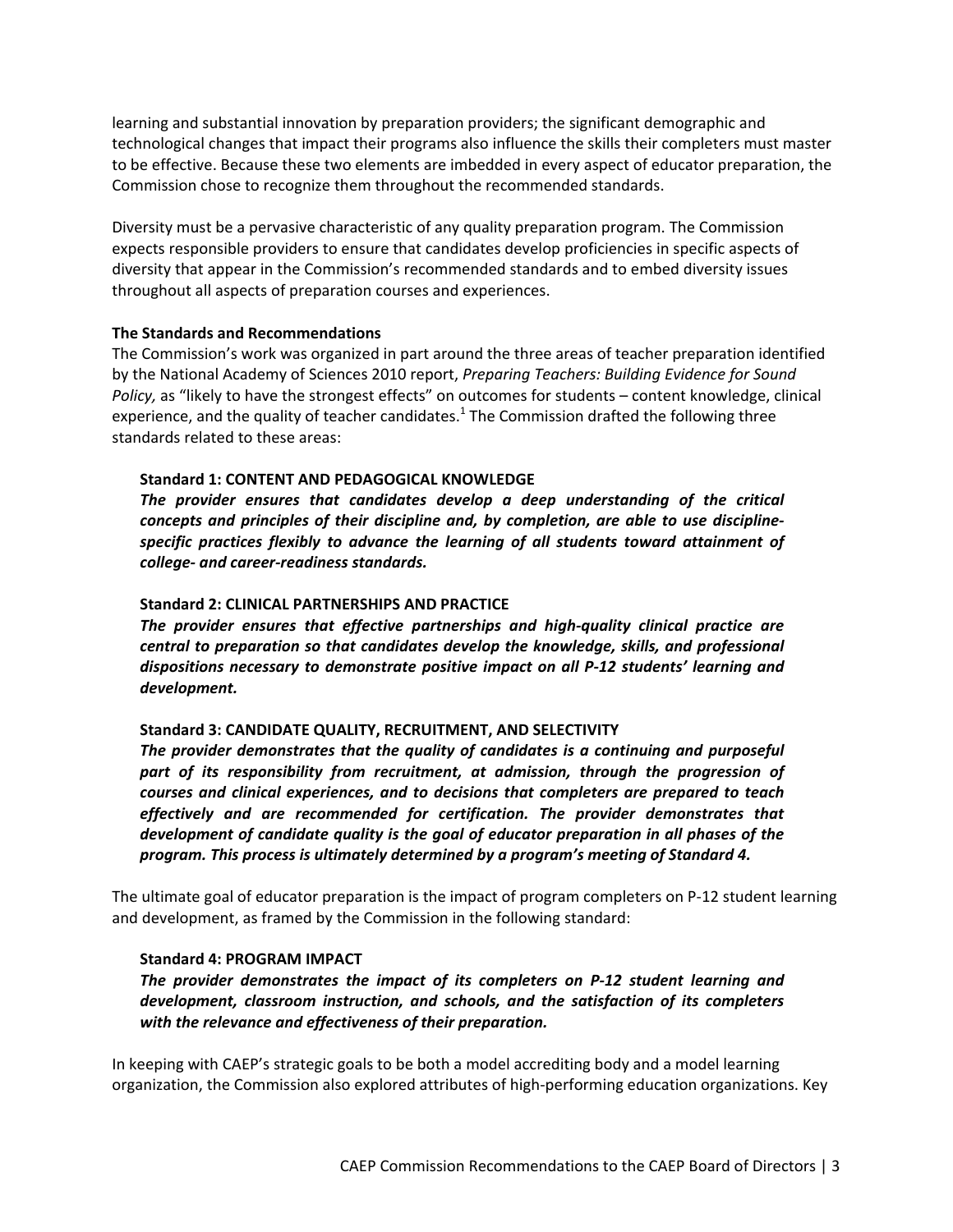concepts for such organizations are a relentless focus on results and a systematic and purposeful use of evidence for continuous improvement. The fifth standard is built upon these concepts:

## **Standard 5: PROVIDER QUALITY ASSURANCE AND CONTINUOUS IMPROVEMENT**

*The provider maintains a quality assurance system comprised of valid data from multiple measures, including evidence of candidates' and completers' positive impact on P‐12 student learning and development. The provider supports continuous improvement that is sustained and evidence‐based, and that evaluates the effectiveness of its completers. The provider uses the results of inquiry and data collection to establish priorities, enhance program elements and capacity, and test innovations to improve completers' impact on P‐ 12 student learning and development.*

The Commission also offered recommendations to the CAEP Board of Directors related to Annual Reporting and CAEP Monitoring, as well as Levels of Accreditation Decisions. The annual reporting recommendations involve gathering and monitoring measures related to program impact, program outcomes, and consumer information, and also CAEP identification of both levels of performance and significant amounts of change in any of these indicators that would prompt further examination. These data would be published as a recurring feature in CAEP's annual report. The recommended levels of accreditation decisions include denial of accreditation; probationary accreditation; full accreditation; and—after a design and piloting period—an exemplary or "gold" accreditation as a capstone measure.

## **Evidence and Accountability**

The charge to the Commission gave equal weight to "essential standards" and "accompanying evidence" indicating that standards are met. The Commission integrated issues of data and evidence into its conversations throughout its deliberations and identified six aspects of evidence that summarize its perspectives:

- 1. Decisions are informed by multiple measures.
- 2. Preparation is judged by the impact that completers have on P-12 student learning and development.
- 3. Educator preparation providers are responsible for the validity and reliability of evidence they offer to demonstrate that CAEP standards are met.
- 4. Educator preparation providers maintain quality assurance systems that support continuous monitoring of a wide range of conditions and outcomes of preparation, and they use data to reach toward and surpass challenging goals.
- 5. CAEP must take responsible implementation steps that acknowledge providers begin in different places. To be fully accredited, however, providers must be on a certain path to reach CAEP's more rigorous standards and evidence expectations.
- 6. CAEP can, and must, play a prominent role to advance evidence‐informed accreditation as one of its professional responsibilities.

CAEP accreditation will strengthen the quality of evidence measuring whether programs prepare effective teachers. It supports multiple measures. It judges programs by the impact that completers have on P-12 student learning and development. It requires providers to report their performance, discuss it with stakeholders, and use data to continuously monitor and improve their performance.

Commissioners are optimistic that advances in the quality of evidence are at hand, and CAEP must undertake substantial continuing responsibilities to upgrade the currently available data on which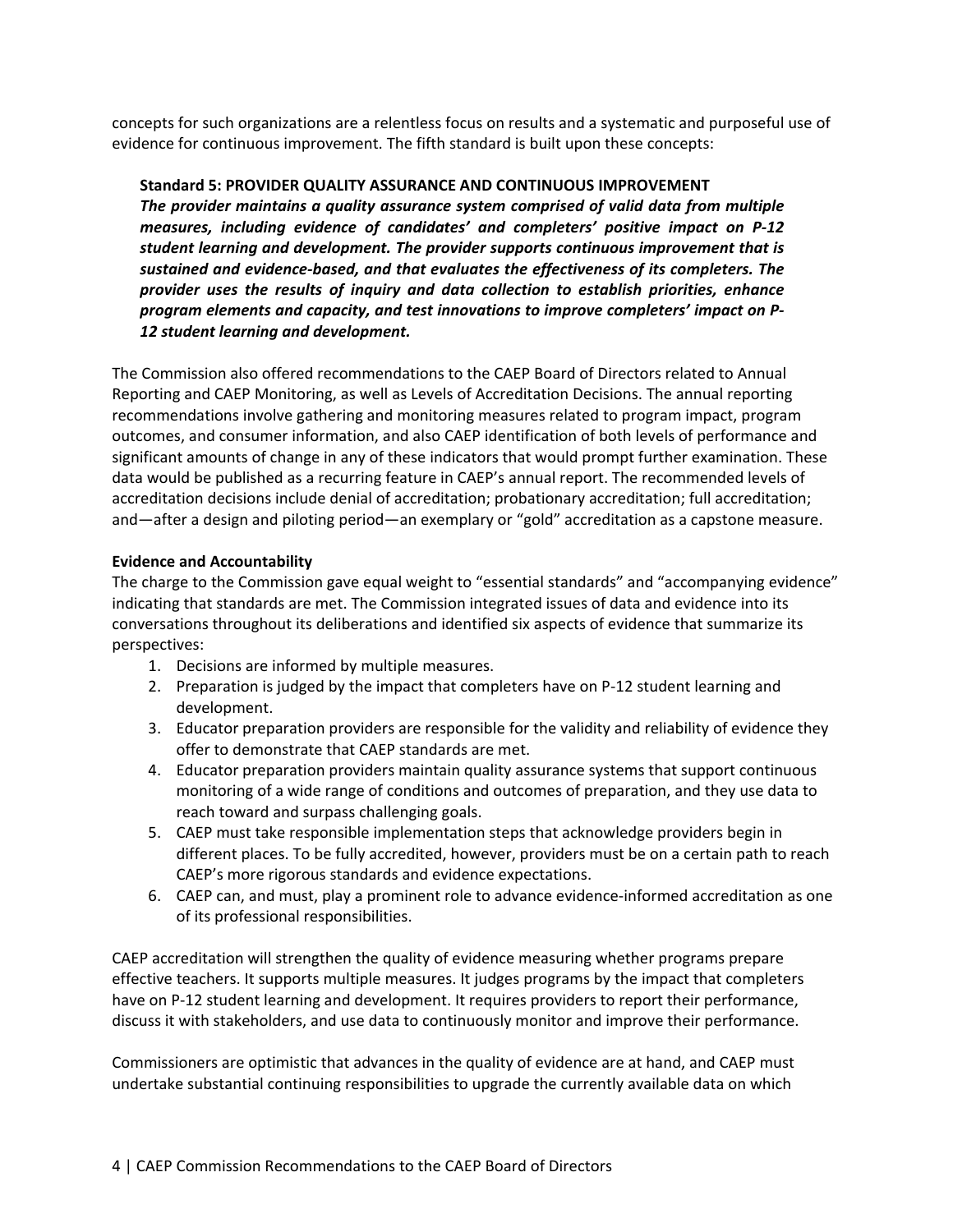educator preparation providers and accreditation rely. These involve several related activities to both *develop better data* and to *use data better*.

The Commission has set a high bar, ensuring that attaining accreditation status is a meaningful achievement providing a mark of distinction for educator preparation providers, and one that ultimately ensures that educators enter the classroom ready to have a positive impact on the learning of *all* students and prepare them to compete in today's global economy.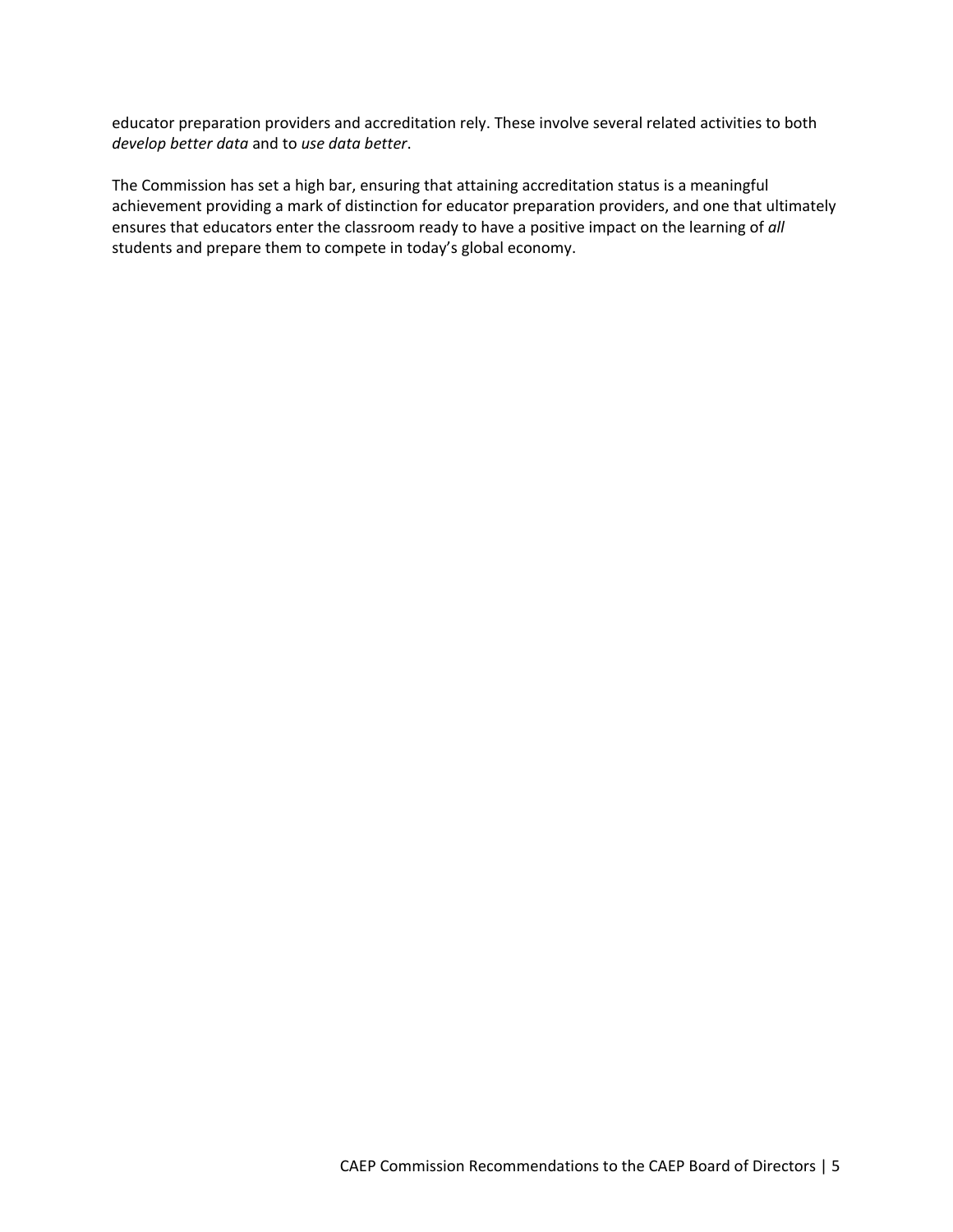## **Message from the Co‐chairs**

Dear President Cibulka,

The Commission on Standards and Performance Reporting that you convened in the spring of 2012 has completed its recommendations for the CAEP Board of Directors. We are forwarding the Commission's report on behalf of its members.

Our charge was challenging, and it came at a time when our nation's leadership has placed preparation of educators high on the policy agenda. There is national urgency in developing an educator workforce that can effectively motivate and support P‐12 student learning and development at globally competitive levels. Accreditation, in general, brings levers to that urgent task that complement what states and preparation providers are able to do. It is independent, not a part of government. It follows the data and it applies wise judgment. It motivates providers to do better. When standards are more rigorous, and evidence expectations are raised, providers will reach for the new bar and surpass it. CAEP, in particular, has a unique ability to convene the entire field in a non-adversarial environment conducive to reaching a new consensus, as evidenced by this Commission.

Since its convening, the Commission held three meetings and oversaw the efforts of five working groups as each of them sifted through scores of research findings and writings on widely shared practice. This past February, the Commission published a report of its draft recommendations in order to solicit comments broadly from the public.

More than 500 individuals submitted comments, completing online survey questions about the focus and completeness of the standards and the adequacy of evidence. Additional letters were sent to you, and the draft recommendations were described and discussed with participants at several large meetings. Respondents asked for clarification and for greater specificity about what evidence would be required and about the feasibility of some data expectations. There were questions about particular recommendations, such as those that raise the bar for admissions, require annual measures on program results, or define specific measures to report the impact that completers have on P‐12 student learning and development. Respondents had concerns about the capacities of smaller providers or those that have long‐standing financial difficulties. They were curious whether differing data practices of states might influence a provider's ability to be accredited and suggested that CAEP could intervene. They proposed more emphasis on diversity.

Commissioners reviewed the public comments with care and made substantial revisions in their recommendations while retaining the basic thrust of the February draft. The structure and much of the text of the report was modified with the intent to clarify points in the February draft. We applied our collective judgment to the substance of the public comments and reached conclusions that we believe best reflect the direction that CAEP should take at this point, and that outline aspirations for CAEP's future responsibilities and agenda.

We appreciate the assistance that you made available through Peter Ewell and the Data Task Force and reports that CAEP should make widely available to providers from the American Psychological Association and from the University of Wisconsin Value Added Research Center. CAEP staff\* provided significant and valuable resources to help the Commission accomplish its work, and we thank you for making them available to us.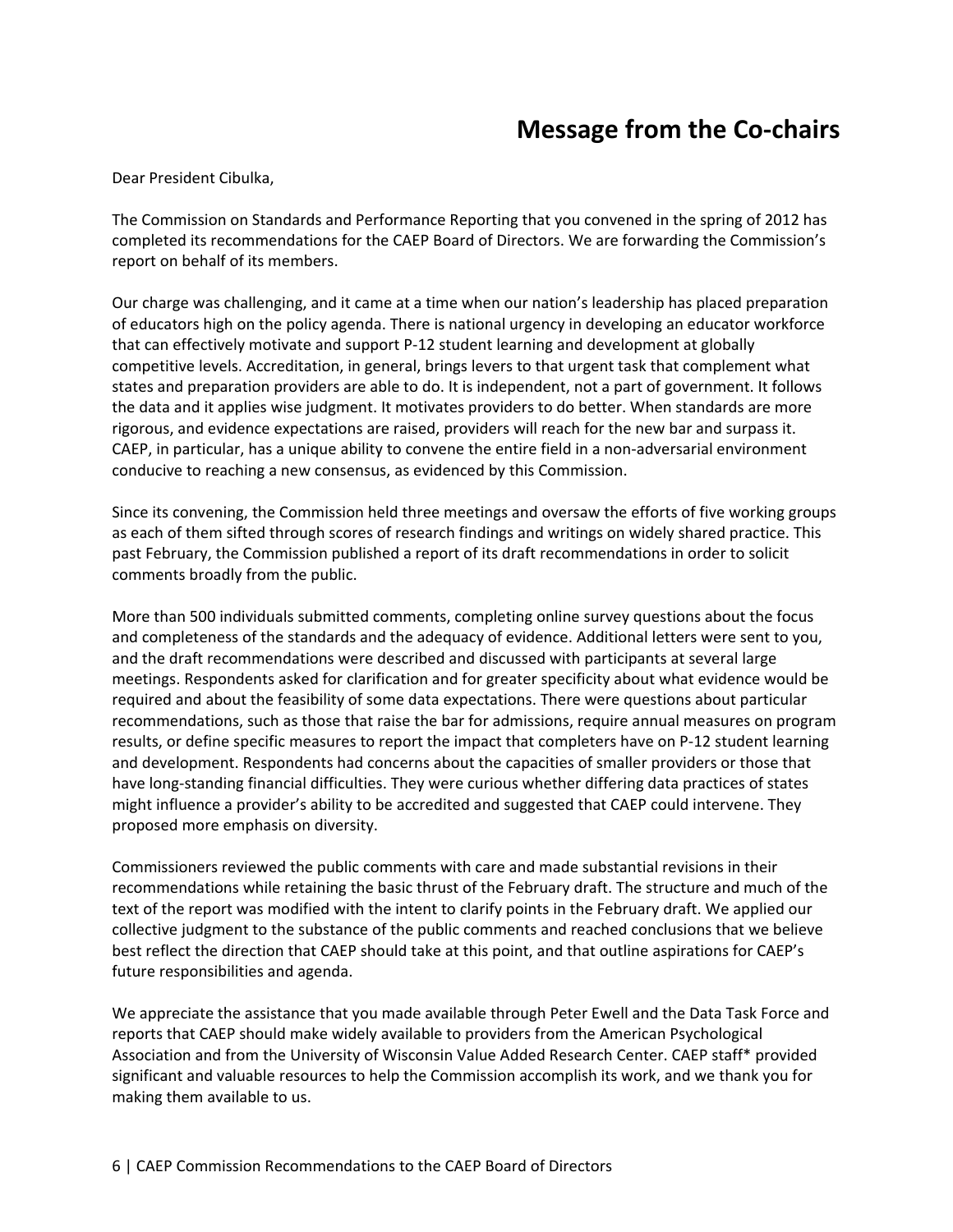As the final proceedings neared their conclusion, Commissioners shared the anticipation expressed by one of our colleagues:

The Commission's work was at heart the work of university‐based teacher education. That is where the majority of teachers are prepared. That is where the majority of programs are housed. I understand that the world has changed, and there are a lot of stakeholders around our Commission table, many of them our competitors. But in a very special way, this is my issue, a higher education issue, a university-based teacher education issue. I have been in higher education for 30 years and involved with teacher education for 20 years. During all that time, there have been numerous calls for the profession to "police itself." And on occasions, we have come close to doing that. CAEP cannot do all things. It cannot address the states' responsibilities to have a teacher in every classroom. It cannot solve all the real and intractable problems of urban communities and schools. But it can raise the standards for teacher education and accredit only those programs that meet the standards—whether based in universities or elsewhere. My old colleagues within university‐based teacher education and my new colleagues outside it must not step away from the responsibility and the possibility that is ours.

We were thrilled as we polled the Commissioners one by one and found that, at the end, every single Commissioner supported the final recommendations. The profession has come together. It holds itself to high standards. It stands for a change in culture—we will judge ourselves by evidence and through demonstration that our completers have positive effects on P‐12 student learning and development.

Our work on the Commission has been an exciting and rewarding journey. We have learned ways to bridge our differing views and those of our colleagues. Thank you for inviting us to be present at the beginning of CAEP as it opens the doors on a new era in education accreditation. This is a time of promise—looking forward to a generation of educators fully prepared to motivate and support all of our children to achieve at high levels and to maintain our nation's place in the world. CAEP has a powerful role to play.

Count Pr

Camilla Benbow Co‐chair Patricia and Rodes Hart Dean of Education and Human Development, Vanderbilt University, Peabody College

Holliday Co‐chair

Commissioner of Education, Kentucky Department of Education

\*A special thanks to Commission staff Emerson Elliott and Mishaela Durán, as well as Working Group staff Monique Lynch and Elizabeth Vilky (Standard 1); Deborah Eldridge and Dana Leon-Guerrero (Standard 2); Emerson Elliott, *Patty Garvin, and Nate Thomas (Standard 3); Christine Carrino Gorowara and Stephanie Kowal (Standard 4 and recommendations); and Mark LaCelle‐Peterson, Donna Gollnick, and Zachary Everett (Standard 5).*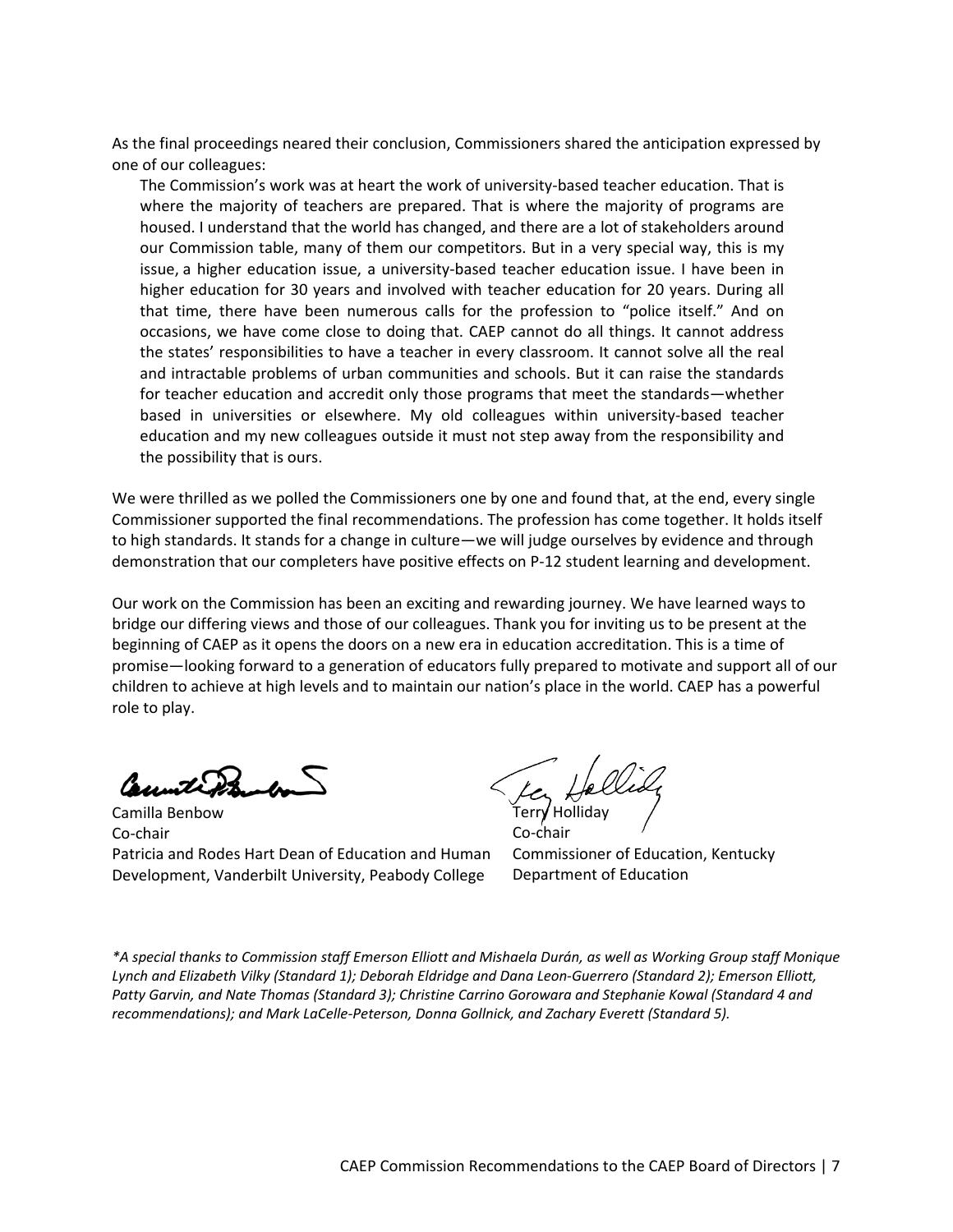## **Introduction**

#### **The Commission's Charge and Its Opportunity**

The CAEP Board of Directors charged the CAEP Commission on Standards and Performance Reporting with transforming the preparation of teachers by creating a rigorous system of accreditation that demands excellence and produces educators who raise student achievement. Specifically, the Commission was charged to develop accreditation standards for preparation programs that are based on evidence, that foster continuous improvement and innovation, and that are shaped around sound clinical practice.

The Commission's work has been grounded in empirical research or, where there is little or insufficient research, on best practices and professional consensus. It has interpreted its mandate to encompass the full scope of the educational challenge facing our nation's teachers. America's teachers must not only raise student achievement for *some* learners, but they are challenged to do so for *all* learners in a nation with an increasingly diverse P-12 student population.

The challenge for American education was recently posed cogently in the Equity and Excellence Commission's report to the U. S. Secretary of Education:

While some young Americans—most of them white and affluent—are getting a truly world‐ class education, those who attend schools in high poverty neighborhoods are getting an education that more closely approximates school in developing nations. In reading, for example, although U. S. children in low‐poverty schools rank at the top of the world, those in our highest-poverty schools are performing on a par with children in the world's lowestachieving countries. With the highest poverty rate in the developed world, amplified by the inadequate education received by many children in low-income schools, the United States is threatening its own future. $2$ 

The current policy context for education makes this moment a pivotal one, offering an unprecedented opportunity for the profession to reform itself. CAEP falls at the intersection of education policy and practice of the education profession. Its leaders have set challenging goals to make accreditation more effective by raising its rigor and, simultaneously, by fostering innovation. Through its accreditation functions it has leverage that complements what other organizations and governmental bodies can do.

What makes CAEP's beginnings even stronger is the sea change in the education policy landscape. This moment is characterized by the fortuitous juncture of governmental policies and practices: a now widely held perspective that well-prepared teachers and other education professionals are critical for increased learning in the classroom and the advent of CAEP as the new sole educator preparation accreditor.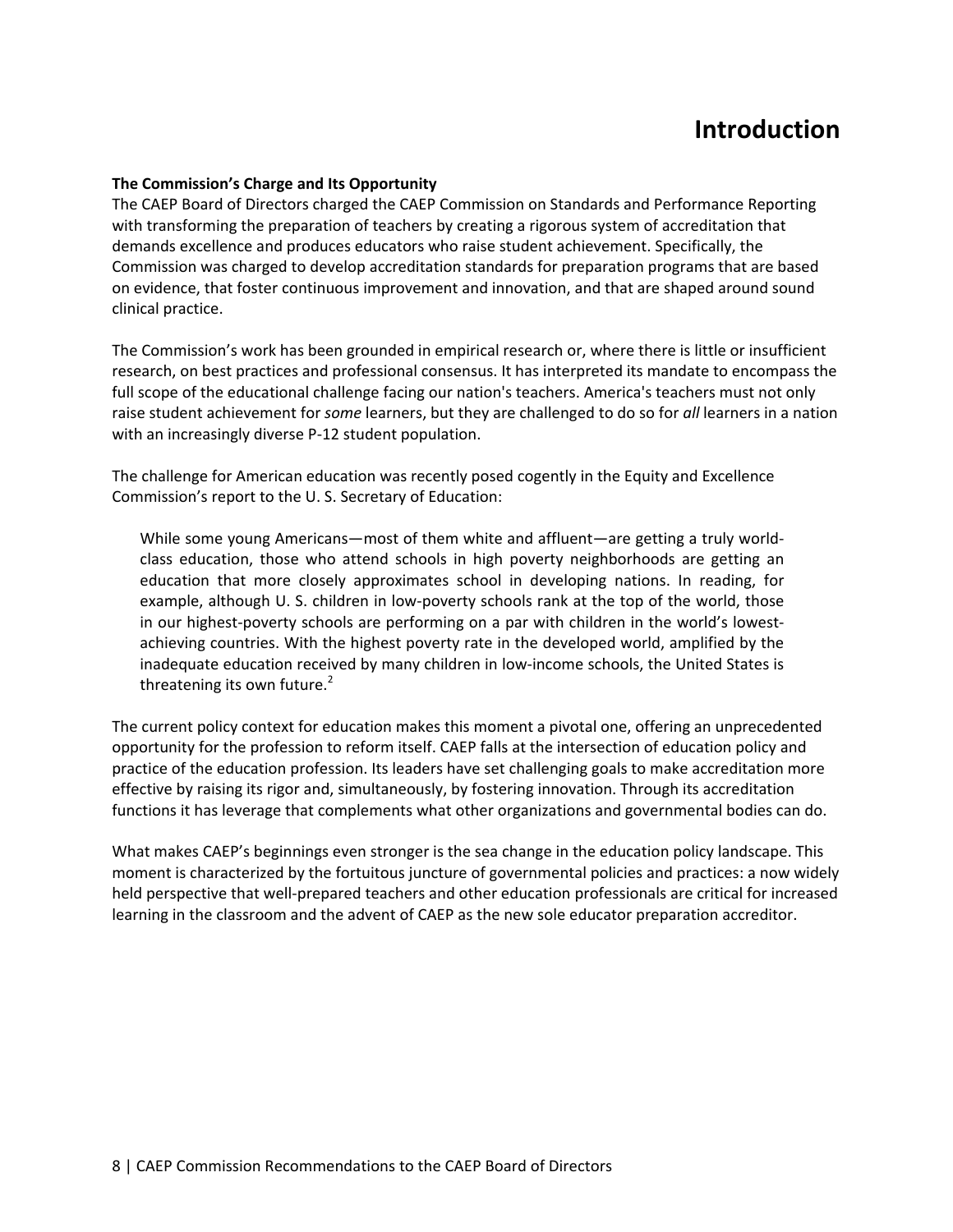#### **The Commission's Response**

The potential for CAEP to make a decisive impact on educator preparation has motivated the Commissioners' search for appropriate ways to maximize the considerable leverage that the accreditation process can create. Commissioners identified four especially critical points of leverage for CAEP:

- 1. **Build partnerships and strong clinical experiences**—Educator preparation providers and collaborating schools and districts bring complementary experiences that, joined together, promise far stronger preparation programs.
- 2. **Raise and assure candidate quality**—From recruitment and admission, through preparation and at exit, educator preparation providers must take responsibility to prepare an education workforce that is more able and more representative of America's diverse population.
- 3. **Include all providers**—CAEP must encourage innovations in preparation by welcoming all of the varied providers that seek accreditation and meet challenging levels of performance.
- 4. And surmounting all others, **insist that preparation be judged by outcomes and impact on P‐12 student learning and development**—Results matter; effort is not enough.

These points of leverage are not accreditation "business as usual," nor do they represent marginal changes from education accreditation in the past. Exercising them can add value to what states are trying to accomplish with their reforms in preparation policy, reinforcing the efforts of leading states.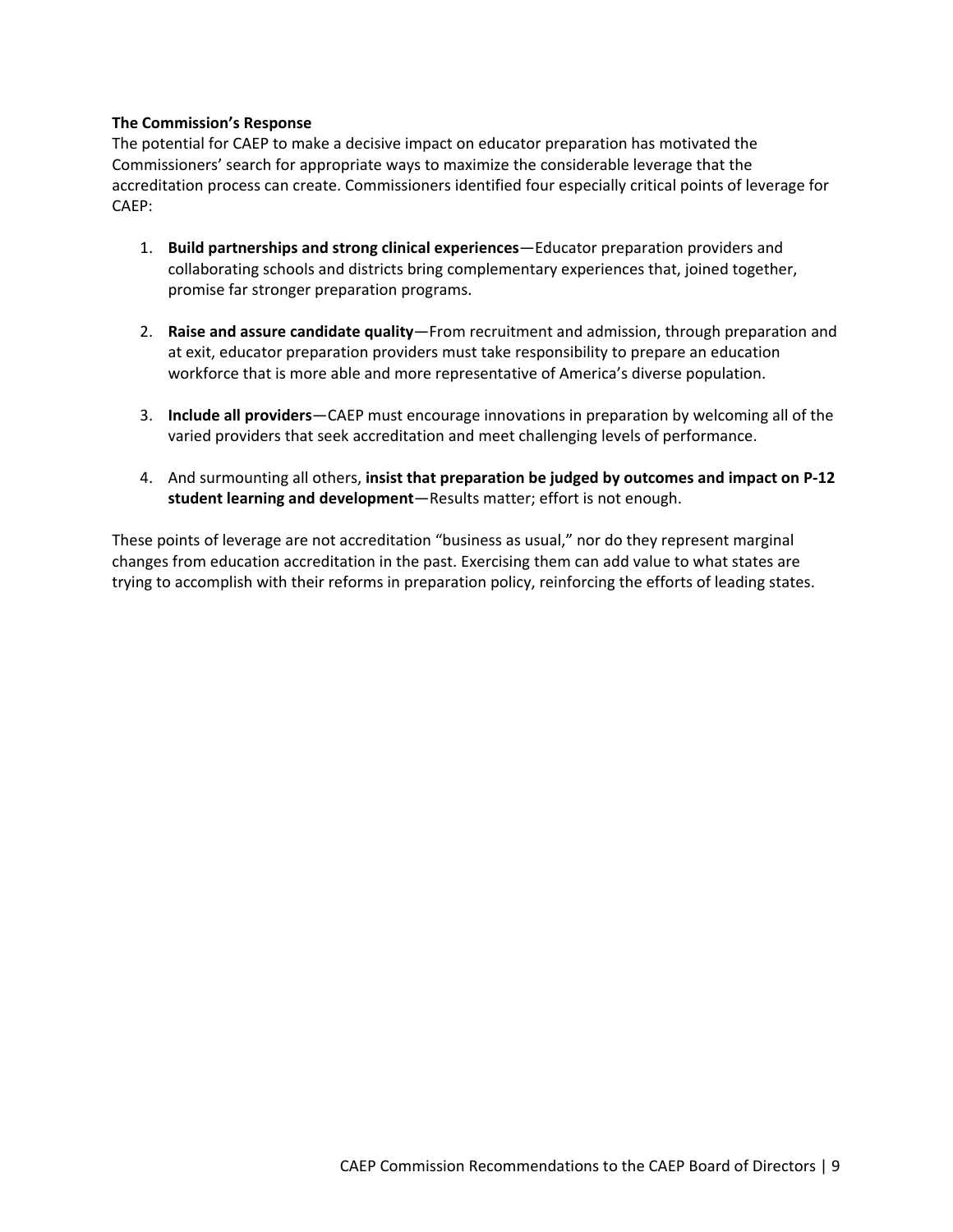# **Accreditation Standards and Recommendations**

The Commission adopted a structure for the standards that begins with three areas of teacher preparation identified by the National Academy of Sciences 2010 report, *Preparing Teachers: Building Evidence for Sound Policy.* The Academy panel found that existing research provides some guidance regarding factors "likely to have the strongest effects" on outcomes for students: content knowledge; field experience; and the quality of teacher candidates.<sup>3</sup>

Adapting that guidance to its task, the first three standards recommended by the Commission are:

- Standard 1: Content and Pedagogical Knowledge
- Standard 2: Clinical Partnerships and Practice
- Standard 3: Candidate Quality, Recruitment, and Selectivity

The ultimate goal of educator preparation is the impact of program completers on P‐12 student learning and development, as framed by the Commission in the fourth standard. That impact would be demonstrated both directly through multiple measures and indirectly by the satisfaction of the completers and their employers.

• Standard 4: Program Impact

Finally, the Commission explored important functions of an accrediting body that are fashioned around attributes of high‐performing education organizations. These are supported by research on effective management and, especially, by the Baldrige education award criteria, as well as recent trends and new approaches among accreditors. The fifth standard and the recommendations on annual reporting and levels of accreditation are built on these sources:

- **•** Standard 5: Provider Quality Assurance and Continuous Improvement
- Recommendation: Annual Reporting and CAEP Monitoring
- Recommendation: Levels of Accreditation Decisions

## **Commission Recommendations for Standards**

## **Standard 1: CONTENT AND PEDAGOGICAL KNOWLEDGE**

*The provider ensures that candidates develop a deep understanding of the critical concepts and* principles of their discipline and, by completion, are able to use discipline-specific practices flexibly to *advance the learning of all students toward attainment of college‐ and career‐readiness standards.*

**Candidate Knowledge, Skills, and Professional Dispositions**

1.1 Candidates demonstrate an understanding of the 10 InTASC standards at the appropriate progression level(s)<sup>4</sup> in the following categories: the learner and learning; content; instructional practice; and professional responsibility.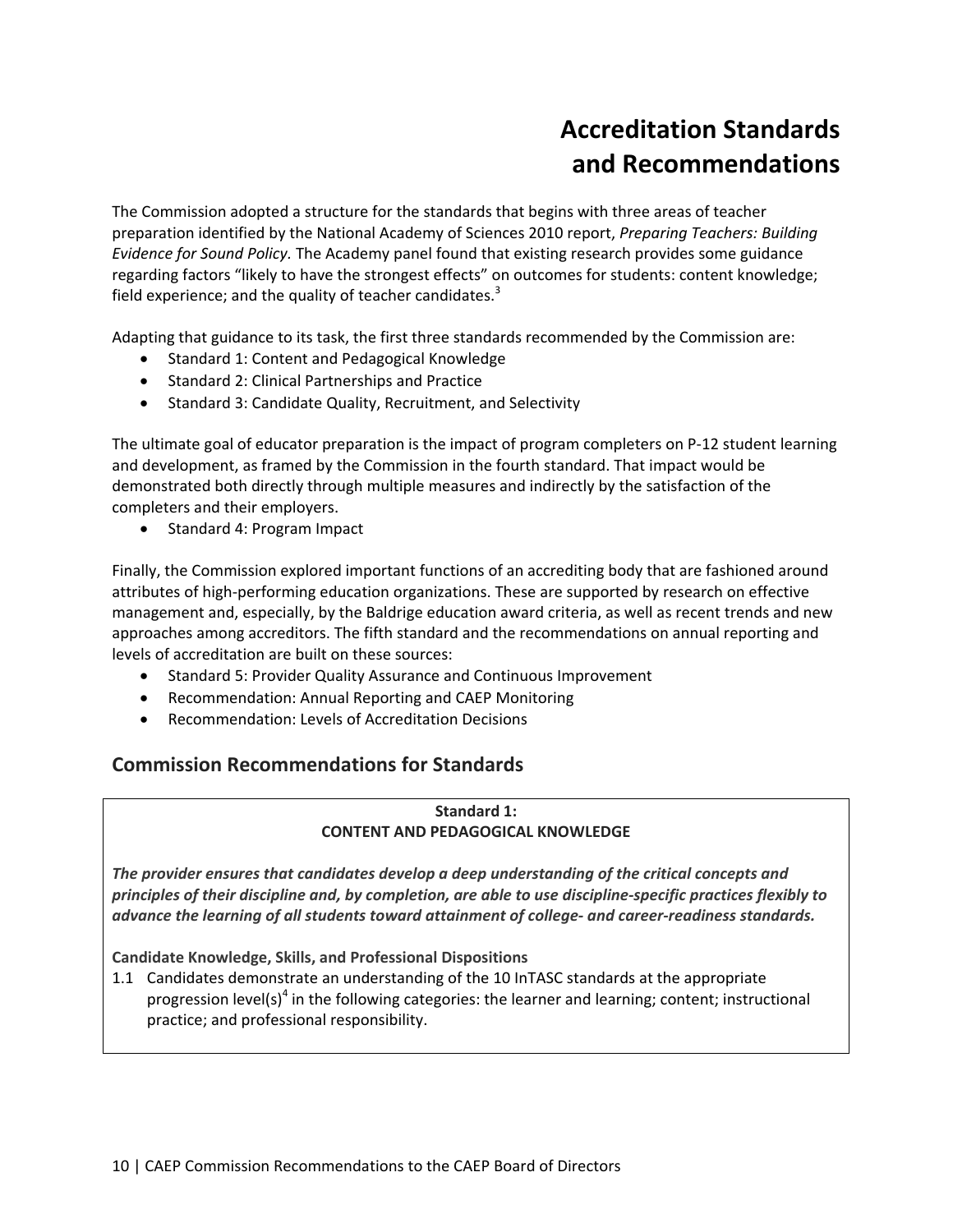#### **Provider Responsibilities**

- 1.2 Providers ensure that completers use research and evidence to develop an understanding of the teaching profession and use both to measure their P‐12 students' progress and their own professional practice.
- 1.3 Providers ensure that completers apply content and pedagogical knowledge as reflected in outcome assessments in response to standards of Specialized Professional Associations (SPA), the National Board for Professional Teaching Standards (NBPTS), states, or other accrediting bodies (e.g., National Association of Schools of Music – NASM).
- 1.4 Providers ensure that completers demonstrate skills and commitment that afford all P-12 students access to rigorous college‐ and career‐ready standards (e.g., Next Generation Science Standards, National Career Readiness Certificate, Common Core State Standards).
- 1.5 Providers ensure that completers model and apply technology standards as they design, implement and assess learning experiences to engage students and improve learning; and enrich professional practice.

#### **Glossary**

**All P‐12 students:** Defined as children or youth attending P‐12 schools including, but not limited to, students with disabilities or exceptionalities, students who are gifted, and students who represent diversity based on ethnicity, race, socioeconomic status, gender, language, religion, sexual identification, and/or geographic origin.

**Candidate:** In this report, the term "candidate" refers to individuals preparing for professional education positions.

**Completer:** A term to embrace candidates exiting from degree programs and also candidates exiting from other higher education programs or preparation programs conducted by alternative providers that may or may not offer a certificate or degree.

Note: In Standard 1, the subjects of components are "candidates." The specific knowledge and skills described will develop over the course of the preparation program and may be assessed at any point, some near admission, others at key transitions such as entry to clinical experiences and still others near candidate exit as preparation is completed.

**Provider:** Educator preparation provider (EPP) – An inclusive term referring to the sponsoring organization for preparation, whether it is an institution of higher education, a district‐ or state‐ sponsored program, or an alternative pathway organization.

#### **Rationale**

This standard asserts the importance of a strong content background and foundation of pedagogical knowledge for all candidates. Teaching is complex and preparation must provide opportunities for candidates to acquire knowledge and skills that can move all P‐12 students significantly forward—in their academic achievements, in articulating the purpose of education in their lives and in building independent competence for life‐long learning. Such a background includes experiences that develop deep understanding of major concepts and principles within the candidate's field, including college and career-ready expectations.<sup>5</sup> Moving forward, college- and career-ready standards can be expected to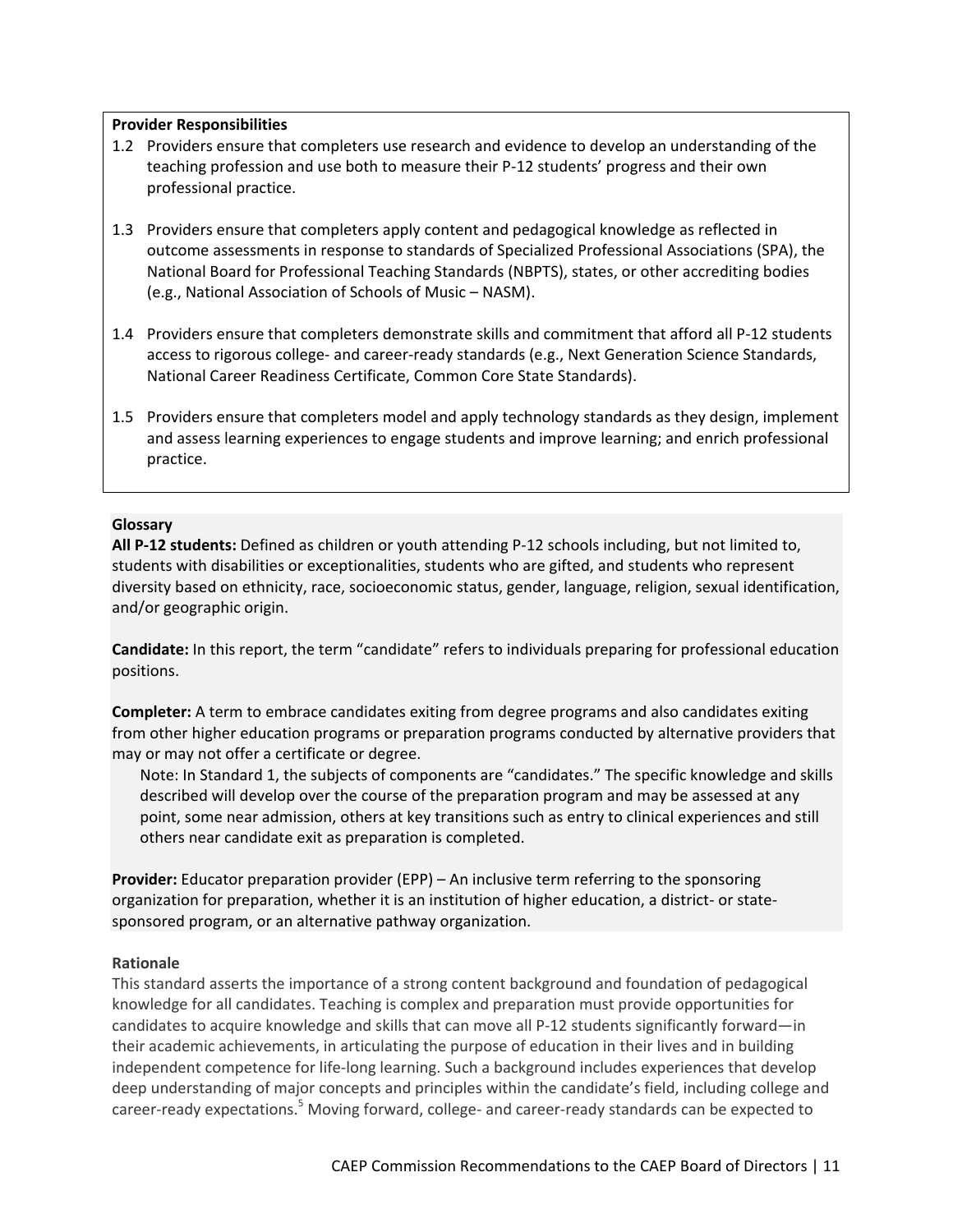include additional disciplines, underscoring the need to help students master a range of learner goals conveyed within and across disciplines. Content and pedagogical knowledge expected of candidates is articulated through the InTASC standards. These standards are:

- Standard #1: **Learner Development.** The teacher understands how learners grow and develop, recognizing that patterns of learning and development vary individually within and across the cognitive, linguistic, social, emotional, and physical areas, and designs and implements developmentally appropriate and challenging learning experiences.
- Standard #2: **Learning Differences.** The teacher uses understanding of individual differences and diverse cultures and communities to ensure inclusive learning environments that enable each learner to meet high standards.
- Standard #3: **Learning Environments.** The teacher works with others to create environments that support individual and collaborative learning, and that encourage positive social interaction, active engagement in learning, and self motivation.
- Standard #4: **Content Knowledge.** The teacher understands the central concepts, tools of inquiry, and structures of the discipline(s) he or she teaches and creates learning experiences that make the discipline accessible and meaningful for learners to assure mastery of the content.
- Standard #5: **Application of Content.** The teacher understands how to connect concepts and use differing perspectives to engage learners in critical thinking, creativity, and collaborative problem solving related to authentic local and global issues.
- Standard #6: **Assessment.** The teacher understands and uses multiple methods of assessment to engage learners in their own growth, to monitor learner progress, and to guide the teacher's and learner's decision making.
- Standard #7: **Planning for Instruction.** The teacher plans instruction that supports every student in meeting rigorous learning goals by drawing upon knowledge of content areas, curriculum, cross‐disciplinary skills, and pedagogy, as well as knowledge of learners and the community context.
- Standard #8: **Instructional Strategies.** The teacher understands and uses a variety of instructional strategies to encourage learners to develop deep understanding of content areas and their connections, and to build skills to apply knowledge in meaningful ways.
- Standard #9: **Professional Learning and Ethical Practice.** The teacher engages in ongoing professional learning and uses evidence to continually evaluate his/her practice, particularly the effects of his/her choices and actions on others (learners, families, other professionals, and the community), and adapts practice to meet the needs of each learner.
- Standard #10: **Leadership and Collaboration.** The teacher seeks appropriate leadership roles and opportunities to take responsibility for student learning and development, to collaborate with learners, families, colleagues, other school professionals, and community members to ensure learner growth, and to advance the profession.

Content knowledge describes the depth of understanding of critical concepts, theories, skills, processes, principles, and structures that connect and organize ideas within a field.<sup>6</sup> Research indicates that students learn more when their teachers have a strong foundation of content knowledge.<sup>7</sup>

[T]eachers need to understand subject matter deeply and flexibly so they can help students create useful cognitive maps, relate one idea to another, and address misconceptions. Teachers need to see how ideas connect across fields and to everyday life. This kind of understanding provides a foundation for pedagogical content knowledge that enables teachers to make ideas accessible to others. $8$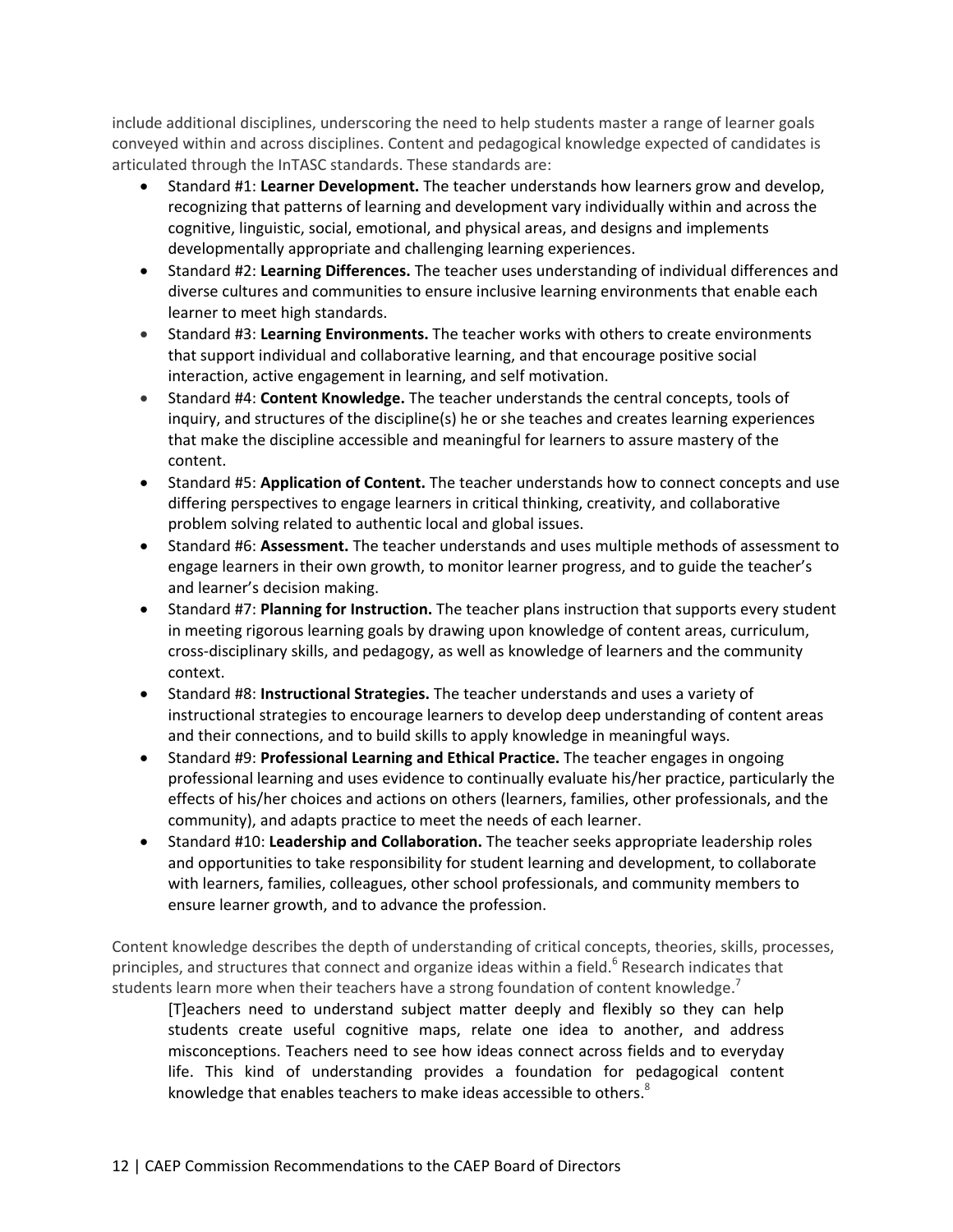These essential links between instruction and content are especially clear in Darling‐Hammond's description of what the Common Core State Standards mean by "deeper learning":

- An understanding of the *meaning* and *relevance* of ideas to concrete problems
- An ability to *apply* core concepts and modes of inquiry to complex real-world tasks
- A capacity to *transfer* knowledge and skills to new situations, to build on and use them
- Abilities to *communicate* ideas and to *collaborate* in problem solving
- An ongoing ability to *learn* to *learn*<sup>9</sup>

Pedagogical content knowledge in teaching includes:

core activities of teaching, such as figuring out what students know; choosing and managing representations of ideas; appraising, selecting and modifying textbooks; . . . deciding among alternative courses of action and analyze(ing) the subject matter knowledge and insight entailed in these activities."<sup>10</sup> It is crucial to "good teaching and student understanding.<sup>11</sup>

The development of pedagogical content knowledge involves a shift in teachers' understanding from comprehension of subject matter *for themselves*, to advancing *their students'* learning through presentation of subject matter in a variety of ways that are appropriate to different situations reorganizing and partitioning it and developing activities, metaphors, exercises, examples and demonstrations—so that it can be grasped by students.<sup>12</sup>

Understanding of pedagogical content knowledge is complemented by knowledge of learners—where teaching begins. Teachers must understand that learning and developmental patterns vary among individuals, that learners bring unique individual differences to the learning process, and that learners need supportive and safe learning environments to thrive. Teachers' professional knowledge includes the ways in which cognitive, linguistic, social, emotional, and physical development occurs.<sup>13</sup> Neuroscience is influencing education, and future educators should be well‐versed in findings from brain research, including how to facilitate learning for students with varying capacities, experiences, strengths and approaches to learning.

To be effective, teachers also must be prepared to collaborate with families to support student success.<sup>14</sup> When teachers understand families and communicate and build relationships with them, students benefit. Many studies confirm that strong parent–teacher relationships relate to positive student outcomes for students, such as healthy social development, high student achievement and high rates of college enrollment.<sup>15</sup> Thus, by giving teachers the support they need to work with families, educator preparation providers can have an even greater impact on student learning and development.

The Commission's development of this standard and its components was influenced especially by the InTASC Model Core Teaching Standards, the Common Core State Standards Initiative,<sup>16</sup> and the National Board for Professional Teaching Standards' Five Core Propositions.<sup>17</sup> Additionally the Commission used the work of the International Society for Technology in Education (ISTE)<sup>18</sup> and the Harvard Family Research Project (HFRP).<sup>19</sup>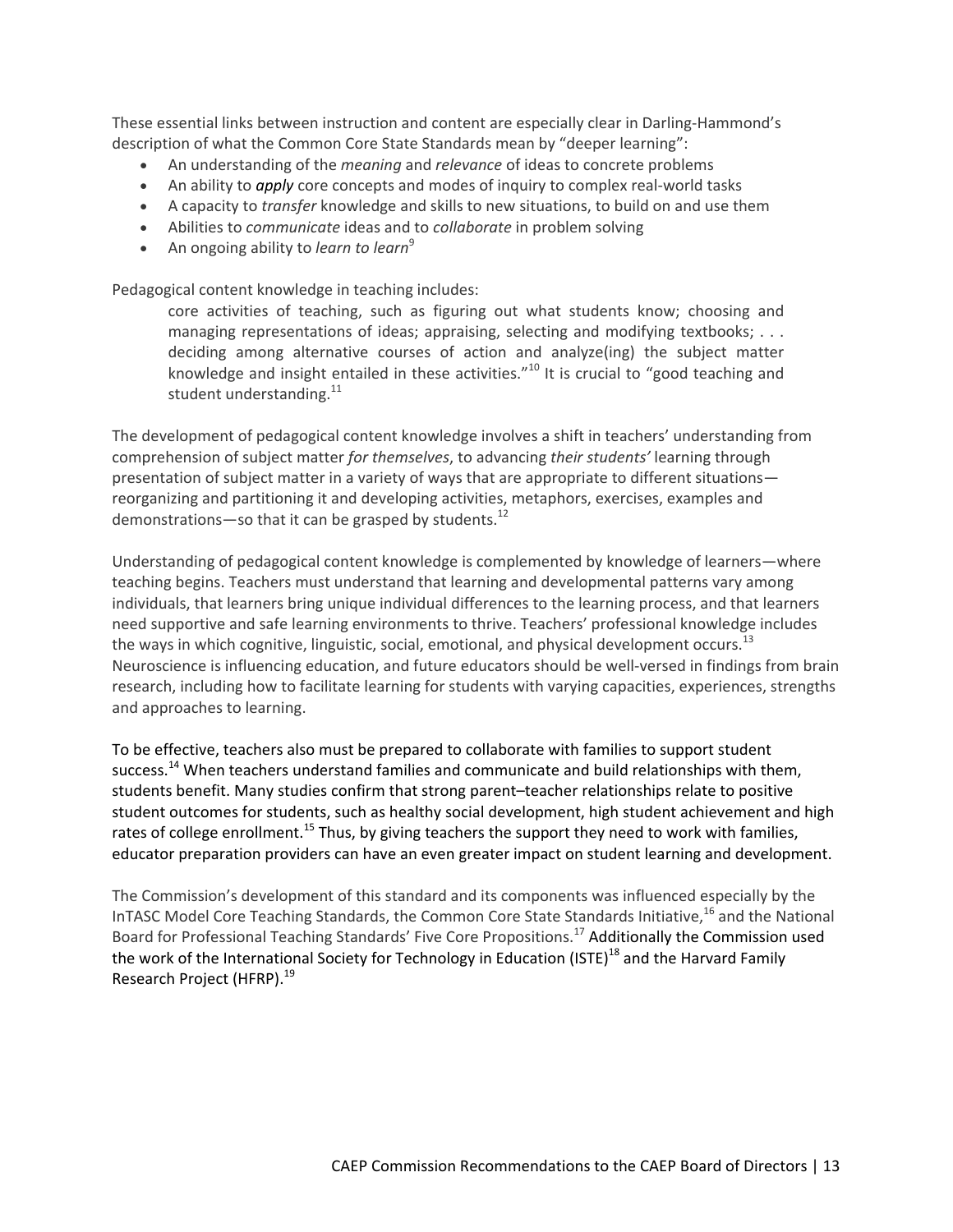## **Standard 2: CLINICAL PARTNERSHIPS AND PRACTICE**

*The provider ensures that effective partnerships and high‐quality clinical practice are central to preparation so that candidates develop the knowledge, skills, and professional dispositions necessary to demonstrate positive impact on all P‐12 students' learning and development.*

## **Partnerships for Clinical Preparation**

2.1 Partners co-construct mutually beneficial P-12 school and community arrangements, including technology‐based collaborations, for clinical preparation and share responsibility for continuous improvement of candidate preparation. Partnerships for clinical preparation can follow a range of forms, participants, and functions. They establish mutually agreeable expectations for candidate entry, preparation, and exit; ensure that theory and practice are linked; maintain coherence across clinical and academic components of preparation; and share accountability for candidate outcomes.

## **Clinical Educators**

2.2 Partners co-select, prepare, evaluate, support, and retain high-quality clinical educators, both provider‐ and school‐based, who demonstrate a positive impact on candidates' development and P‐12 student learning and development. In collaboration with their partners, providers use multiple indicators and appropriate technology‐based applications to establish, maintain, and refine criteria for selection, professional development, performance evaluation, continuous improvement, and retention of clinical educators in all clinical placement settings.

## **Clinical Experiences**

2.3 The provider works with partners to design clinical experiences of sufficient depth, breadth, diversity, coherence, and duration to ensure that candidates demonstrate their developing effectiveness and positive impact on all students' learning and development. Clinical experiences, including technology‐enhanced learning opportunities, are structured to have multiple performance‐based assessments at key points within the program to demonstrate candidates' development of the knowledge, skills, and professional dispositions, as delineated in Standard 1, that are associated with a positive impact on the learning and development of all P‐12 students.

#### **Glossary**

**Clinical Educators**: All EPP‐ and P‐12‐school‐based individuals, including classroom teachers, who assess, support, and develop a candidate's knowledge, skills, or professional dispositions at some stage in the clinical experiences.

**Partner**: Organizations, businesses, community groups, agencies, schools, districts, and/or EPPs specifically involved in designing, implementing, and assessing the clinical experience.

**Partnership**: Mutually beneficial agreement among various partners in which all participating members engage in and contribute to goals for the preparation of education professionals. This may include examples such as pipeline initiatives, Professional Development Schools, and partner networks.

**Stakeholder**: Partners, organizations, businesses, community groups, agencies, schools, districts, and/or EPPs interested in candidate preparation or education.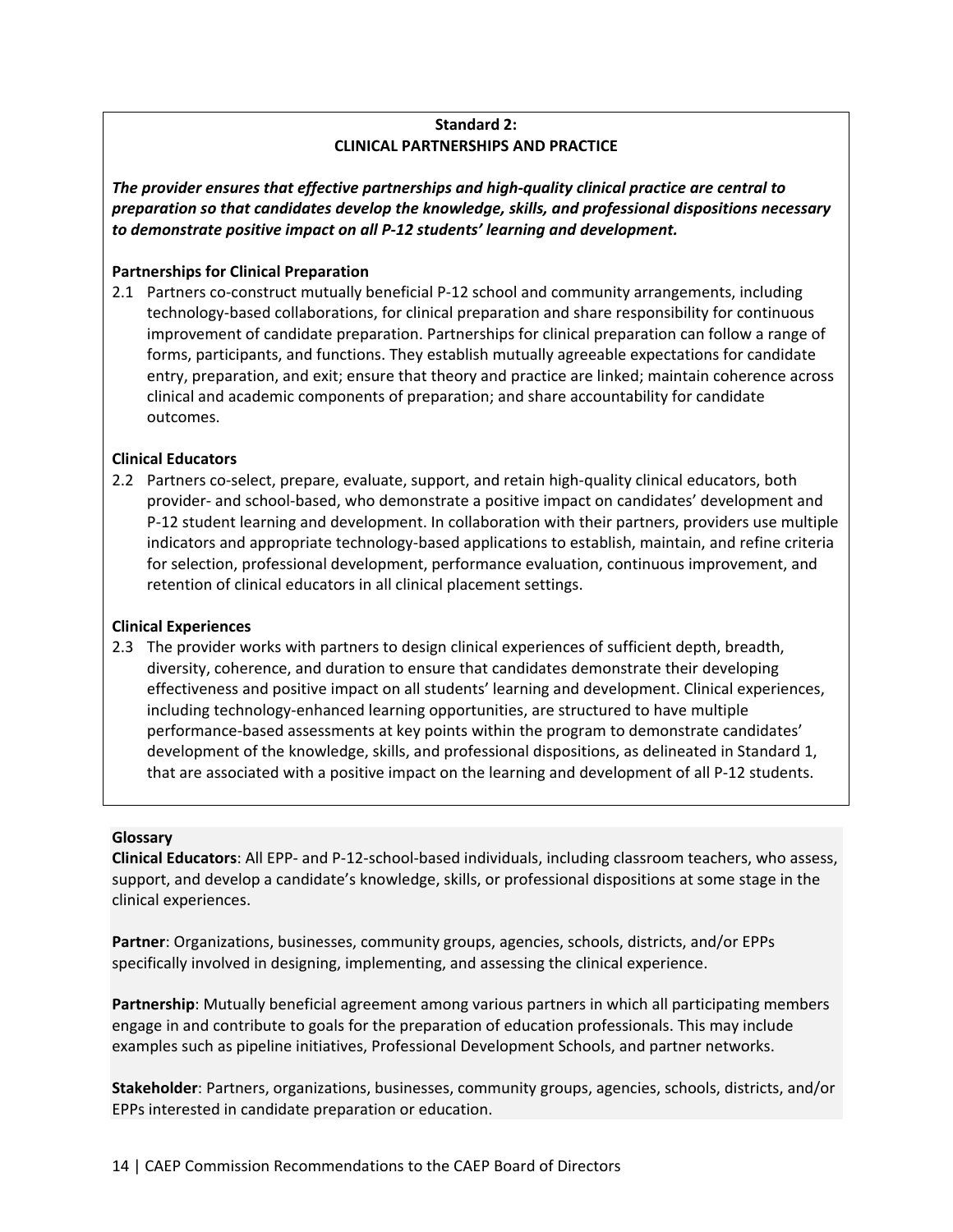#### **Rationale**

Education is a practice profession and preparation for careers in education must create nurturing opportunities for aspiring candidates to develop, practice, and demonstrate the content and pedagogical knowledge and skills that promote learning for all students. These developmental opportunities/ experiences take place particularly in school‐based situations, but may be augmented by community‐based and virtual situations. The 2010 NCATE panel report, *Transforming Teacher Education Through Clinical Practice,<sup>20</sup>* identified important dimensions of clinical practice and the Commission drew from the Panel's recommendations to structure the three components of this standard.

Educator preparation providers (EPPs) seeking accreditation should have strong collaborative partnerships with school districts and individual school partners, as well as other community stakeholders, in order to pursue mutually beneficial and agreed upon goals for the preparation of education professionals. These collaborative partnerships are a shared endeavor meant to focus dually on the improvement of student learning and development and on the preparation of teachers for this goal. The partners shall work together to determine not only the values and expectations of program development, implementation, assessment, and continuous improvement, but also the division of responsibilities among the various partnership stakeholders. At a minimum, the district and/or school leadership and the EPP should be a part of the partnership; other partners might include business and community members.

Characteristics of effective partnerships include: mutual trust and respect; sufficient time to develop and strengthen relationships at all levels; shared responsibility and accountability among partners, and periodic formative evaluation of activities among partners.<sup>21</sup> Darling-Hammond and Baratz-Snowden<sup>22</sup> call for strong relationships between universities and schools to share standards of good teaching that are consistent across courses and clinical work. This relationship could apply, as well, to all providers. The 2010 NCATE panel proposed partnerships that are strategic in meeting partners' needs by defining common work, shared responsibility, authority, and accountability.

Clinical educators are all EPP and P‐12 school‐based individuals, including classroom teachers, who assess, support and develop a candidate's knowledge, skills, and professional dispositions at some state in the clinical experiences. Literature indicates the importance of the quality of clinical educators, both school- and provider-based, to ensure the learning of candidates and P-12 students.<sup>23</sup> Transformina *Teacher Education Through Clinical Practice* described high‐quality clinical experiences as ones in which both providers and their partners require candidate supervision and mentoring by certified clinical educators—drawn from discipline‐specific, pedagogical, and P‐12 professionals—who are trained to work with and provide feedback to candidates. Clinical educators should be accountable for the performance of the candidates they supervise, as well as that of the students they teach.<sup>24</sup>

High-quality clinical experiences are early, ongoing and take place in a variety of school- and communitybased settings, as well as through simulations and other virtual opportunities (for example, online chats with students). Candidates observe, assist, tutor, instruct and may conduct research. They may be student-teachers or interns.<sup>25</sup> These experiences integrate applications of theory from pedagogical courses or modules in P-12 or community settings and are aligned with the school-based curriculum (e.g., Next Generation Science Standards, college‐ and career‐ready standards, Common Core State Standards). They offer multiple opportunities for candidates to develop, practice, demonstrate, and reflect upon clinical and academic components of preparation, as well as opportunities to develop,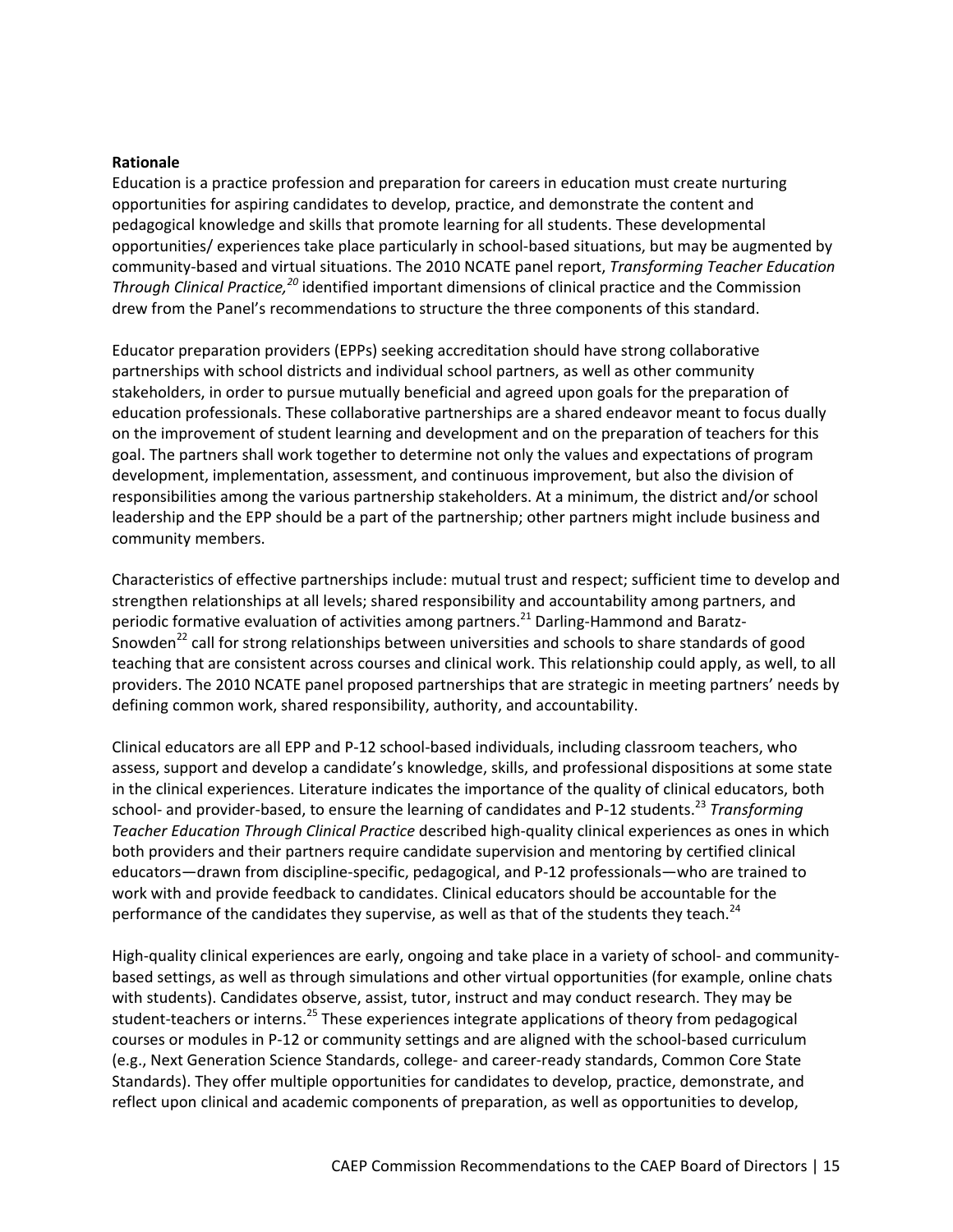practice, and demonstrate evidence‐based, pedagogical practices that improve student learning and development, as described in Standard 1.

The members of the 2010 Panel on clinical preparation and partnerships consulted both research resources and professional consensus reports in shaping their conclusions and recommendations, including proposed design principles for clinical experiences.<sup>26</sup> Among these are: (1) a student learning and development focus, (2) clinical practice that is integrated throughout every facet of preparation in a dynamic way, (3) continuous monitoring and judging of candidate progress on the basis of data, (4) a curriculum and experiences that permit candidates to integrate content and a broad range of effective teaching practices and to become innovators and problem solvers, and (5) an "interactive professional community" with opportunities for collaboration and peer feedback. Howey<sup>27</sup> also suggests several principles, including tightly woven education theory and classroom practice, as well as placement of candidates in cohorts. An ETS report proposed clinical preparation experiences that offer opportunities for "Actual hands-on ability and skill to use . . . types of knowledge to engage students successfully in learning and mastery."<sup>28</sup> The report of the National Research Council (2010) concluded that clinical experiences were critically important to teacher preparation but that the research, to date, does not tell us what specific experiences or sequence of experiences are most likely to result in more effective beginning teachers.<sup>29</sup>

Until the research base for clinical practices and partnerships is more definitive, "wisdom of practice" dictates that the profession move more forcefully into deepening partnerships; into clarifying and, where necessary, improving the quality of clinical educators who prepare the field's new practitioners and into delivering field and clinical experiences that contribute to the development of effective educators.

## **Standard 3: CANDIDATE QUALITY, RECRUITMENT, AND SELECTIVITY**

*The provider demonstrates that the quality of candidates is a continuing and purposeful part of its responsibility from recruitment, at admission, through the progression of courses and clinical experiences, and to decisions that completers are prepared to teach effectively and are recommended for certification. The provider demonstrates that development of candidate quality is the goal of educator preparation in all phases of the program. This process is ultimately determined by a program's meeting of Standard 4.* 

## **Plan for Recruitment of Diverse Candidates who Meet Employment Needs**

3.1 The provider presents plans and goals to recruit and support completion of high‐quality candidates from a broad range of backgrounds and diverse populations to accomplish their mission. The admitted pool of candidates reflects the diversity of America's P‐12 students. The provider demonstrates efforts to know and address community, state, national, regional, or local needs for hard-to-staff schools and shortage fields, currently, STEM, English-language learning, and students with disabilities.

## **Admission Standards Indicate That Candidates Have High Academic Achievement And Ability**

3.2 The provider sets admissions requirements, including CAEP minimum criteria or the state's minimum criteria, whichever are higher, and gathers data to monitor applicants and the selected pool of candidates. The provider ensures that the average grade point average of its accepted cohort of candidates meets or exceeds the CAEP minimum of 3.0, and the group average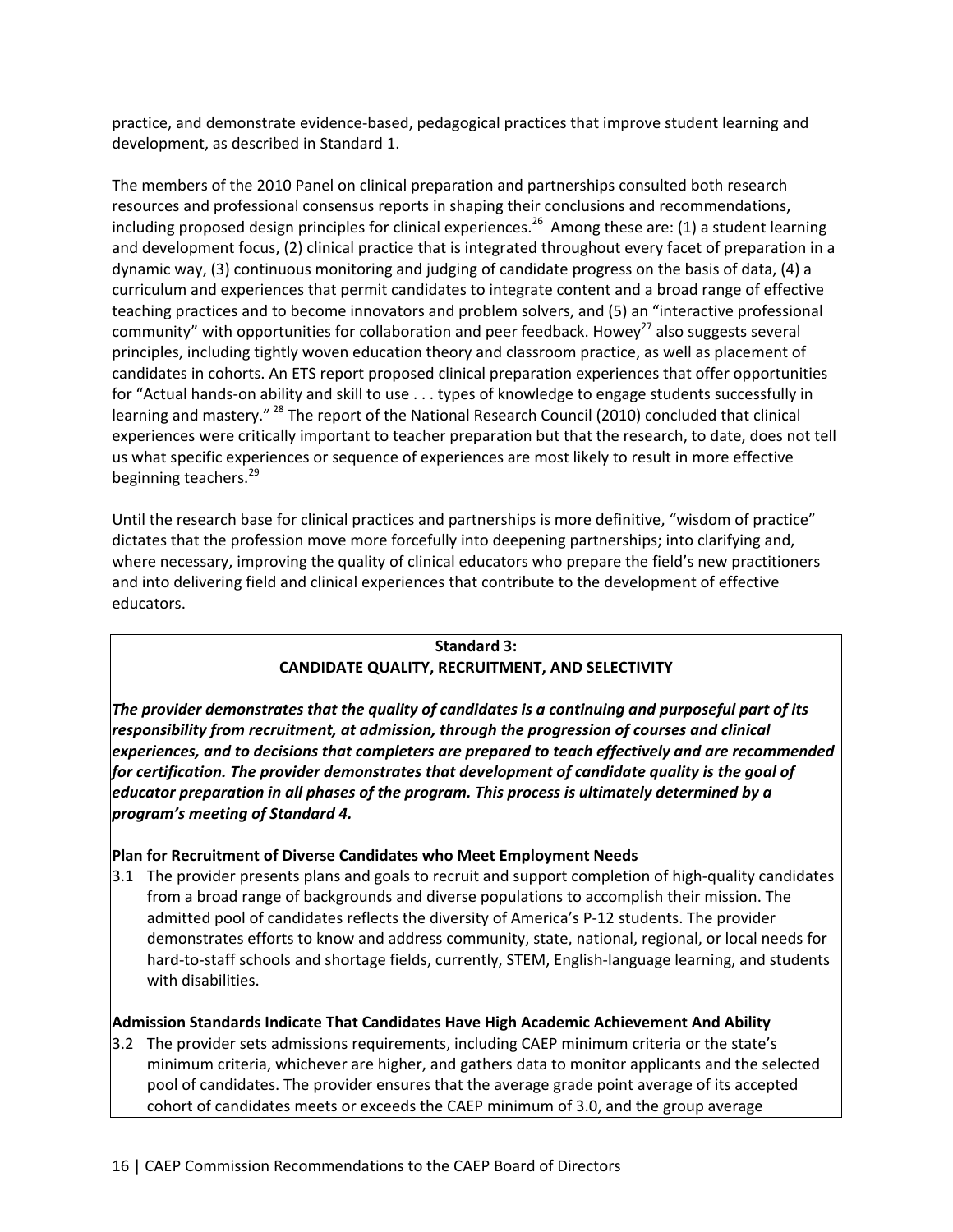performance on nationally normed ability/achievement assessments such as ACT, SAT, or GRE:

- is in the top 50 percent from 2016‐2017;
- is in the top 40 percent of the distribution from 2018‐2019; and
- is in the top 33 percent of the distribution by 2020.<sup>30</sup>

If any state can meet the CAEP standards, as specified above, by demonstrating a correspondence in scores between the state‐normed assessments and nationally normed ability/achievement assessments, then educator preparation providers from that state will be able to utilize their state assessments until 2020. CAEP will work with states through this transition.

Over time, a program may develop a reliable, valid model that uses admissions criteria other than those stated in this standard. In this case, the admitted cohort group mean on these criteria must meet or exceed the standard that has been shown to positively correlate with measures of P-12 student learning and development.

The provider demonstrates that the standard for high academic achievement and ability is met through multiple evaluations and sources of evidence. The provider reports the mean and standard deviation for the group.

## **Additional Selectivity Factors**

3.3 Educator preparation providers establish and monitor attributes and dispositions beyond academic ability that candidates must demonstrate at admissions and during the program. The provider selects criteria, describes the measures used and evidence of the reliability and validity of those measures, and reports data that show how the academic and non‐academic factors predict candidate performance in the program and effective teaching.

## **Selectivity During Preparation**

3.4 The provider creates criteria for program progression and monitors candidates' advancement from admissions through completion. All candidates demonstrate the ability to teach to college- and career‐ready standards. Providers present multiple forms of evidence to indicate candidates' developing content knowledge, pedagogical content knowledge, pedagogical skills, and the integration of technology in all of these domains. $31$ 

## **Selection At Completion**

- 3.5 Before the provider recommends any completing candidate for licensure or certification, it documents that the candidate has reached a high standard for content knowledge in the fields where certification is sought and can teach effectively with positive impacts on P-12 student learning and development.
- 3.6 Before the provider recommends any completing candidate for licensure or certification, it documents that the candidate understands the expectations of the profession, including codes of ethics, professional standards of practice, and relevant laws and policies. CAEP monitors the development of measures that assess candidates' success and revises standards in light of new results.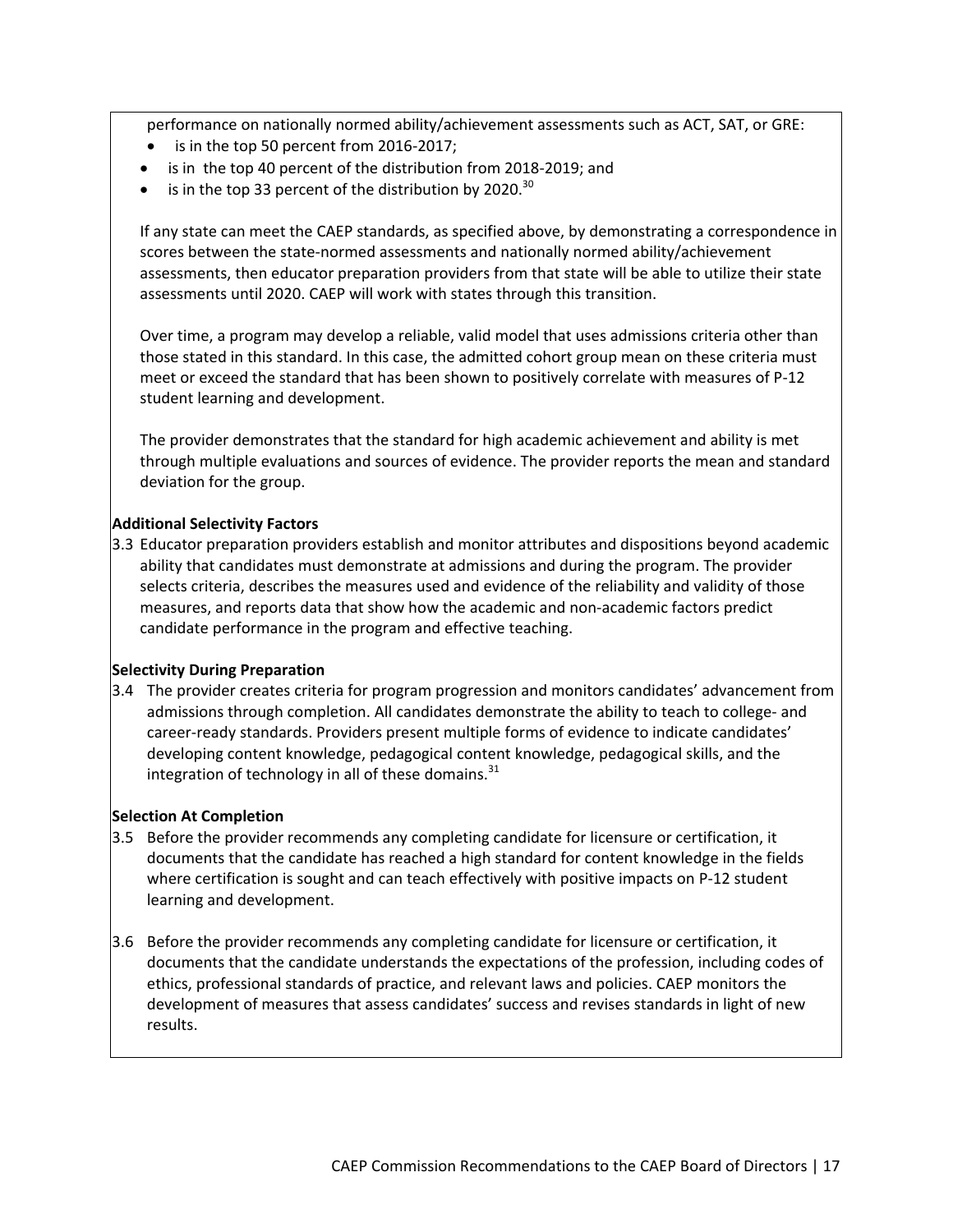#### **Glossary**

**Cohort:** A group of candidates admitted at the same time, e.g., a class entering in a fall semester.

**Group average:** The GPA and standardized test scores are averaged for all members of a cohort or class of admitted candidates. Averaging does not require that every candidate meet the specified score. Thus, there may be a range of candidates' grades and scores on standardized tests.

**STEM:** Science, technology, engineering and mathematics

#### **Rationale**

Educator preparation providers (EPP) have a critical responsibility to ensure the quality of their candidates. This responsibility continues from purposeful recruitment that helps fulfill the provider's mission to admissions selectivity that builds an able and diverse pool of candidates, through monitoring of candidate progress and providing necessary support, to demonstrating that candidates are proficient at completion and that they are selected for employment opportunities that are available in areas served by the provider. The integration of recruitment and selectivity as EPP responsibilities to ensure quality is emphasized in a 2010 National Research Council report:

The quality of new teachers entering the field depends not only on the quality of the preparation they receive, but also on the capacity of preparation programs to attract and select academically able people who have the potential to be effective teachers. Attracting able, high-quality candidates to teaching is a critical goal.<sup>32</sup>

The majority of American educators are white, middle class, and female.<sup>33</sup> The makeup of the nation's teacher workforce has not kept up with changing student demographics. At the national level, students of color make up more than 40 percent of the public school population, while teachers of color are only 17 percent of the teaching force.<sup>34</sup> The mismatch has consequences. Dee; Goldhaber, and Hansen; and Hanushek and colleagues<sup>35</sup> found that student achievement is positively impacted by a racial/ethnicity match between teachers and students.

While recruitment of talented minority candidates is a time- and labor-intensive process,<sup>36</sup> "teachers of color and culturally competent teachers must be actively recruited and supported."<sup>37</sup> Recruitment can both increase the quality of selected candidates and offset potentially deleterious effects on diversity from more selective criteria—either at admissions or throughout a program.<sup>38</sup> "Successful programs recruit minority teachers with a high likelihood of being effective in the classroom" and "concentrate on finding candidates with a core set of competencies that will translate to success in the classroom."<sup>39</sup> There is evidence that providers of alternative pathways to teaching have been more successful in attracting non‐white candidates. Feistritzer reports alternative provider cohorts that are 30 percent non-white, compared with 13 percent in traditional programs.<sup>40</sup>

The 2010 NCATE panel on clinical partnerships advocated attention to employment needs as a way to secure greater alignment between the teacher market and areas of teacher preparation.<sup>41</sup> The U.S. Department of Education regularly releases lists of teacher shortages by both content‐area specialization and state.<sup>42</sup> Some states also publish supply-and-demand trends and forecasts and other information on market needs. These lists could assist EPPs in shaping their program offerings and in setting recruitment goals.

There is a broad public consensus that providers should attract and select able candidates who will become effective teachers. The 2011 Gallup Phi Delta Kappan education poll<sup>43</sup> reported that 76 percent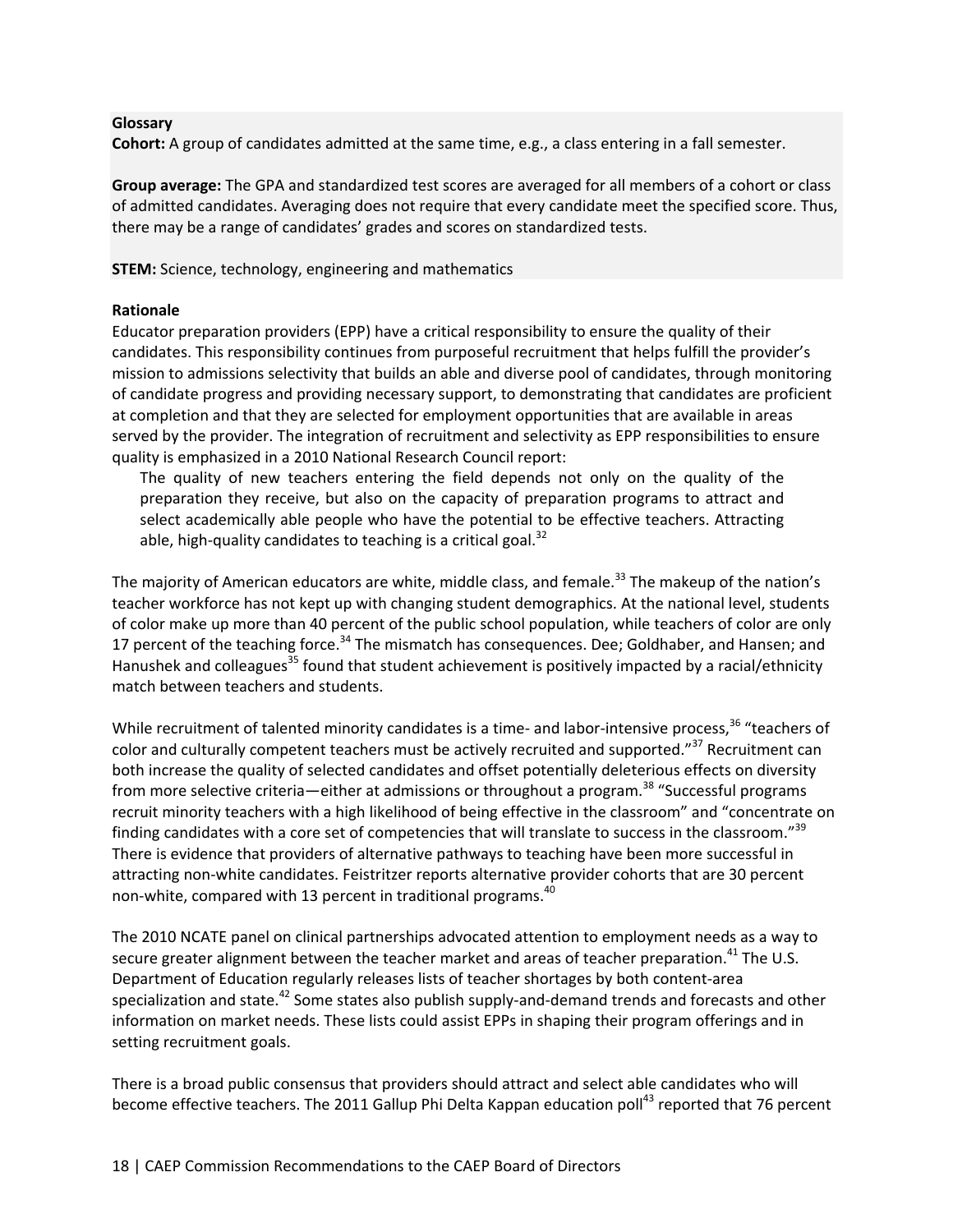of the U.S. adult public agreed that "high‐achieving" high school students should be recruited to become teachers. Another example is found in a 2012 AFT report on teacher preparation, recommending setting GPA requirements at 3.0, SATs at 1100 and ACT scores at 24.0 in order to "attract academically capable students with authentic commitment to work with children."<sup>44</sup>

Researchers such as Ball, Rowan, and Hill; Floden, Wayne, and Young<sup>45</sup> conclude that academic quality, especially in verbal ability and math knowledge, impacts teacher effectiveness. A study for McKinsey and Company<sup>46</sup> found that high-performing countries had a rigorous selection process similar to that of medical schools. Whitehurst<sup>47</sup> suggests that educator preparation providers should be much more selective in terms of their candidates' cognitive abilities. When looking at the cost of teacher selection, Levin<sup>48</sup> found "that recruiting and retaining teachers with higher verbal scores is five-to-ten times as effective per dollar of teacher expenditure in raising achievement scores of students as the strategy of obtaining teachers with more experience." Rockoff, Jacob, Kane, and Staiger concluded that "teachers' cognitive and non‐cognitive skills...have a moderately large and statistically significant relationship with student and teacher outcomes, particularly with student test scores."<sup>49</sup>

Programs do not all start at the same place in their history of recruiting an academically strong and/or diverse candidate pool. Some programs will need to set goals and move successively toward achieving them. As better performance assessments are developed and as various licensure tests are shown to be predictors of teacher performance and/or student learning and development, CAEP may be able to put more emphasis on exit criteria rather than on entrance criteria. Irrespective of changes CAEP may make, this does not reduce the program's responsibility to recruit a diverse candidate pool that mirrors the demography of the student population served.

There is strong support from the professional community that qualities outside of academic ability are associated with teacher effectiveness. These include "grit," the ability to work with parents, the ability to motivate, communication skills, focus, purpose, and leadership, among others. Duckworth, et al, found "that the achievement of difficult goals entails not only talent but also the sustained and focused application of talent over time." <sup>50</sup> A Teach for America (TFA) study concluded that a teacher's academic achievement, leadership experience, and perseverance are associated with student gains in math, while leadership experience and commitment to the TFA mission were associated with gains in English.<sup>51</sup> Danielson asserts that "teacher learning becomes more active through experimentation and inquiry, as well as through writing, dialogue, and questioning." $52$  In addition, teacher evaluations involve "observations of classroom teaching, which can engage teachers in those activities known to promote learning, namely, self-assessment, reflection on practice, and professional conversation." These "other" attributes, dispositions and abilities lend themselves to provider innovation. Some providers might emphasize certain attributes because of the employment field or market for which they are preparing teachers.

Research has not empirically established a particular set of non‐academic qualities that teachers should possess. There are numerous studies that list different characteristics, sometimes referring to similar characteristics by different labels. Furthermore, there does not seem to be a clear measure for these non‐academic qualities, although a few of them have scales and other measures that have been developed. The CAEP Commission recognizes the ongoing development of this knowledge base and recommends that CAEP revise criteria as evidence emerges. The Commission recognizes the InTASC standards' set of dispositions as a promising area of research.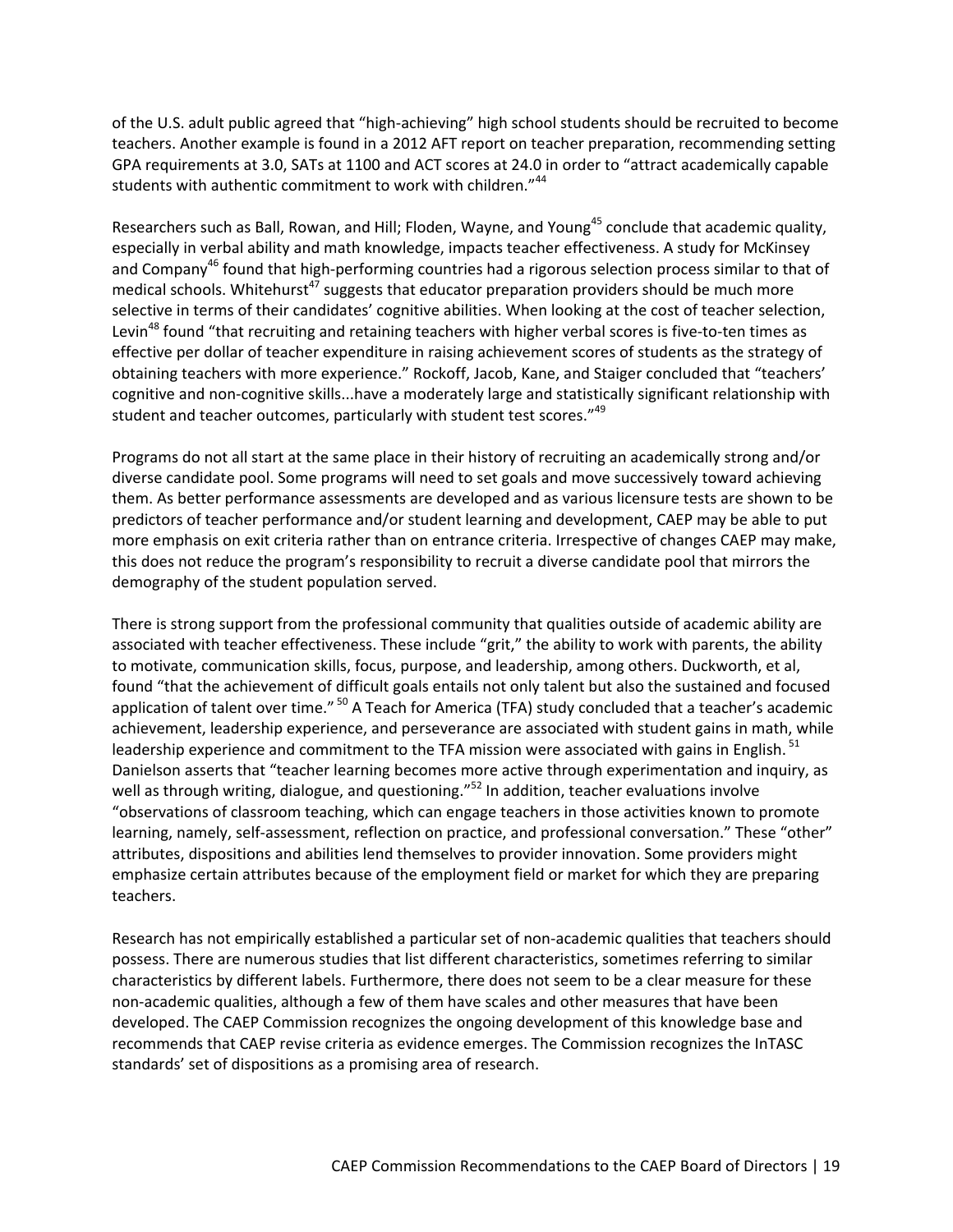Several pieces of research, including Ball's work in mathematics education,<sup>53</sup> the MET study on components of teaching, <sup>54</sup> and skills approaches such as Lemov's *Teach Like a Champion,<sup>55</sup>* assert there are important critical pedagogical strategies that develop over time. Henry,<sup>56</sup> Noell and Burns,  $57$  and Whitehurst<sup>58</sup> all found that, in general, teachers became more effective as they gained experience. Both research, as synthesized by the National Research Council,<sup>59</sup> and professional consensus, as represented by the Council of Chief State School Officers' InTASC standards,<sup>60</sup> indicate that the development of effective teaching is a process.

There are various sets of criteria and standards for effective teaching and teacher education, many including performance tasks<sup>61</sup> and artifacts created by the candidate.<sup>62</sup> These standards, like those of the Commission, have a central focus on P-12 outcomes. Student learning and development should be a criterion for selecting candidates for advancement throughout preparation. The evidence indicators that appear in the Appendix can be used to monitor and guide candidates' growth during a program. Standard 4 is built around the ultimate impact that program completers have when they are actually employed in the classroom or other educator positions.

Many professional efforts to define standards for teaching (e.g., InTASC; NCTQ, and observational measures covered in the Measures of Effective Teaching project) recommend that candidates know and practice ethics and standards of professional practice, as described in these national standards (such as those in InTASC standard 9 and 9(o)). The Commission recommends that CAEP strongly encourage additional research to define professional practices of P‐12 educators and how these practices, beliefs, and attitudes relate to student learning and development. (See also CAEP component 1.4 on equity responsibilities.)

However, many measures of both academic and non‐academic factors associated with high‐quality teaching and learning need to be studied for reliability, validity, and fairness. CAEP should encourage development and research related to these measures. It would be shortsighted to specify particular metrics narrowly because of the now fast-evolving interest in, insistence on, and development of new and much stronger preparation assessments, observational measures, student surveys, and descriptive metrics. Instead, CAEP should ask that providers make a case that the data used in decision‐making are valid, reliable, and fair. States and localities are developing their own systems of monitoring, and both providers and CAEP should obtain data from these systems, where available, to use as valuable external indicators for continuous improvement.

CAEP should monitor the impact of these new admission standards. The Commission recommends that CAEP develop an expert advisory committee to monitor developments in assessment, outcomes research, and other evidence that will influence the CAEP standards. Such a committee would make recommendations on the evolution of the standards and assessments used in program improvement and accreditation.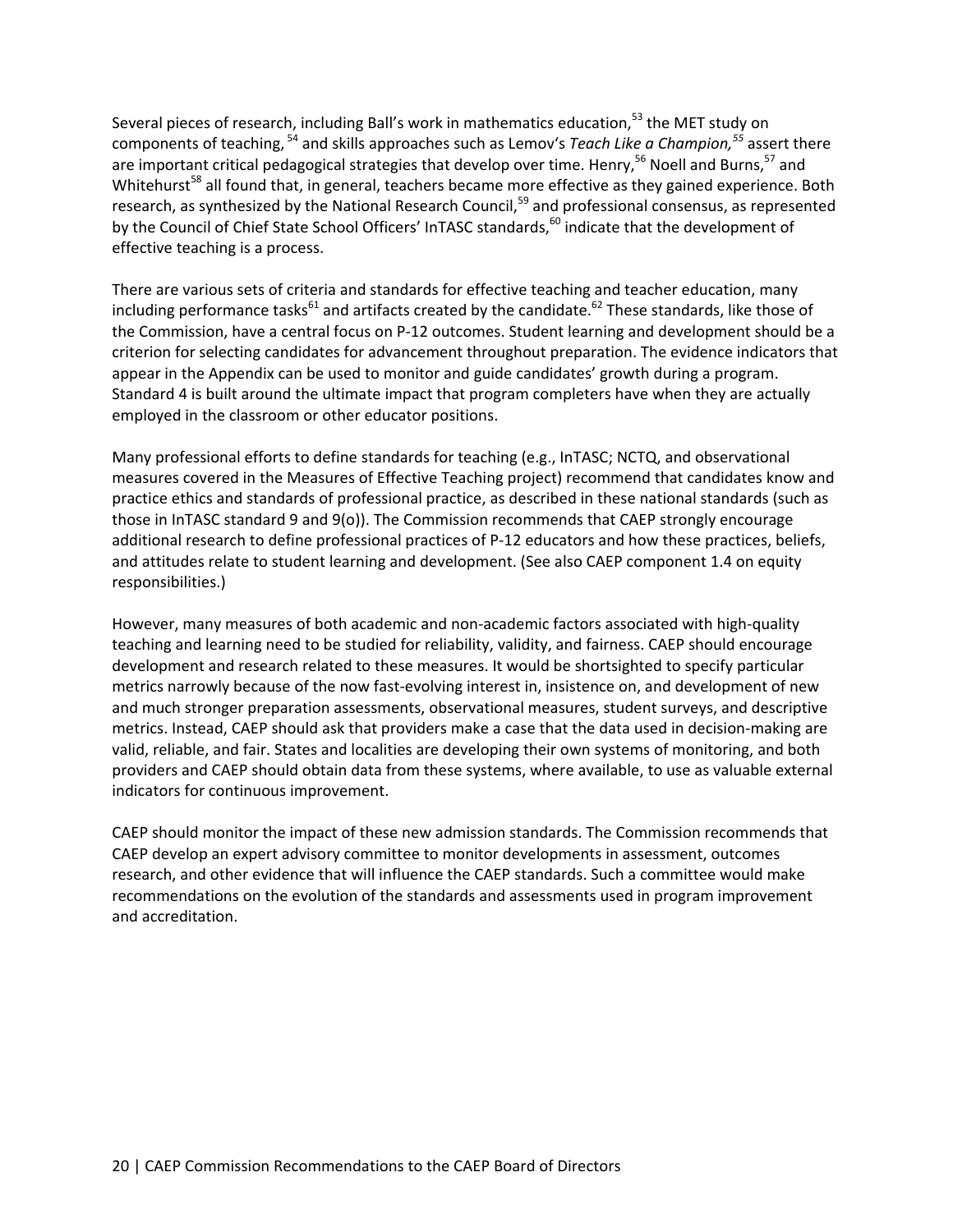## **Standard 4: PROGRAM IMPACT**

*The provider demonstrates the impact of its completers on P‐12 student learning and development, classroom instruction, and schools, and the satisfaction of its completers with the relevance and effectiveness of their preparation.*

#### **Impact on P‐12 Student Learning and Development**

4.1 The provider documents, using-multiple measures, that program completers contribute to an expected level of student‐learning growth. Multiple measures shall include all available growth measures (including value‐added measures, student‐growth percentiles, and student learning and development objectives) required by the state for its teachers and available to educator preparation providers, other state‐supported P‐12 impact measures, and any other measures employed by the provider.

#### **Indicators of Teaching Effectiveness**

4.2 The provider demonstrates, through structured and validated observation instruments and student surveys, that completers effectively apply the professional knowledge, skills, and dispositions that the preparation experiences were designed to achieve.

#### **Satisfaction of Employers**

4.3. The provider demonstrates, using measures that result in valid and reliable data and including employment milestones such as promotion and retention, that employers are satisfied with the completers' preparation for their assigned responsibilities in working with P‐12 students.

#### **Satisfaction of Completers**

4.4 The provider demonstrates, using measures that result in valid and reliable data, that program completers perceive their preparation as relevant to the responsibilities they confront on the job, and that the preparation was effective.

#### **Rationale**

Standards 1 through 3 address the preparation experiences of candidates, their developing knowledge and skills, and their abilities at the point of program completion. Candidate progress and provider conclusions about the readiness of completers at exit are direct outcomes of the provider's efforts. By contrast, Standard 4 addresses the results of preparation at the point where they most matter—in classrooms and schools. Educator preparation providers must attend to candidate mastery of the knowledge and skills necessary for effective teaching, but that judgment is finally dependent on the impact the completers have on-the-job with P-12 student learning and development.

The paramount goal of providers is to prepare candidates who will have a positive impact on P‐12 students. Impact can be measured in many ways. Component 4.1 enumerates some of these approaches. The Commission underscores here what also is said in the Recommendations on Evidence section, below, that multiple measures are needed for these and other accreditation evidence. One approach being adopted by several states and districts is known as "value‐added modeling" (VAM). A large research effort supported by the Bill & Melinda Gates Foundation, the Measures of Effective Teaching (MET) project, provides useful guidance about the circumstances under which this model can most validly be used. These findings are consistent with those noted in *Preparing Teachers: Building*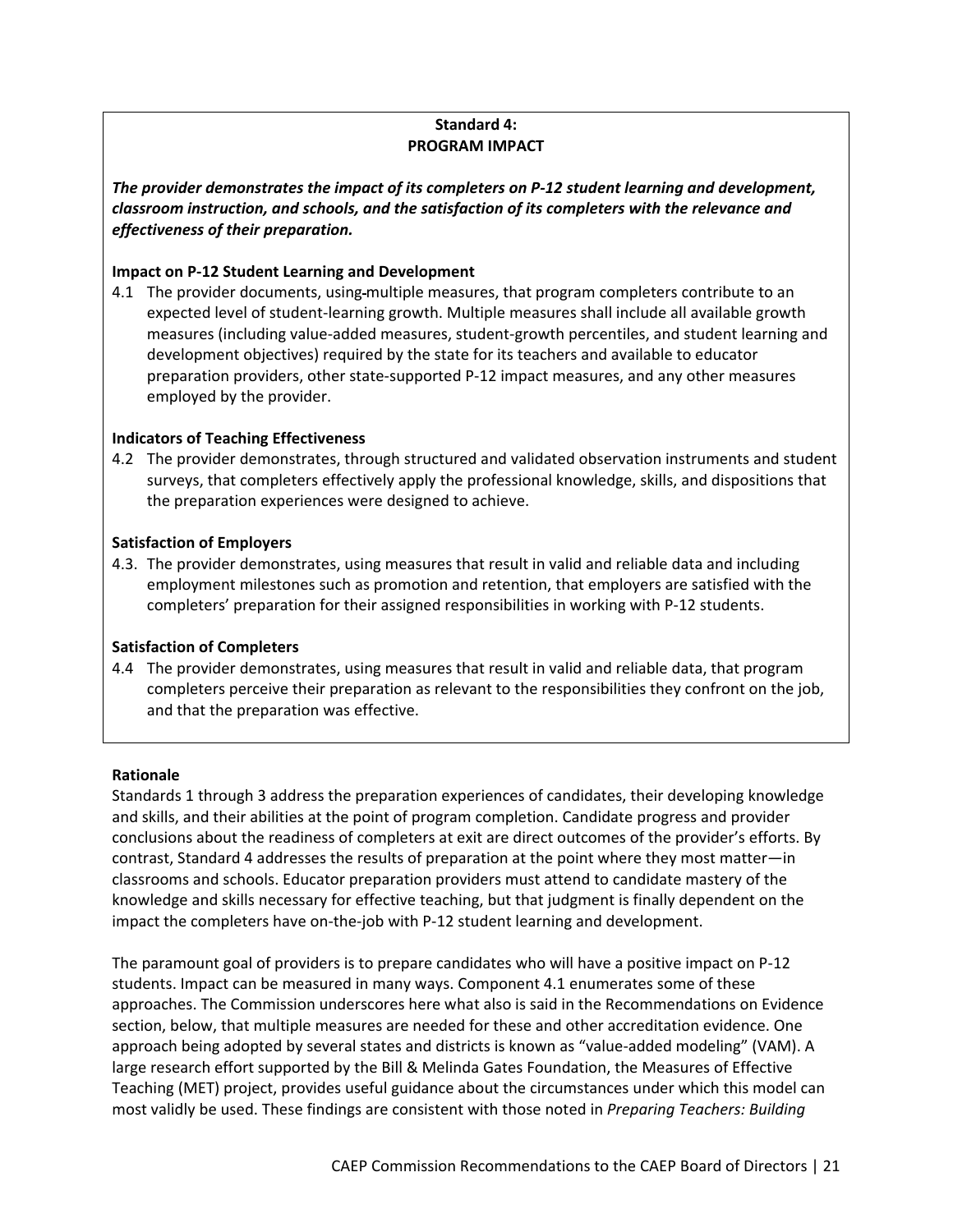*Evidence for Sound Policy* (NRC, 2010): "Value‐added models may provide valuable information about effective teacher preparation, but not definitive conclusions and are best considered together with other evidence from a variety of perspectives."<sup>63</sup>

The Commission recommends that CAEP encourage research on the validity and reliability of VAM for program evaluation purposes.<sup>64</sup> Because members expect that methodologies for measuring teacher impact on P-12 student learning and development will continue to evolve and hopefully improve, the Commission recommends that CAEP also make certain that its standards and processes reflect the profession's best current thinking on appropriate use of evidence for program improvement and accreditation decisions. In this regard, providers should refer to the Data Task Force, the American Psychological Association guidance on preparation measures, and the University of Wisconsin Madison Value‐Added Research Center reports regarding use of multiple sources of data, including value‐added data, for program evaluation.<sup>65</sup>

Multiple types of surveys can serve as indicators of teaching effectiveness (Component 4.2), satisfaction of employers (Component 4.3), and satisfaction of completers (Component 4.4). Research by Ferguson, for example, shows that K-12 student surveys are a valid means for understanding aspects of teaching effectiveness.<sup>66</sup> The Commission recommends that CAEP consider the development of common survey items and instruments for employers and completers. CAEP also should participate in the validation of student survey instruments for use in teacher pre‐service programs.

## **Standard 5: PROVIDER QUALITY ASSURANCE AND CONTINUOUS IMPROVEMENT**

*The provider maintains a quality assurance system comprised of valid data from multiple measures, including evidence of candidates' and completers' positive impact on P‐12 student learning and development. The provider supports continuous improvement that is sustained and evidence‐based, and that evaluates the effectiveness of its completers. The provider uses the results of inquiry and data collection to establish priorities, enhance program elements and capacity, and test innovations to improve completers' impact on P‐12 student learning and development.*

## **Quality and Strategic Evaluation**

- 5.1 The provider's quality assurance system is comprised of multiple measures that can monitor candidate progress, completer achievements, and provider operational effectiveness. Evidence demonstrates that the provider satisfies all CAEP standards.
- 5.2 The provider's quality assurance system relies on relevant, verifiable, representative, cumulative and actionable measures, and produces empirical evidence that interpretations of data are valid and consistent.

## **Continuous Improvement**

5.3. The provider regularly and systematically assesses performance against its goals and relevant standards, tracks results over time, tests innovations and the effects of selection criteria on subsequent progress and completion, and uses results to improve program elements and processes.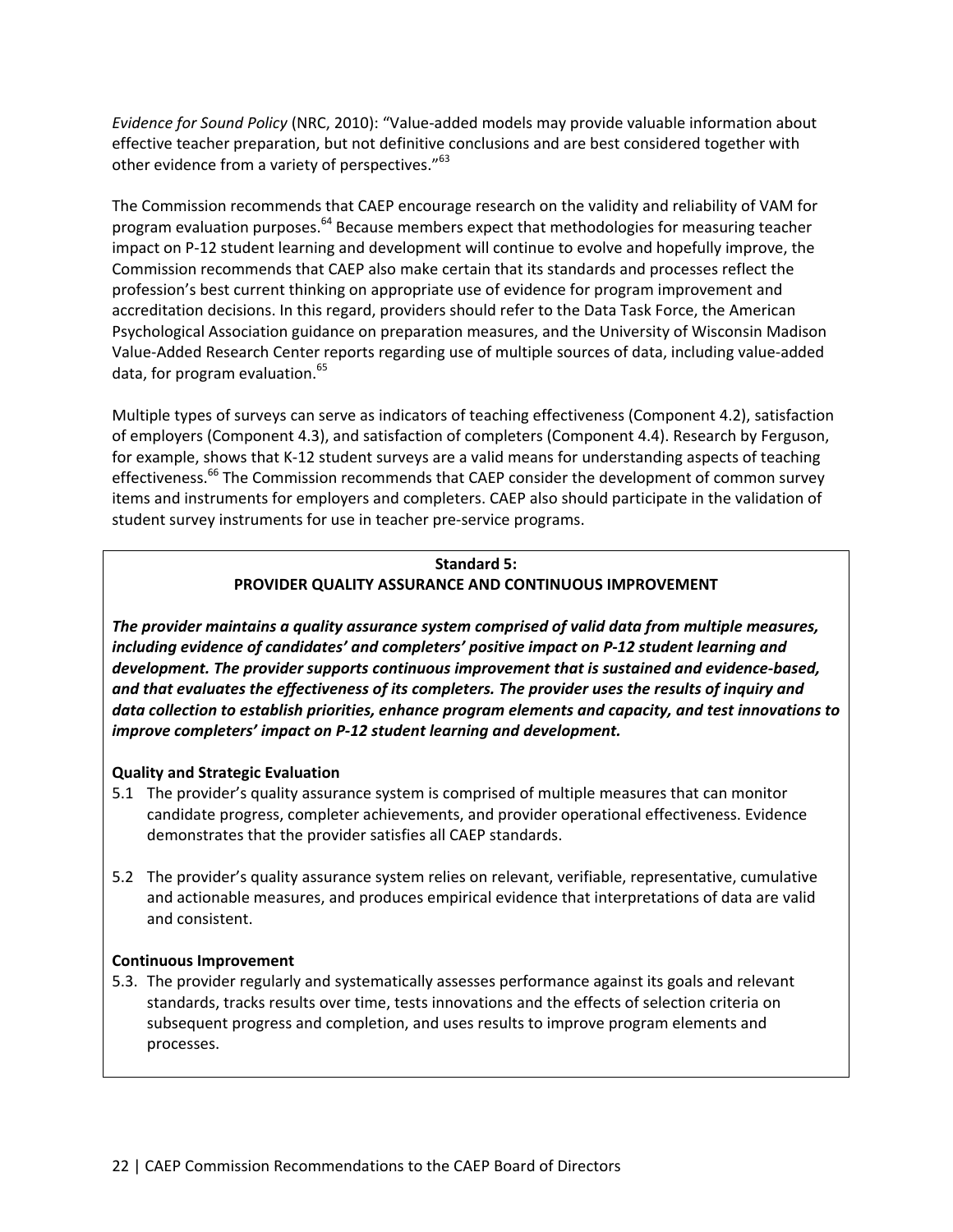- 5.4. Measures of completer impact, including available outcome data on P‐12 student growth, are summarized, externally benchmarked, analyzed, shared widely, and acted upon in decision‐making related to programs, resource allocation, and future direction.
- 5.5. The provider assures that appropriate stakeholders, including alumni, employers, practitioners, school and community partners, and others defined by the provider, are involved in program evaluation, improvement, and identification of models of excellence.

#### **Glossary**

**Continuous improvement:** An organizational process through which data are collected on all aspects of a provider's activities; analyzed to determine patterns, trends, and progress; and used to define changes for the purpose of improving the quality of programs, faculty, candidates, policies, procedures, and practices of educator preparation.

#### **Rationale**

Effective organizations use evidence‐based quality assurance systems and data in a process of continuous improvement. These systems and data‐based continuous improvement are essential foundational requirements for effective implementation of any of the three CAEP accreditation pathways an educator preparation provider (EPP) chooses—whether it is the Inquiry Brief, Continuous Improvement, or Transformational Initiative pathway.

A robust quality assurance system ensures continuous improvement by relying on a variety of measures, establishing performance benchmarks for those measures (with reference to external standards where possible), seeking the views of all relevant stakeholders, sharing evidence widely with both internal and external audiences, and using results to improve policies and practices in consultation with partners and stakeholders.<sup>67</sup>

The quality of an EPP is measured by the abilities of its completers to have a positive impact on P‐12 student learning and development.<sup>68</sup> Program quality and improvement are determined, in part, by characteristics of candidates that the provider recruits to the field; the knowledge, skills, and professional dispositions that candidates bring to and acquire during the program; the relationships between the provider and the P‐12 schools in which candidates receive clinical training; and subsequent evidence of completers' impact on P‐12 student learning and development in schools where they ultimately teach.<sup>69</sup> To be accredited, a preparation program must meet standards on each of these dimensions and demonstrate success in its own continuous improvement efforts.

Effective quality assurance systems function through a clearly articulated and effective process for defining and assuring quality outcomes. Reasons for the selection of each measure and the establishment of performance benchmarks for individual and program performance, including external points of comparison, are made clear. Providers show evidence of the credibility and dependability of the data that inform their quality assurance systems, as well as evidence of ongoing investigation into the quality of evidence and the validity of their interpretations of that evidence. Providers must present empirical evidence of each measure's psychometric and statistical soundness (reliability, validity, and fairness).<sup>70</sup>

Continuous improvement systems enable programs quickly to develop and test prospective improvements, deploy what is learned throughout the organization, and add to the profession's knowledge base and repertoire of practice.<sup>71</sup> CAEP should encourage providers to develop new models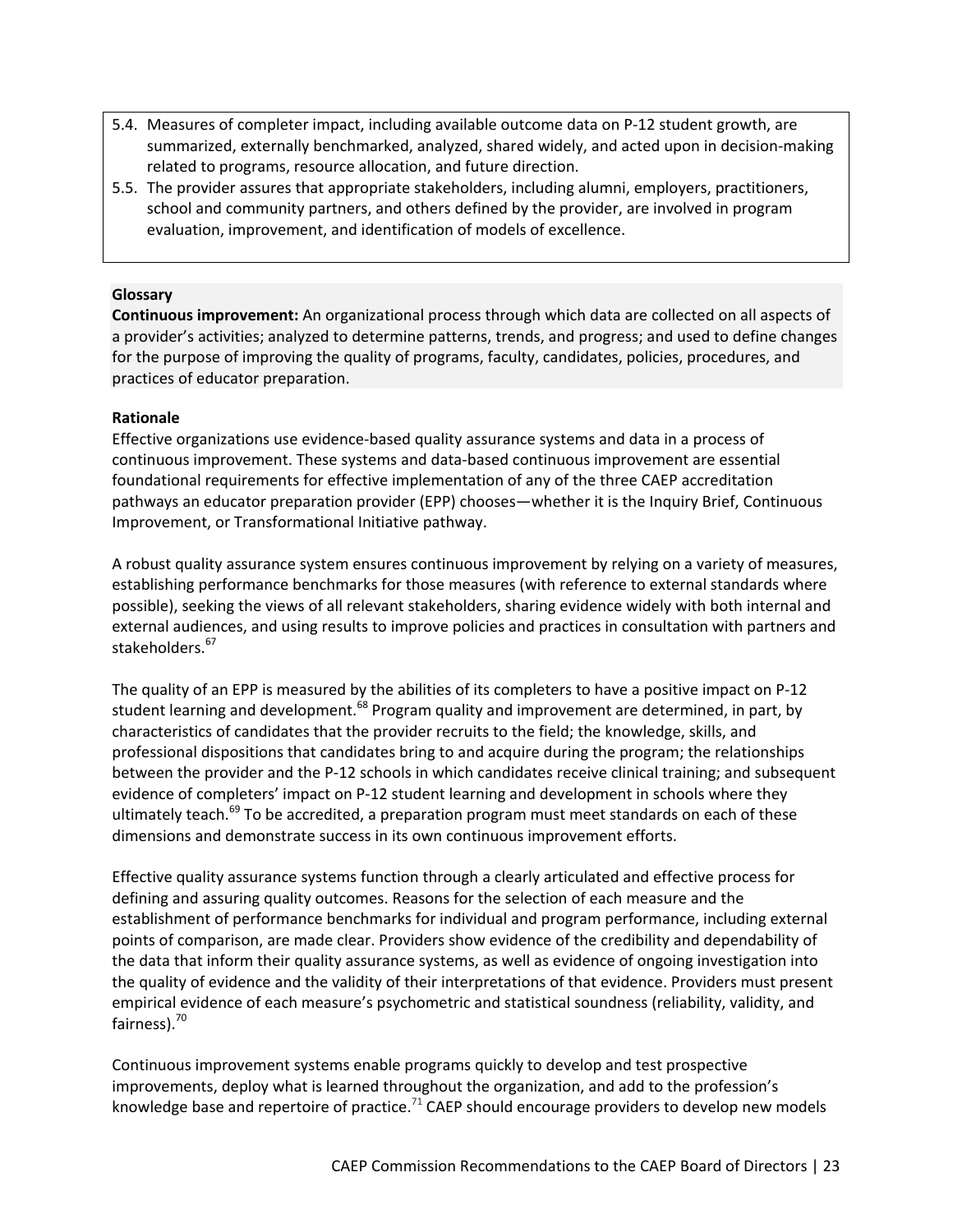for evaluating and scaling up effective solutions. Research and development in the accreditation framework can deepen the knowledge of existing best practices and provide models of emerging innovations to transform educator preparation.<sup>72</sup>

## **Additional Recommendations of the CAEP Commission**

The CAEP Commission also was charged with determining information reported to the public, how often programs are reviewed and monitored, and the levels of accreditation decisions.

Commission members were guided in their work by analyses of recent trends and promising practices in accreditation.<sup>73</sup> In particular, Commissioners put the most weight on student learning and development outcomes, referring to both candidate outcomes and P‐12 student outcomes. Additionally, Commissioners included consideration of program characteristics that would be expected to ensure and enhance quality and support fair treatment of candidates.

## **CAEP Commission Recommendations on ANNUAL REPORTING AND CAEP MONITORING**

## *The Commission recommends that CAEP gather the following data and monitor them annually from all providers:*

Measures of Program Impact:

- **Impact on P‐12 learning and development** (data provided for component 4.1)
- **Indicators of teaching effectiveness** (data provided for component 4.3)
- **Results of employer surveys, including retention and employment milestones** (data provided for component 4.2)
- **Results of completer surveys** (data provided for component 4.4)

Measures of Program Outcome and Consumer Information:

- **Graduation rates**
- **Ability of completers to meet licensing (certification) and any additional state requirements** (e.g., through acceptable scores and pass rates on state licensure exams)
- **Ability of completers to be hired in education positions for which they were prepared**
- **Student loan default rates and other consumer information**

*The Commission recommends that CAEP identify levels and significant amounts of change in any of these indicators that would prompt further examination by the CAEP Accreditation Council's Annual Monitoring Committee. Outcomes could include: (1) requirement for follow‐up in future years, (2) adverse action that could include revocation of accreditation status or (3) recognition of eligibility for a higher level of accreditation.* 

*In addition, the Commission recommends that CAEP include these data as a recurring feature in the CAEP annual report.*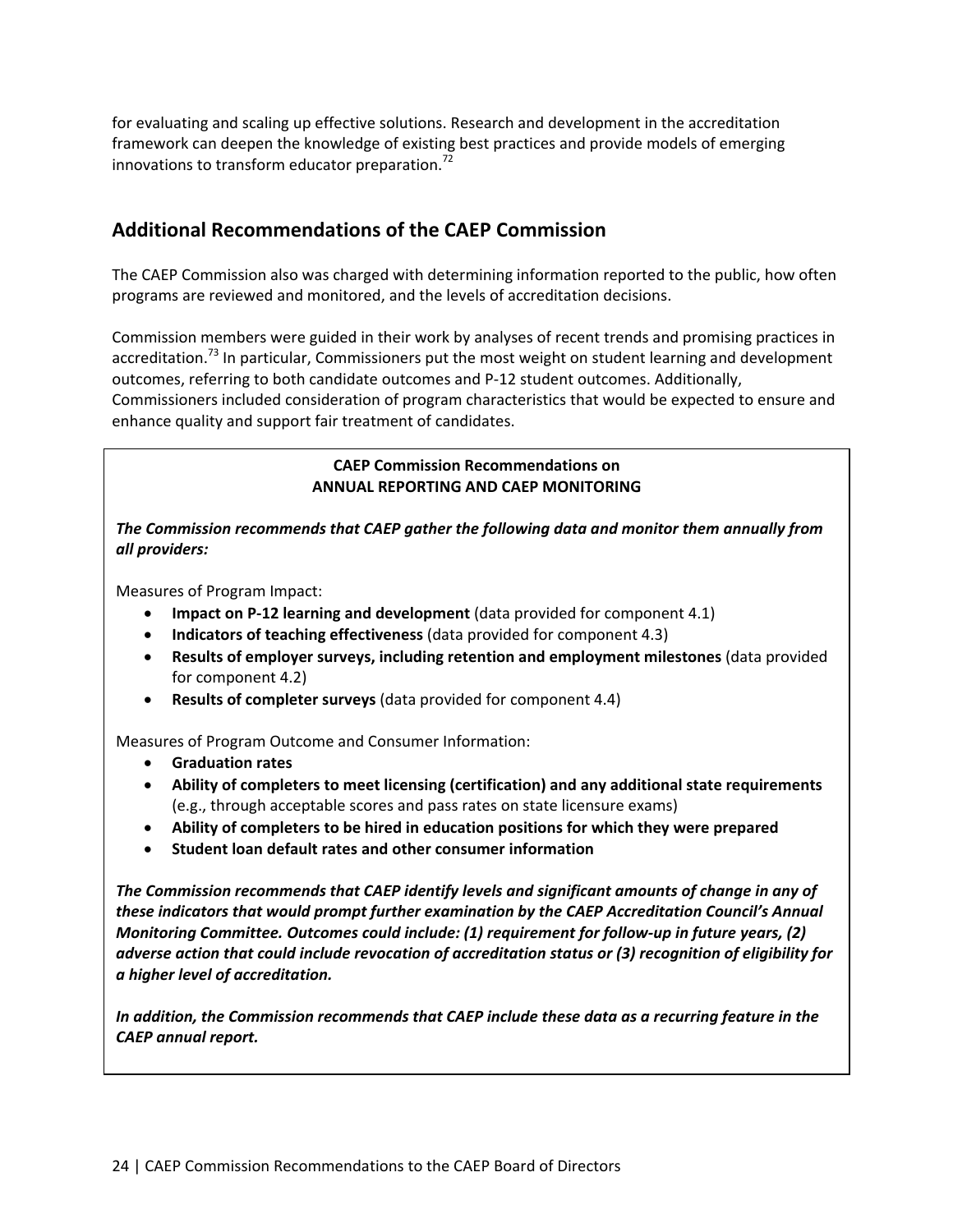#### **Glossary**

**Consumer Information:** Information about the status and trends of outcomes for completers that should be available for prospective candidates, parents of applicants, employers of completers, parents of P‐12 students and generally for the public.

The first four indicators are in‐service measures of quality that are broadly consistent with recommendations from the National Research Council<sup>74</sup> regarding the incorporation of value-added modeling, satisfaction and employment milestone measures from employers, and preparation satisfaction from program completers. The second set of indicators are intended to ensure the fair treatment of candidates and completers so that candidates have specific information available to them about chances for completion, licensure, and finding a job in the field for which they prepare, and student loan default rates for a given educator preparation provider.

Student loan default rates are designed as consumer information that allows prospective candidates to assess the cost and potential benefit relationships of a provider's programs. These rates would not be considered for accreditation decisions. Instead, the information would be furnished to prospective applicants as part of a suite of information, such as is required by the Council for Higher Education Accreditation standard 12B.1 on public accountability. The Commission suggests that providers publish these data along with other consumer information. Examples could include the cost of attendance, beginning salary of completers, or placement location patterns of completers.

As seen by the Commission, these data and their annual review serve a variety of purposes. They are incentives for providers to routinely gather, analyze, and report critical data about their programs as one means for public accountability and transparency. Such data encourage more in‐depth evaluation, self‐ interrogation, and reporting on the full breadth of standards and components. Employers and prospective applicants for admission need this kind of information in user‐friendly, transparent forms.

For CAEP, itself, there are many uses:

- The data will become the foundation of a national information base that increases in value over time.
- The data can trigger an alert to CAEP that further examination may be warranted, as specified within the recommendation.
- The data will be a source of information for CAEP's annual report, complement descriptive measures for all accredited providers, facilitate monitoring of trends over time, allow analysis of preparation patterns for different subgroups of providers (e.g., state, regional, urban, rural), and be a resource for identifying benchmark performances.

The database will enable CAEP to report on the progress of continuous improvement not just for an individual provider but for educator preparation across all accredited providers.

The details of data collecting and reporting need to be determined. Such matters as the population to be counted or sampled, the means for determining the appropriate calculation of numerators and denominators, the period over which data are collected, and the time of reporting all must be worked out. U. S. Department of Education regulations for reporting under Title II (on teacher preparation data) of the Higher Education Opportunity Act will have an influence on the regular statistical definitions and procedures for some of these measures.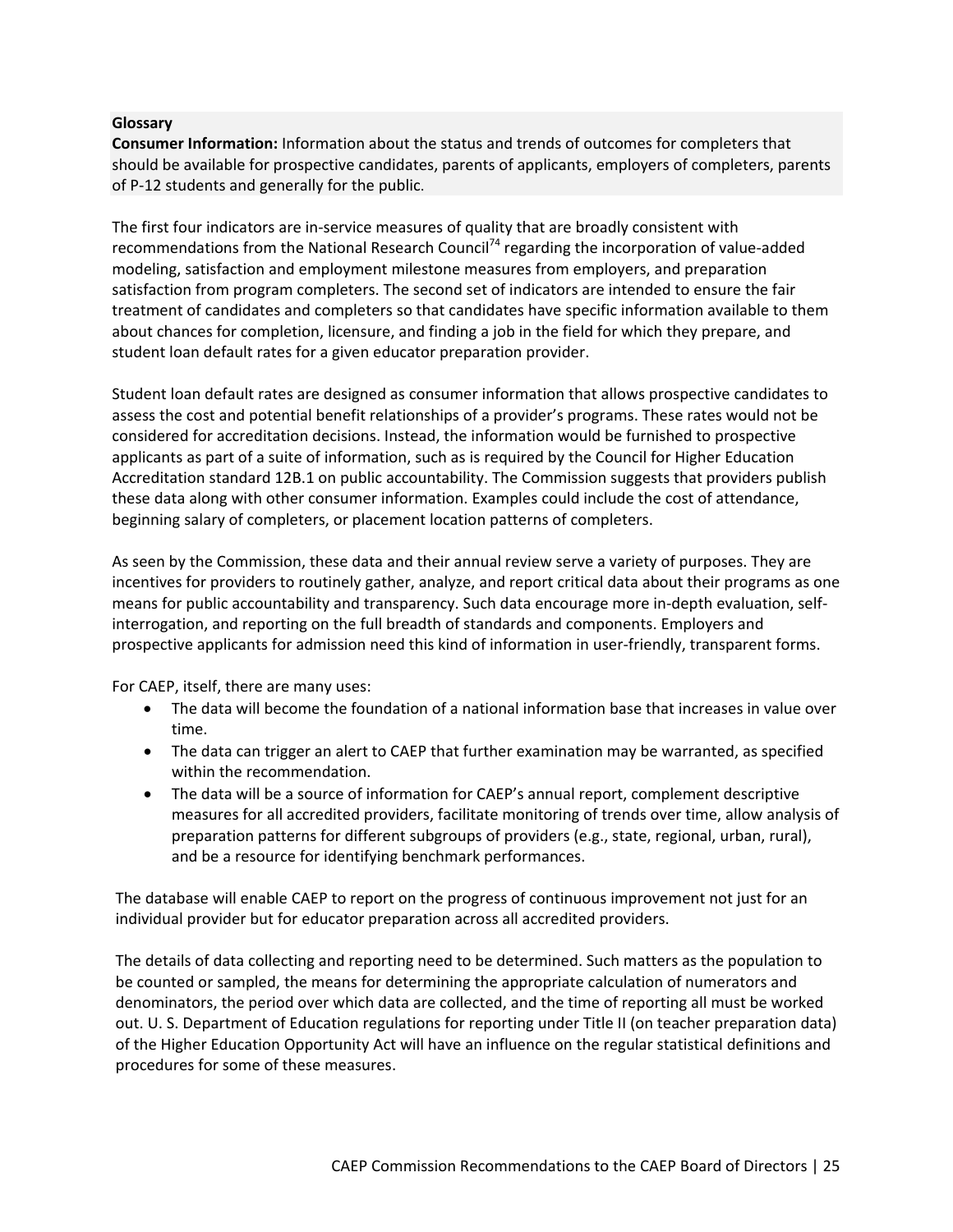CAEP should be committed to annual reporting of data on the aforementioned measures, while allowing for a degree of flexibility that recognizes some states and providers may need to develop needed data‐gathering and reporting capacities. CAEP has a responsibility to work with states and the Council of Chief State School Officers to assist providers with these efforts, but providers also have a responsibility for maintaining a system of ongoing data collection and reporting. CAEP also must develop plans that complement and make use of changes in preparation data as a result of federal regulations, once they are in place.

## **CAEP Commission Recommendations on LEVELS OF ACCREDITATION DECISIONS**

*The Commission proposes four levels of accreditation decisions:*

- **1. denial of accreditation**—for providers that fall below CAEP guidelines in two or more standards;
- **2. probationary accreditation**—awarded to providers that meet or surpass CAEP guidelines in four standards, but fall below in one of the standards;
- *3.* **full accreditation**—awarded to providers that meet CAEP guidelines for all five standards; and
- **4. exemplary or "gold" accreditation**—awarded to a small number of providers that meet CAEP guidelines set for all five standards and surpass those guidelines for a combination of standards.

The Commission proposes four levels of accreditation decisions. The first three would be "denial," "probationary," and "full accreditation." The fourth or highest level would be the Commission's vision for an "exemplary" or "gold" accreditation. After a design and piloting period, the implementation of such a CAEP decision level would break a new path in accreditation, giving visibility to attainment of superior performance.

A CAEP decision to award full accreditation would signal that the provider's efforts and results *substantially* comply with the rigorous levels recommended by the Commission. Accreditation could be achieved if there are some areas where component evidence fails to reach decision guidelines, with two exceptions:

- 1. the provider must meet CAEP's guidelines for evidence for the annual report measures, including:
	- all components of standard 4 on program impact:
		- o Impact on P‐12 student learning and development,
		- o Indicators of teaching effectiveness,
		- o Results of employer surveys and including retention and employment milestones and
		- o Results of completer surveys.
	- the following measures of program outcome and consumer information:
		- o Completer or graduation rates,
		- o Ability of completers to meet licensing (certification) and any additional state accreditation requirements and
		- o Ability of completers to be hired in education positions for which they are prepared.
- 2. Educator preparation provider performance under components 5.3 and 5.4 on continuous improvement must meet CAEP's guidelines for evidence.

Achieving an exemplary CAEP accreditation decision would signal that the provider's evidence indicates attainment of even more rigorous performance, as described above. It would demonstrate that a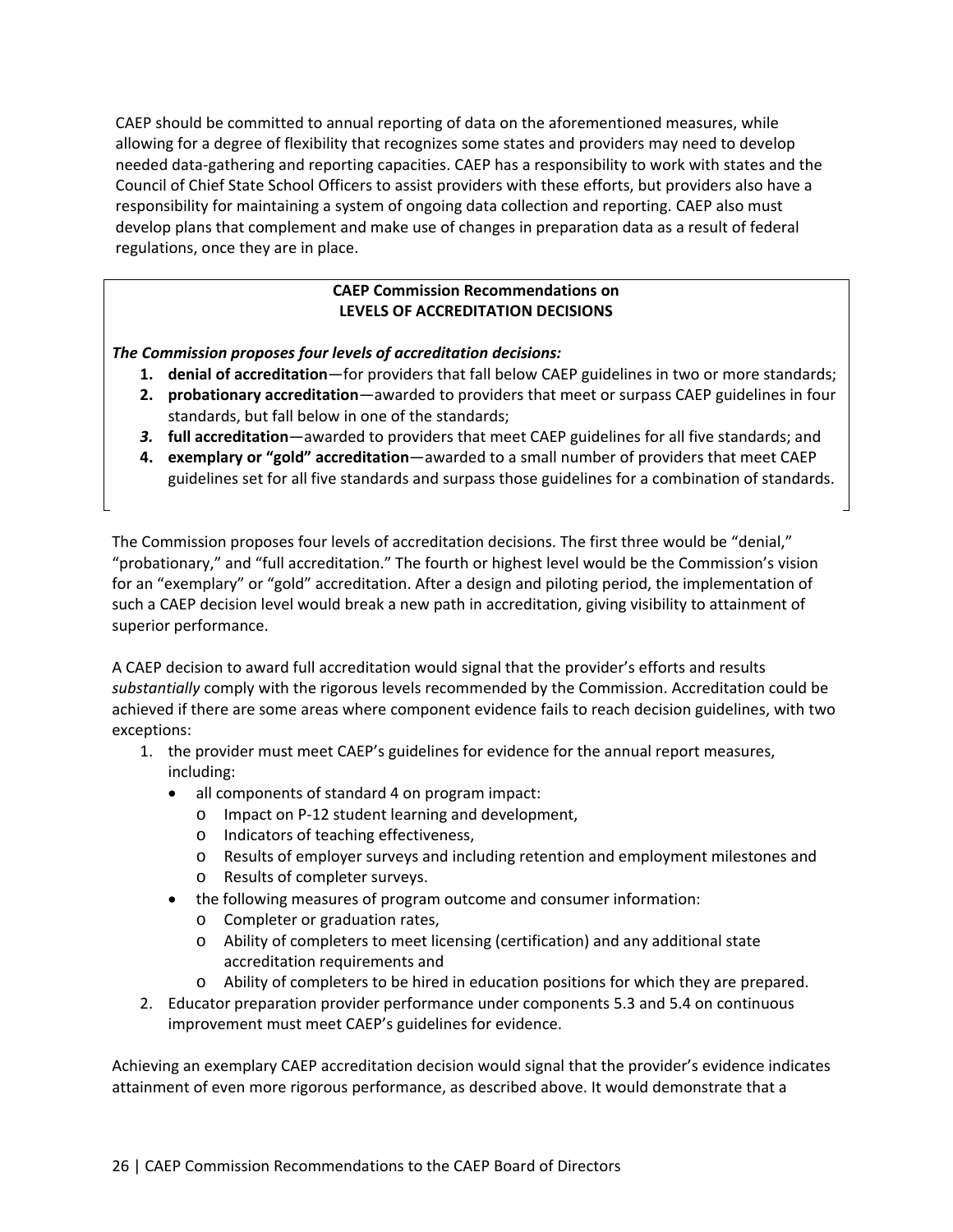provider had fulfilled standards at a very high level or with distinction. This designation might indicate that the quality of evidence and its performance values are higher.

The Commission proposes that CAEP undertake decisive steps to design and test this approach for exemplary accreditation over a specific timeline. The Commission's vision for exemplary accreditation status may be implemented in a variety of ways, but it must be merited by performance beyond the rigorous expectations for full accreditation that the Commission is recommending. A two level review process in which the second level would employ a special panel of peers to evaluate the higher performance expectations might be considered as a means of awarding exemplary status.

The CAEP design and test initiative for awarding exemplary status should engage appropriate technical and educator preparation experts. It should refine and calibrate rubrics to guide designation of exemplary or gold‐level accreditation and conduct validity and reliability studies of the judgments inherent in those decisions.

While the system for reaching exemplary‐level accreditation decisions is under development, the Commission recommends that the CAEP Accreditation Council consider an interim process for recognizing truly outstanding preparation providers.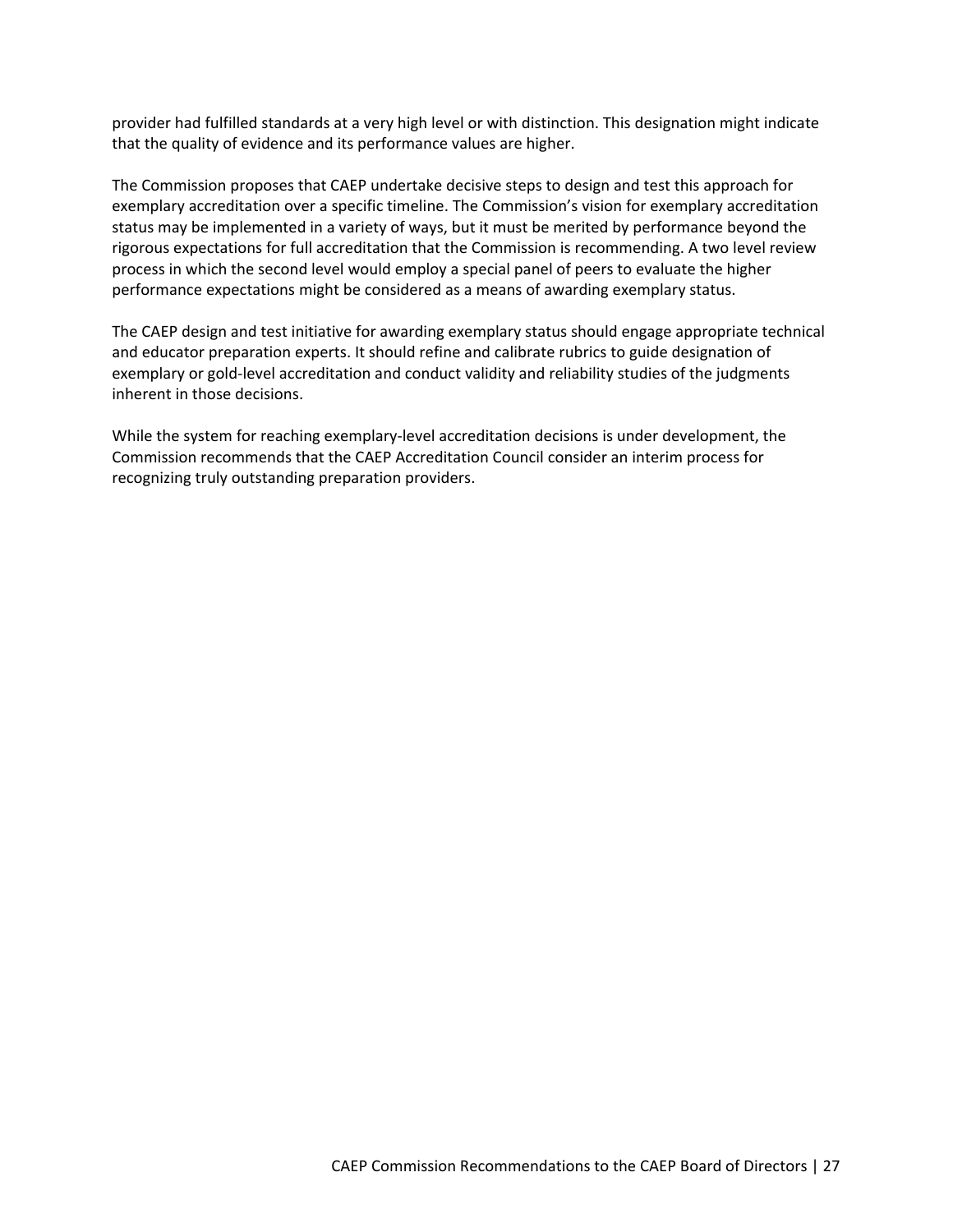## **Cross‐cutting Themes in the Commission's Recommendations**

Throughout its deliberations, the Commission faced the twin challenges of developing cohorts of new educators who can lift the performance of all of our diverse P‐12 students, while taking advantage of the digital age's new opportunities. This is a challenge for P‐12 educators, but it is also a great opportunity to strengthen our nation with a vigor that will ensure that our heterogeneous society maintains its unique place in the history of civilizations.

In fact, these two cross-cutting themes converge. Technology and digital learning in our schools can efficiently bring quality education to all P‐12 students. It can address the inequitable access to essential learning technology resources in the home and the community that has too frequently been evident in schools serving diverse and economically disadvantaged students. When that inequity persists, there are profound implications for the educational and economic opportunities available for our youth. Candidates need to know how to assess specific technological inequities experienced by their students and identify and undertake strategies that improve P-12 students' access to, and skills in, using these resources.

Diversity and technology are, thus, two critical areas that will require new learning and substantial innovation by preparation providers; the significant demographic and technological changes that impact their programs also influence the skills their completers must master to be effective. Because these two challenges are imbedded in every aspect of educator preparation, the Commission chose to recognize them throughout the recommended standards and also to elaborate on them here.

## **Diversity**

America's classrooms are increasingly diverse. Students come to school with differing religious and cultural backgrounds. Increasing numbers of students are classified as having disabilities. The National Center for Education Statistics (NCES) reports that 48 percent of P‐12 public school students are students of color,<sup>75</sup> and the U.S. Bureau of the Census reports that 20 percent of the school-age population comes from homes where native languages other than English are spoken.<sup>76</sup> Given current trends in immigration and birth rates, these numbers will grow. NCES projects that, by 2021, the proportion of students of color will exceed 52 percent of enrollments. From race and ethnicity to poverty, language, disabilities, giftedness, religion, sexual orientation, and gender, America *is* diversity.

The education workforce is far less diverse, with fewer than 20 percent of teachers being teachers of color. Candidates should more closely mirror the diversity of the student body. Candidates must experience education in diverse situations, encounter P‐12 students with differing needs, and engage students' families to support learning.

Even geographically bound providers must make use of the diversity available in clinical experiences so that candidates develop generalizable knowledge, skills, and dispositions. Moreover, no single candidate preparing for an education position can reflect, from his or her own location and personal experience, all facets of diversity. Regardless of their residence, personal circumstances, and preparation experiences, candidates need opportunities to develop professional capabilities that will enable them to adjust and adapt instruction in appropriate ways for the diversity they are likely to encounter in their professional lives.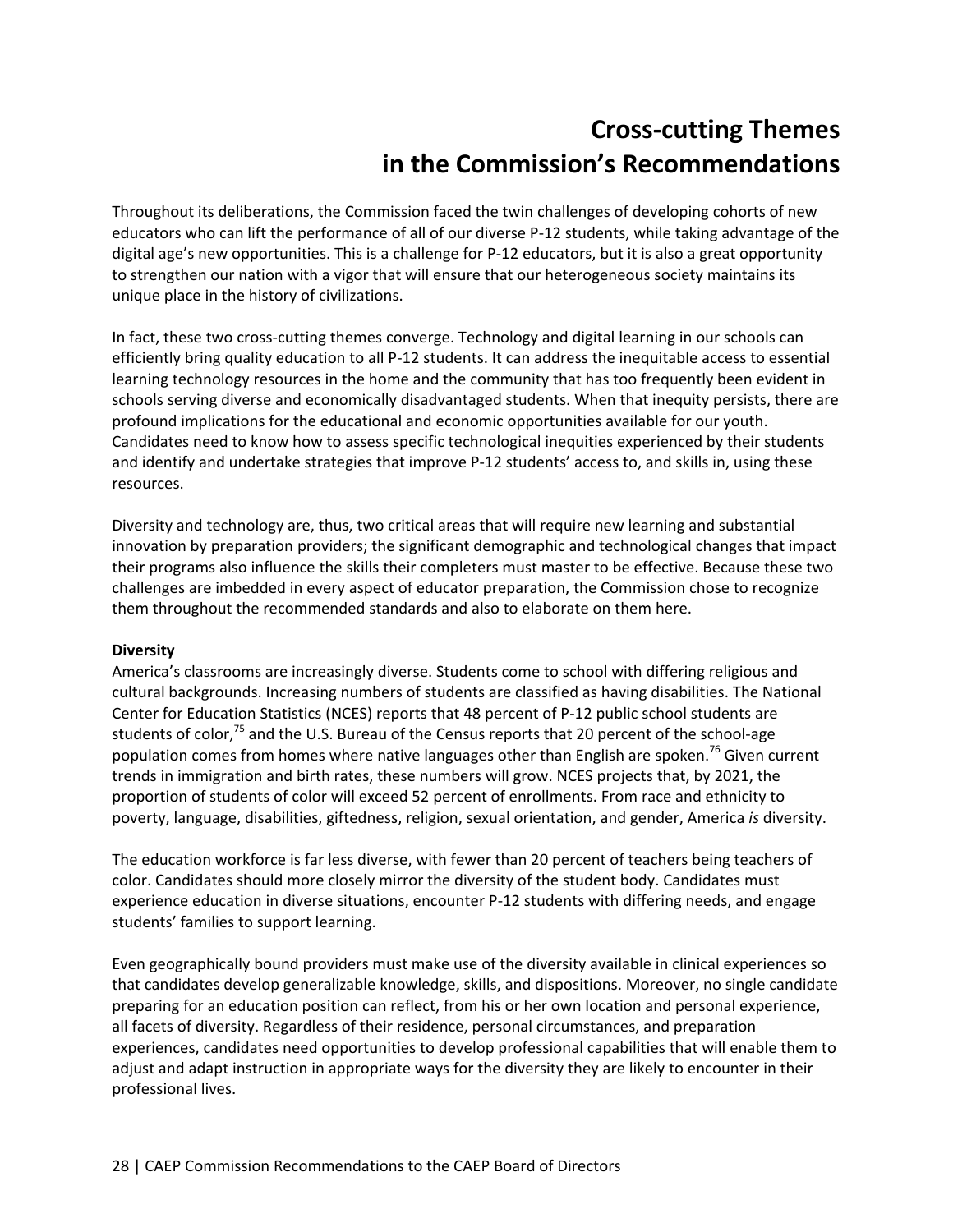The standards recommended by the Commission have embedded aspects of diversity within them, extending across learning disabilities, language learners, gifted students and students from diverse racial, ethnic and cultural backgrounds. For example:

- Standard 1 emphasizes that "all students" should be the focus of educator preparation and that completers should demonstrate skills and commitment that provide all P‐12 students access to rigorous college and career ready standards. Standard 1 endorses the Interstate Teacher and Support Consortium (InTASC) teacher standards in their entirety, and the performances, knowledge and dispositions that are extensions of those standards contain literally scores of references to cultural competence, individual differences, creativity and innovation and working with families and communities.
- Standard 2 on clinical experiences again is cast in terms of preparing candidates to work with "all students" and calls for diversity in clinical experiences.
- Standard 3 on candidate quality insists that providers must undertake positive outreach efforts to recruit a more able and more diverse candidate pool.

The pairing of recruitment with raising candidate quality level in Standard 3 is of particular importance. This point has been powerfully underscored by the February 2013 report from the Equity and Excellence Commission to the Secretary of Education, in response to a Congressional mandate:<sup>77</sup>

We won't have a serious equity policy until we steer our best talent to the classrooms where it's most needed; and we won't raise the bar for all children until far more of our entering teachers in all schools are well prepared themselves.

Diversity must be a pervasive characteristic of any quality preparation program. The Commission expects responsible providers to ensure that candidates develop proficiencies in specific aspects of diversity that appear in the Commission's recommended standards and to embed diversity issues throughout all aspects of preparation courses and experiences. Examples of proficiencies that candidates who complete an educator preparation program should develop include:<sup>78</sup>

- Incorporation of multiple perspectives to the discussion of content, including attention to learners' personal, family, and community experiences and cultural norms.
- A commitment to deepening awareness and understanding the strengths and needs of diverse learners when planning and adjusting instruction that incorporates the histories, experiences and representations of students and families from diverse populations.
- Verbal and nonverbal communication skills that demonstrate respect for and responsiveness to the cultural backgrounds and differing perspectives learners and their families bring to the learning environment.
- Ability to interpret and share student assessment data with families to support student learning in all learning environments.
- An understanding of their own frames of reference (e.g., culture, gender, language, abilities, ways of knowing), the potential biases in these frames, the relationship of privilege and power in schools, and the impact of these frames on educators' expectations for and relationships with learners and their families.

Because diversity is an overarching feature of educator preparation, the Commission recommends that CAEP ask educator preparation providers to demonstrate in their self studies how they have integrated diversity throughout their program.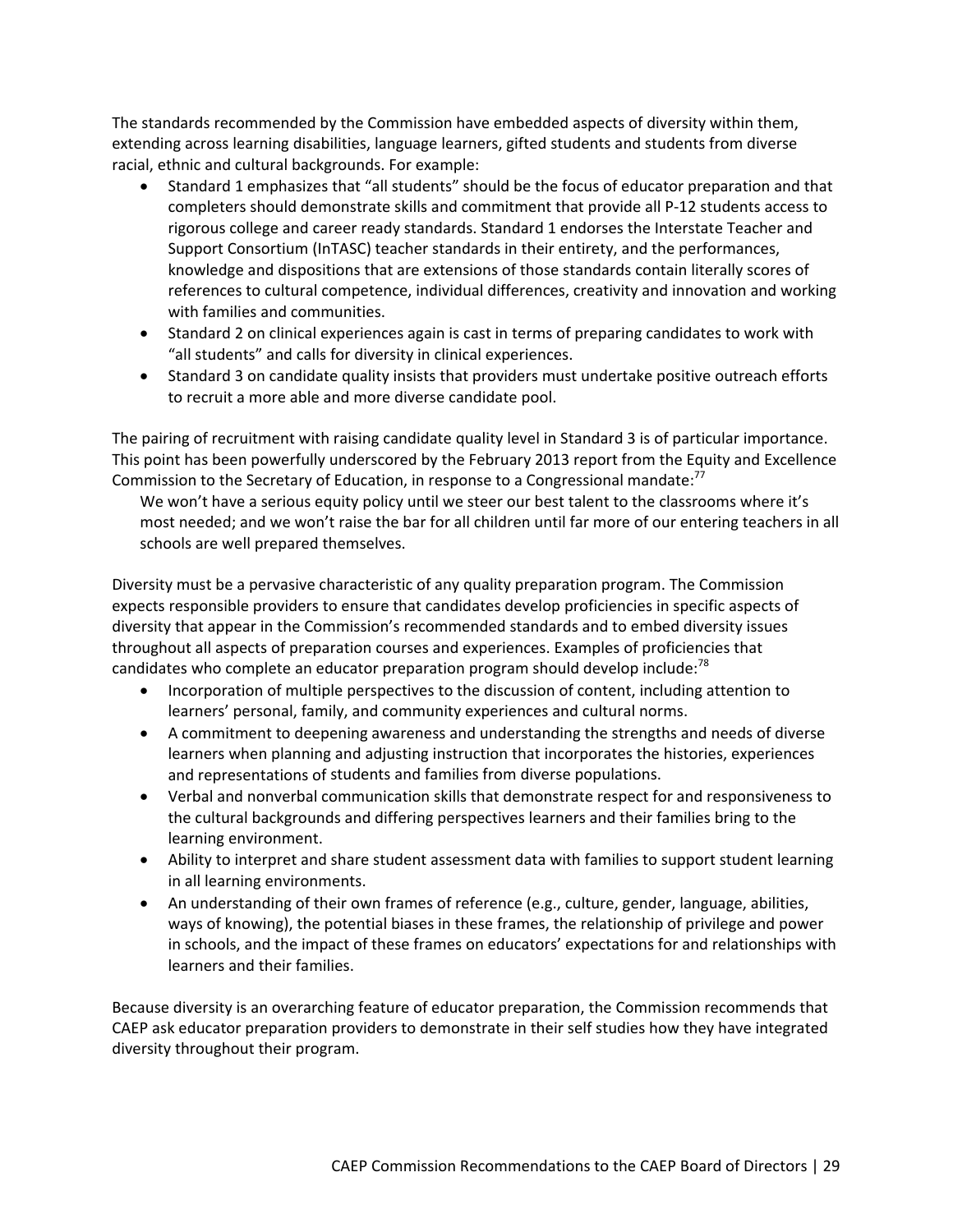## **Technology and Digital Learning**

Children arrive at school with widely differing digital experiences, just as they enter formal education with differing cultural and family backgrounds, different exposures to language and vocabulary, and different community contexts. Digital age or connected learning integrates highly networked, technology‐enabled learning environments with pedagogy and content knowledge. It creates new ways to engage students and learning environments that use tools of the digital age to connect content knowledge with students' interests and connect students with inspiring experts, mentors and peers to deepen learning. These approaches blend online networks and tools and in‐classroom and out‐of‐school learning; effective options to fit instruction with differing student needs and powerful new forms of assessments with simulations, gaming, computer adaptation, and rapid scoring capabilities.

The Commission's standards include several references to applications of new technologies to educational situations:

- Standard 1 endorses the InTASC teacher standards in their entirety, and the performances, knowledge, and dispositions that are extensions of those standards include a score of references to applications of technology. Educators must know how to use technologies and how to guide learners to apply them. They must know how to use digital and interactive technologies for efficiently and effectively achieving specific learning goals.
- Standard 1 also states that providers are to "ensure that completers model and apply technology standards as they design, implement, and assess learning experiences to engage students and improve learning and enrich professional practice."
- Standard 2 on clinical experiences refers to technology‐enhanced learning opportunities as part of clinical experiences, as well as appropriate technology‐based applications for selection, development, evaluation, and continuous improvement and retention of clinical educators. Clinical partnerships are to include technology‐based collaborations, as well.
- Standard 3 on candidate quality states that providers present multiple forms of evidence of candidates developing knowledge and skills during preparation, including "the integration of technology in all of these domains."

Candidates need experiences during their preparation to become proficient in applications of digital media and technological capabilities. They should have opportunities to develop the skills and dispositions for accessing online research databases, digital media, and tools and to identify research‐ based practices that can improve their students' learning, engagement, and outcomes. They should know why and how to help their students access and assess critically the quality and relevance of digital academic content. Preparation experiences should allow candidates to demonstrate their abilities to design and facilitate digital, or connected, learning, mentoring, and collaboration. They should encourage use of social networks as resources for these purposes and to help identify digital content and technology tools for P‐12 students' learning. Candidates should help their students gain access to what technology has to offer.

The essence of technology is rapid change. Members of the Commission realize that for accreditation standards that may be in place for the better part of a decade, it is not possible to anticipate every opportunity through which technology might have potential to advance instructional effectiveness and student learning and development. The Commission has concluded that the current possibilities are insufficiently exploited, and those for the future are beyond current forecasting ability. Educator preparation providers should keep up with research, and those preparing educators should model best practices in digital learning and technology applications that the EPP expects candidates to acquire.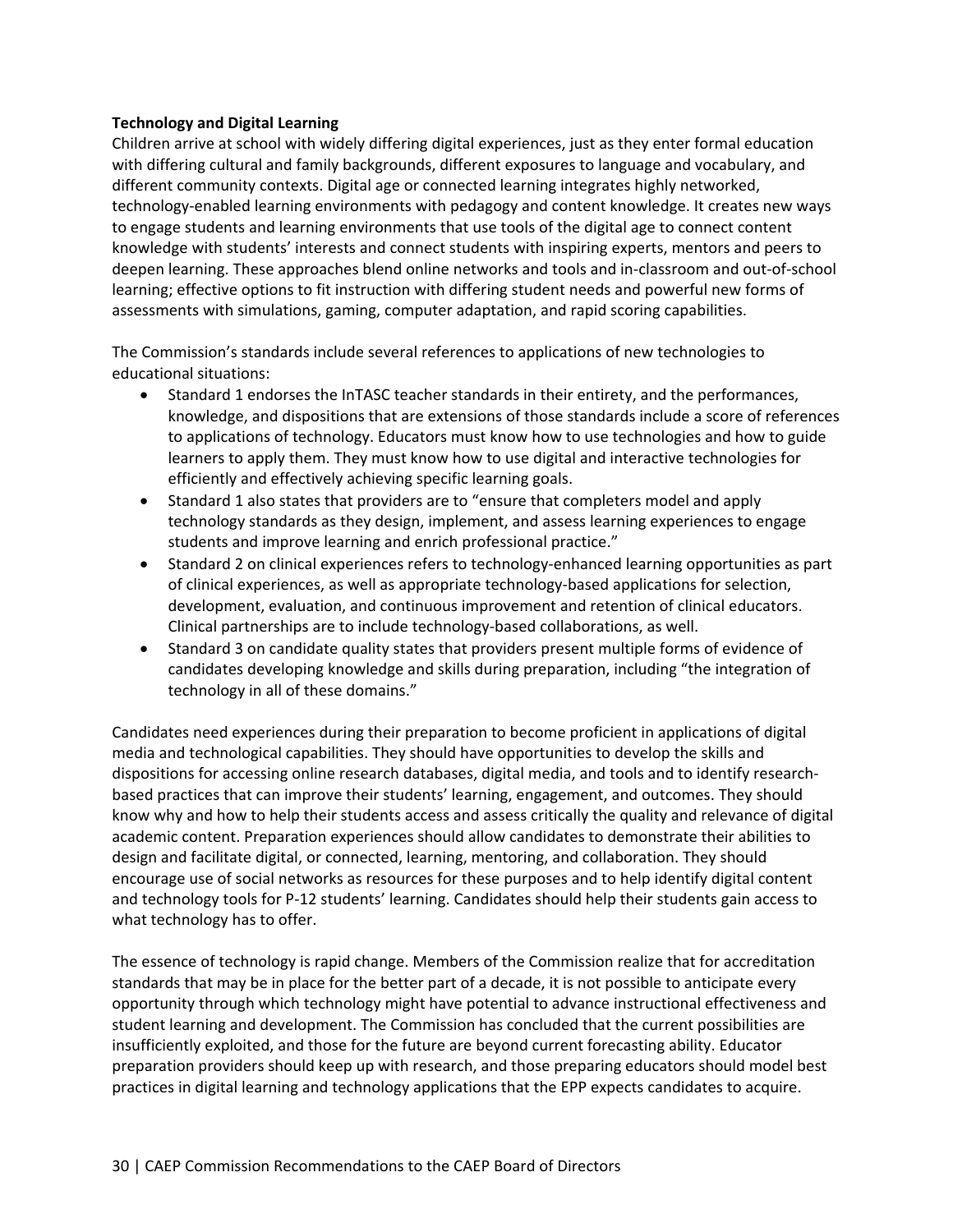# **Recommendations on Evidence in Accreditation**

#### **Introduction**

The Commission's charge gave equal weight to "essential standards" and "accompanying evidence" indicating that standards are met. The additional rigor that CAEP has committed itself to apply is often found in the data and rubrics by which evidence are judged rather than in the language of standards.

Commissioners concur with the consensus that measures widely available for accreditation evidence are too often only indirect indicators or weak proxies for what providers and CAEP need to know. The current generation of P‐12 students cannot wait for this problem to be solved, so in the near‐term CAEP must take the best information that can be marshaled and use it as effectively as possible. However, the Commission insists that CAEP initiate significant efforts, beginning now, to change this situation with a clear timeline and action steps. The Commission highlights six aspects of evidence that frame consideration of evidence in accreditation:

- 1. Decisions are informed by multiple measures.
- 2. Preparation is judged by the impact that completers have on P-12 student learning and development.
- 3. Educator preparation providers are responsible for the validity, reliability and fairness of evidence they offer to demonstrate that CAEP standards are met.
- 4. Educator preparation providers maintain quality assurance systems that support continuous monitoring of a wide range of conditions and outcomes of preparation, and they use data to reach toward and surpass challenging goals.
- 5. CAEP must take responsible implementation steps that acknowledge providers begin in different places. To be fully accredited, however, providers must be on a certain path to reach CAEP's more rigorous standards and evidence expectations.
- 6. CAEP can, and must, play a prominent role to advance evidence‐informed accreditation as one of its professional responsibilities.

## **Where We Are and Where We Need to Go**

In an ideal world, education accreditation would draw its evidentiary data from a wide array of sources that have different qualitative characteristics from many of those currently available. There would be elements of preparation that are quantified with common definitions or characteristics (e.g., different forms or patterns of clinical experiences) that everyone would understand and that providers would use in their own data systems. There would be comparable experiences in preparation that providers as well as employers, state agencies, and policymakers, agree are essential. There would be similar requirements across states for courses, experiences, and licensure. There would be a few universally administered examinations that serve as strong anchors for judgments about effective preparation and that are accepted as gateways to preparation programs, employment, or promotion.

The qualities of educator preparation data fall far short of such an ideal system. However, Commission members are optimistic that advances in the quality of evidence are at hand. From many arguments that might be made in defense of that optimism, three stand out:

1. The current policy interest in well prepared teachers and leaders is probably higher than it has ever been, especially in states.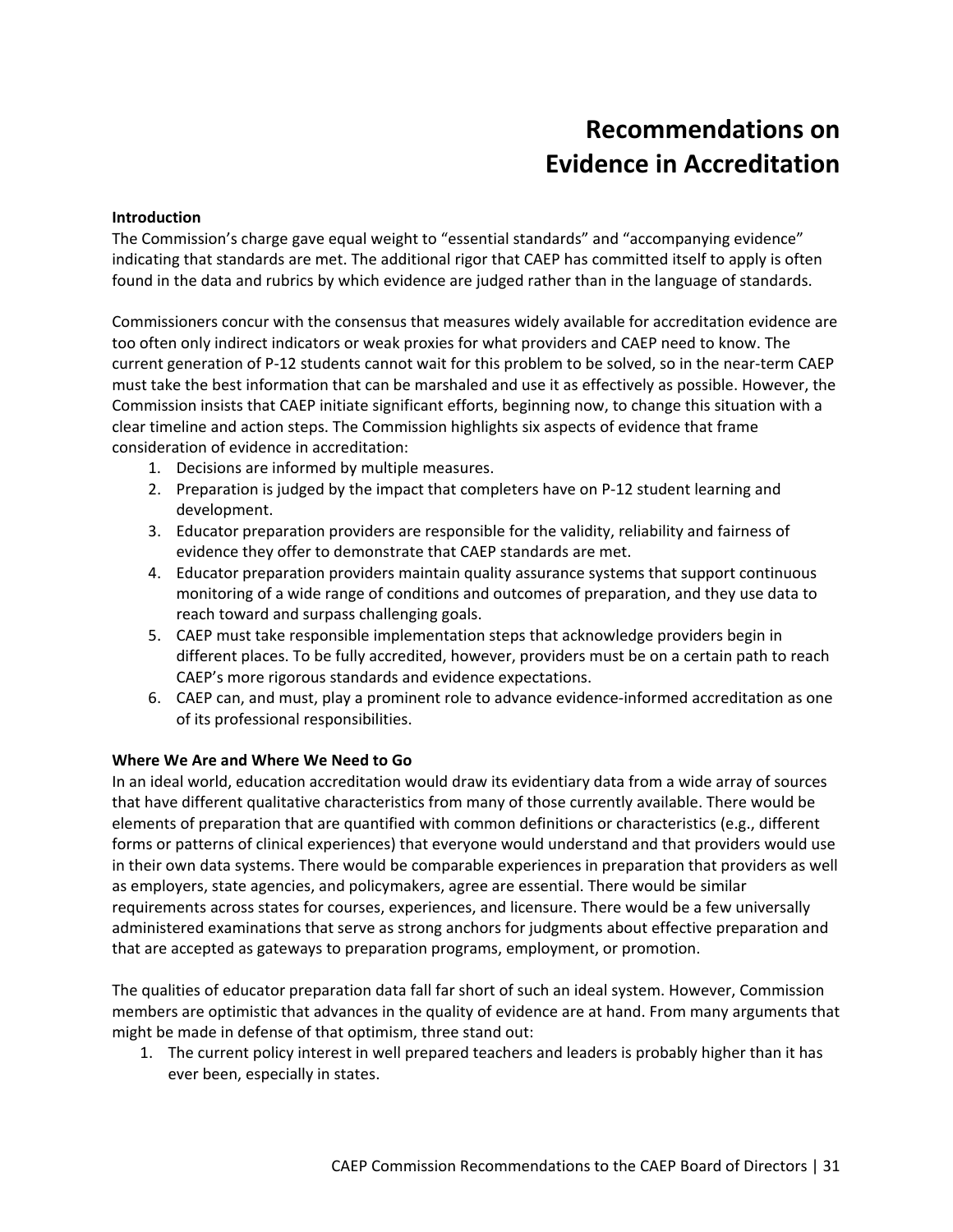- 2. Several research projects promise to increase knowledge about critical relationships between preparation and effective teaching that can inform education preparation providers and also next generation accreditation standards. For example, the U. S. Department of Education's Institute for Education Sciences is supporting randomized controlled trials to examine elements of preparation, including selection and clinical experiences.
- 3. The Measures of Effective Teaching project concluded a large research study of instruments used to evaluate teacher performances, some or all of which might be adapted to serve as pre‐ service measures.

CAEP President James G. Cibulka took steps to ensure Commission access to resources that would increase its effectiveness in addressing the evidence aspects of its charge. These included a Data Task Force with diverse data experts, chaired by Peter Ewell whose paper on trends in accreditation had influenced the Commission's initial discussions. Ewell brought his report from the Data Task Force discussion to the Commission, along with a paper on principles for good evidence, a paper on action research, and a template for displaying the evidence suggested by the Commission (see end note 65, Ewell (2013), and the Appendix to the Commission's report).

In addition, CAEP made an investment in guidelines from the American Psychological Association (APA) for use of student growth, survey, and observation instruments in educator preparation. The draft of that report was available to the Commission and is being prepared for release by the APA later this year (see end note 65, APA (2013)). And, finally, CAEP commissioned a study on student growth measures from the University of Wisconsin Madison Value Added Research Center. This included several value‐ added models, along with guidelines for use of these measures for program evaluation purposes (see end note 65). The Commission drew on all of these materials to shape its conclusions about evidence in accreditation that follow. All of these resources will become valuable guidance for providers, and perhaps states as well, as new efforts are undertaken to create better data for preparation and accreditation.

## **Judge Preparation by Impact on P‐12 Student Learning and Development**

Ultimately, the quality of an educator preparation provider must be measured by the abilities of its completers to have a positive impact on P-12 student learning and development.<sup>79</sup>

Standard 4 addresses the *results* of preparation programs in classrooms and schools. Providers must provide data to demonstrate that "program completers contribute to an expected level of student‐ learning growth." Providers need this information as an integral part of their quality assurance system. They need to know how effective they have been and to assess whether their preparation experiences should be revised.

The impact of preparation completers on P-12 learning and development has long been a goal in accreditation. But the assessment instruments and modeling protocols that are becoming available, some already employed in states or with educator preparation providers, provide potential for far more effective evidence of that impact. Here, as elsewhere in accreditation, the Commission applies the general rule from the Measures of Effective Teaching (MET) project: multiple measures, multiple times, over multiple years.

Ewell and the Data Task Force<sup>80</sup> identified several sources of P-12 student impact information that illustrate multiple measures of student learning and development: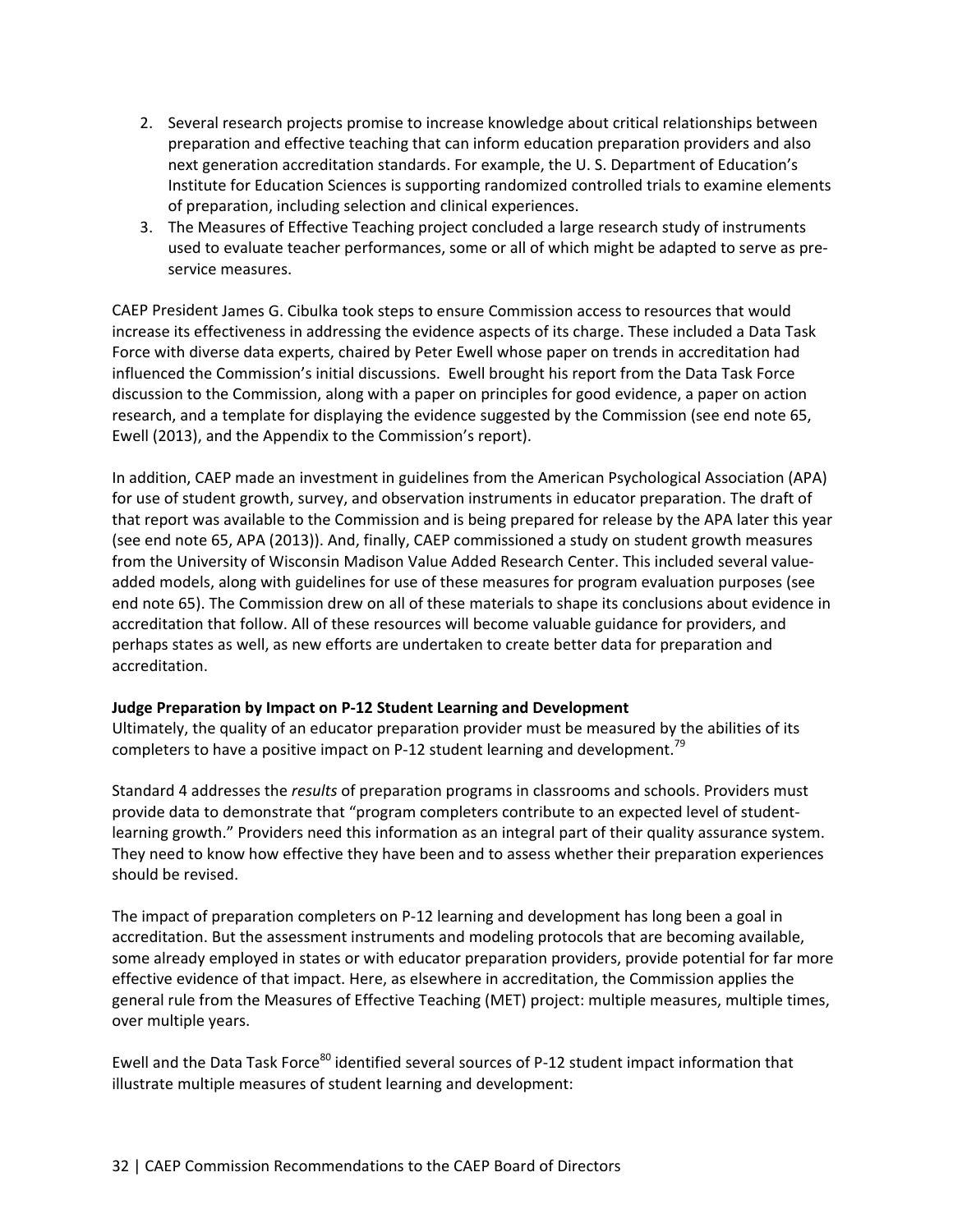- State teacher evaluations—Completer impact on P-12 student learning and development are now an integral part of some state teacher evaluation practices. For the subjects and grades where those data are available, providers should make use of them in their quality assurance monitoring and accreditation reviews. These data frequently integrate student learning and development measures with other indicators of completer classroom success, such as observations with structured protocols and trained, disinterested reviewers and student surveys on the classroom experience.
- "Teachers of record" in some preparation models—Many alternative preparation providers have collaborated with districts to designate candidates in their programs as "teachers of record" in the district. In those cases, the state's teacher evaluation system could be a source of P‐12 student learning and development impact information prior to completion.
- Provider studies—EPPs could make use of alternative sources of completer impact on P-12 student learning and development that are developed by school districts, particularly where these data are not available from states.
- Pre-service progress—All providers should, at a minimum, administer assessments that monitor candidate proficiencies, including impact on P‐12 student learning, at various points during their developmental preparation experiences.
- Pre-service exit—All providers should, at a minimum, administer capstone assessments that sample multiple aspects of teaching. These should routinely include measures of impact on P-12 student learning and development as well as lesson plans, teaching artifacts, examples of student work and observations or videos judged through rubric‐based reviews by trained external reviewers.

## **Making a Case that Standards are Met**

EPPs have the burden to demonstrate that they meet CAEP standards. CAEP should expect providers to take responsibility for examining the quality of evidence on which they rely—in part to make their case that standards for accreditation are met but, routinely, for continuous improvement of their own programs. Providers should demonstrate that the data used in decision‐making are valid, reliable, and fair (free of bias). In keeping with the Commission's perspective that results matter, providers should give equal weight to the *message* from the data—the interpretation of the values or results. Through benchmarks, comparisons, and other means, the provider should describe its status and trends in relation to CAEP standards.

Many measures of both academic and non‐academic factors associated with high‐quality teaching and learning need to be studied for reliability, validity, and fairness. Ewell summarized ten principles for evidence<sup>81</sup> that CAEP should make available for anyone involved in preparation or accreditation. Providers must present empirical evidence of each measure's psychometric and statistical soundness (reliability and validity).<sup>82</sup> They should describe their processes for testing the validity, reliability, and fairness of measures and instruments used to determine candidates' progress through the preparation program, at completion of the program, and during the first years of practice. The evidence should meet accepted research standards for validity and reliability of comparable measures and should, among other things, rule out alternative explanations or rival interpretations of reported results.

- Validity can be supported through evidence of
	- o Expert validation of the items in an assessment or rating form (content validation)
	- o Agreement among findings of logically‐related measures (convergent validity)
	- o A measure's ability to predict performance on another measure (predictive validity)
	- o Expert validation of performance or of artifacts (expert judgment)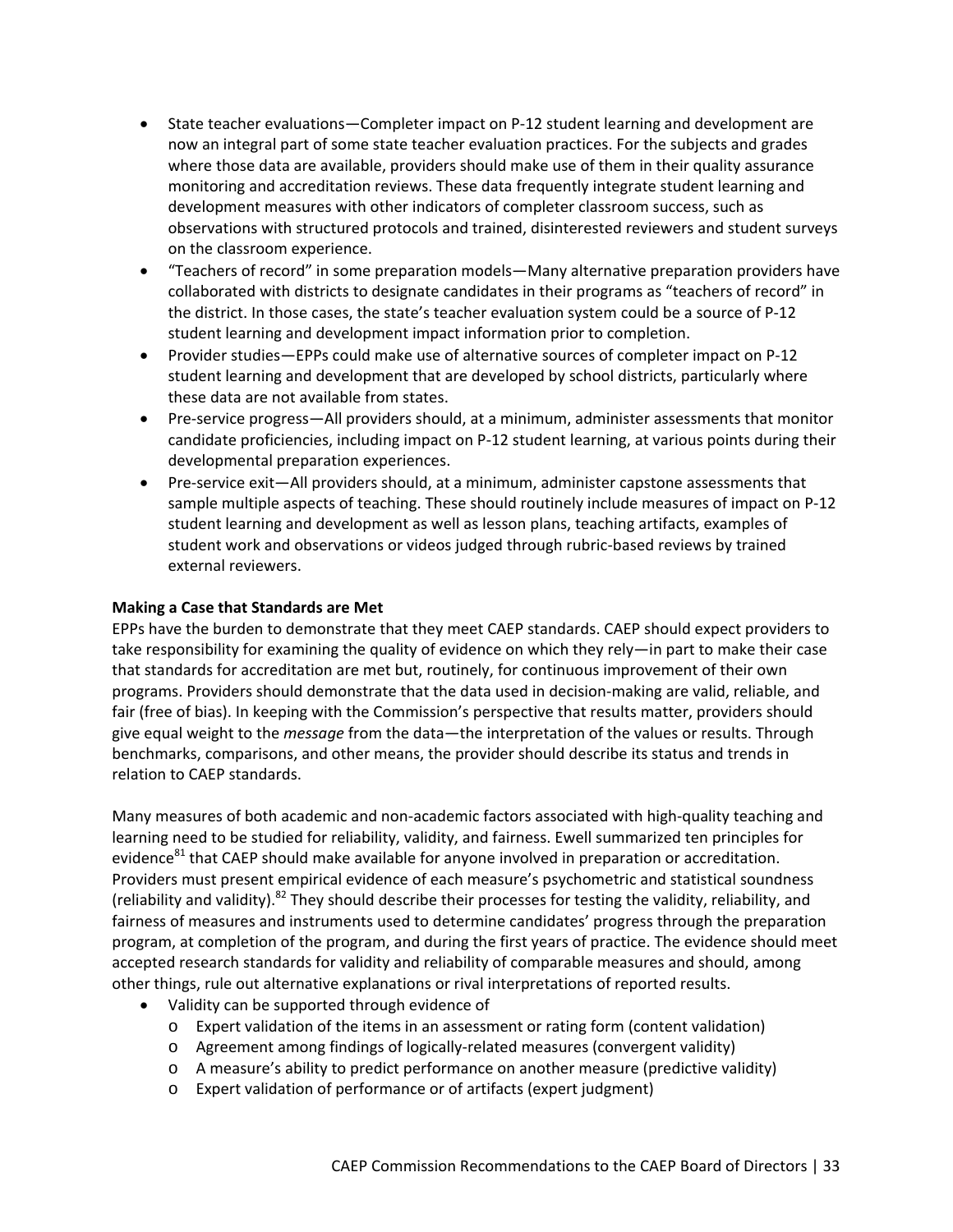- o Agreement among coders or reviewers of narrative evidence.
- Reliability in its various forms can be supported through evidence of:
	- o Agreement among multiple raters of the same event or artifact (or the same candidate at different points in time)
	- o Stability or consistency of ratings over time
	- o Evidence of internal consistency of measures

The Commission's recommendations, collectively, place a strong emphasis on performance measures as evidence. But sometimes input and process measures are important. One instance is when CAEP needs assurance that an EPP's level of performance can be sustained over time. Another instance is when there are no extant performance measures. An example of the latter is assessment.

The National Research Council and other concurring sources have underscored the critical role that assessment plays not just for accountability purposes but as a tool to enhance learning. It sharpens teachers' specificity of learning goals, provides descriptive feedback to P‐12 students about their achievements, yields diagnostic information for teachers about their own performance, and can motivate students. Standard 1 calls on candidates to understand appropriate uses of a variety of assessments and to be able to construct and employ formative and summative assessments that evaluate P‐12 student learning of explicit instructional goals. Completers also should be able to construct and use assessments specifically designed to diagnose learner progress and determine, as appropriate, intervention needs. Completers need to know how to analyze and make use of results from summative measures such as standardized state or district tests that are administered to their students.

Evaluating candidates' performance against these expectations in standards is challenging, in large part because there are not extant assessments that are designed to measure those capabilities. The Commission received advice that this is an area in which program inputs are necessary measures until the state-of-the-art in assessments catches up. CAEP should insist that providers gather and report evidence of their stewardship in promoting candidates' assessment proficiencies (1) in course work focused on assessment, (2) by embedding assessment topics, including diagnostic and intervention techniques, in content and methods courses, and (3) by creating preparation experiences that offer candidates real-world opportunities to apply what they have learned.<sup>83</sup>

## **Continuous Improvement**

Requiring continuous improvement by all preparation providers is perhaps the most important purpose of Standard 5. Even the best programs can improve further. Continuous improvement by all accredited programs is essential to achieve the level of educator preparation that will help ensure 21<sup>st</sup>-century skills for all students. The Commission's recommendations in Standard 5 outline the responsibilities of providers to maintain evidence‐based quality assurance systems that support organizational effectiveness. These systems are characterized by clearly articulated and effective processes for defining and assuring quality outcomes and for using data in a process of continuous improvement.

A robust quality assurance system enables continuous improvement in the following ways:

- It relies on a variety of measures that are relevant to the EPP mission.
- It defines performance benchmarks for its measures (compared with external references, where possible).
- It maintains the credibility and dependability of data, (that is, data are relevant, verifiable, representative, cumulative, and actionable measures, and the quality assurance system produces empirical evidence that interpretations of data are valid and consistent).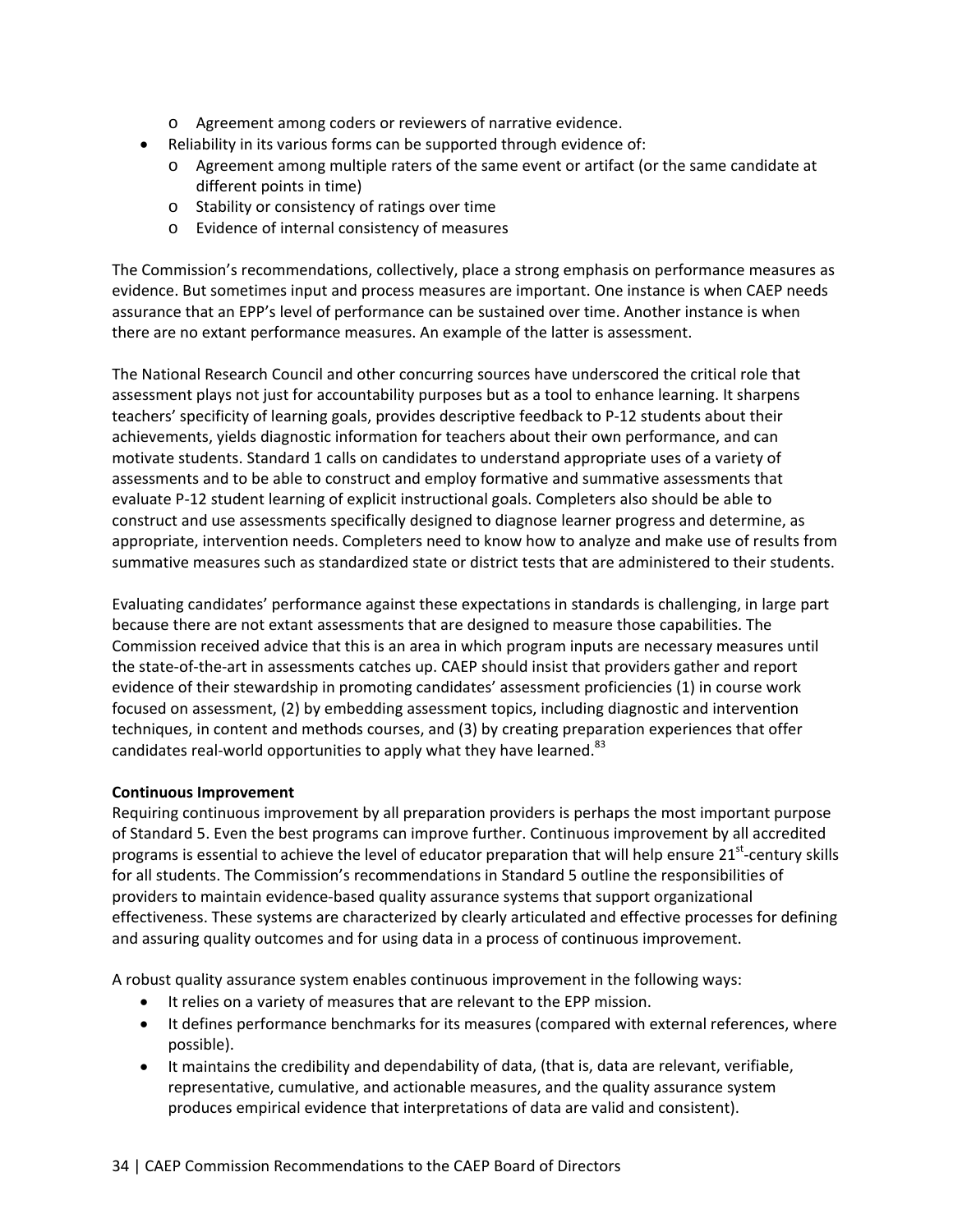- It investigates the quality of evidence and the validity of EPP interpretations of that evidence.
- $\bullet$  It seeks the views of all relevant stakeholders.
- It shares evidence widely with both internal and external audiences.

The purpose of such a robust quality assurance system is to *inform* policies and practices in consultation with partners and stakeholders.<sup>84</sup> Data are to be used. CAEP should encourage providers to develop new models and to evaluate and scale up effective solutions. Research and development in the accreditation framework can deepen the knowledge of existing best practices and provide models of emerging innovations to transform educator preparation.<sup>85</sup>

## **Implementation of New Standards and New Expectations for Evidence**

The Commission's standards and expectations for evidence are challenging. Commissioners are aware that program impact data are not universally available and that asking providers to develop data collection systems individually raises issues of costs, efficiency, and data comparability.

The many "typical and suggested" evidence examples in the appendix to the Commission's recommendations illustrate varying expectations:

- some describe a higher level of rigor than has been the past accreditation experience;
- some are new to accreditation;
- some anticipate emerging assessments from ones now in developmental stages; and
- some will evolve through CAEP efforts to make data more comparable and useful than they are currently.

The Commission's new evidence‐informed accreditation recommendations combine the raising of performance to meet standards with the gathering and use of evidence demonstrating that achievement. Educator preparation providers cannot all reach the new standards and evidence performance levels at once. Providers begin in different places. They have different missions and established long-term practices. They are located in different geographic areas and experience different contexts. They are located in states with different capacities to generate and share data relevant to provider performance. They may decide that significant changes must be undertaken to reach the preparation performance levels described by the Commission. They may even choose to develop new types of arrangements for clinical experiences, or to combine their strengths with other providers to accomplish something together that they could not achieve alone. New arrangements across EPPs with different sponsors—institutions of higher education and alternative providers, for example—may need to be created in response to these challenges. The Commission recommends that CAEP take steps to encourage practical adaptations to current practice of these kinds.

States and philanthropic foundations also must shoulder their responsibilities for preparation. In 2012, the Council of Chief State School Officers published a report on educator preparation and entry into the profession. One of its recommendations is that states "support program improvement":

States should have a plan for supporting programs that have identified weaknesses and areas for improvement, especially in cases where a preparation program has been identified as at‐risk or low performing.<sup>86</sup>

The Commission concurs. Some providers simply lack appropriate personnel, sufficient resources, or capacity to monitor their own progress for continuous improvement. Effective preparation requires both sufficient, and effectively used, funds. These facts cannot be ignored.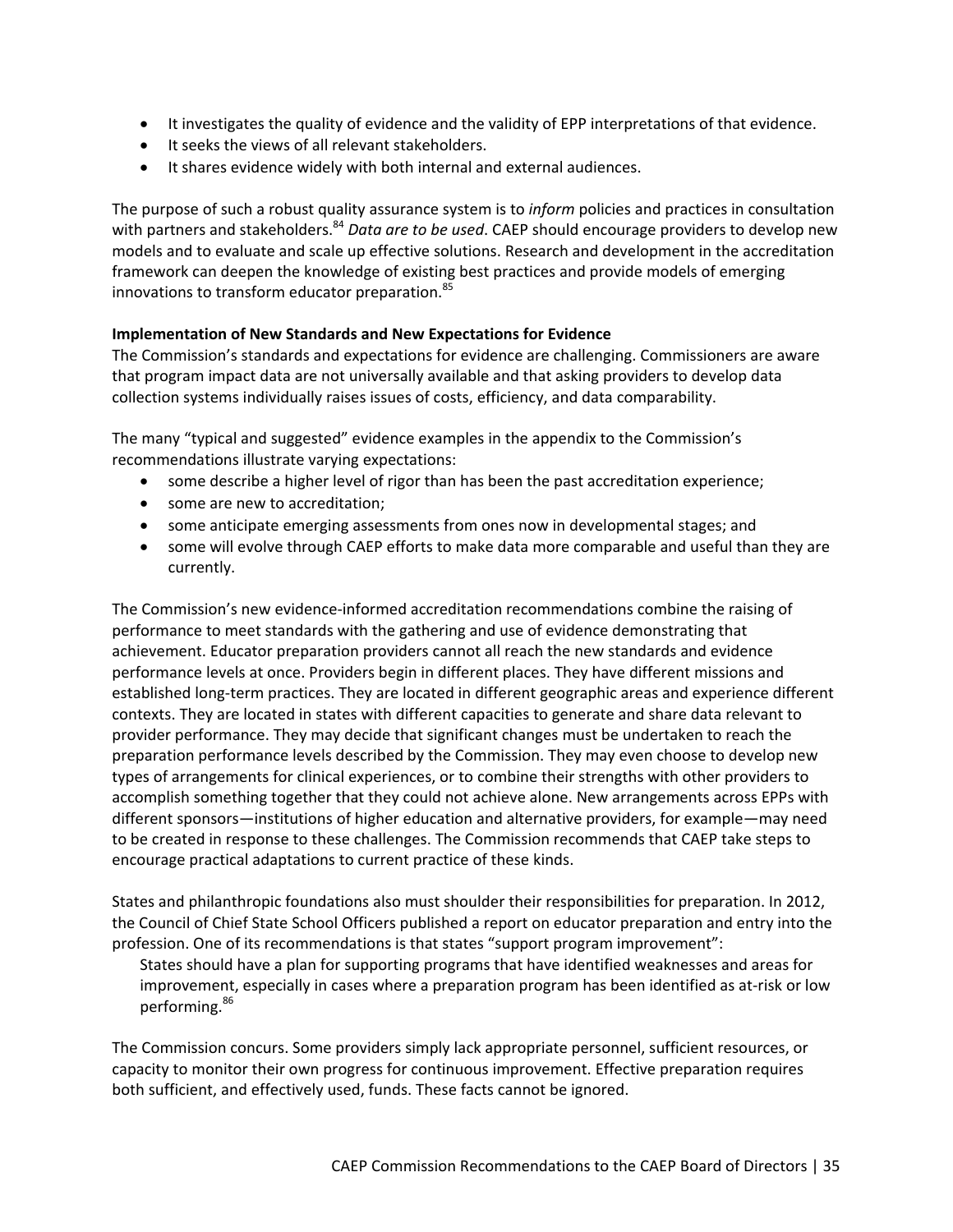CAEP will need to craft practical implementation guidelines. Realistically, the Commission's vision for higher quality and more consistent and rigorous evidence must be phased in over a brief period of years in collaboration with states. CAEP's implementation guidelines should be parsimonious in their expectations for evidence, placing greater emphasis on the most critical data than on the volume of data. CAEP should give priority to measures of impact on student learning and development and to measures of readiness to teach effectively at the completion of preparation, along with the annual program outcome and program impact measures.

## **Better Data, Better Used**

CAEP must undertake substantial continuing responsibilities to upgrade the currently available data on which educator preparation providers and accreditation rely. These involve several related activities to *develop better data* and to *use data better*.

#### *CAEP Actions to Develop Better Data*

Providers, the public, and policymakers all need to perceive CAEP decisions as credible. The evidentiary base available to CAEP must improve, and it will. Stronger evidence, which CAEP has a professional responsibility to help generate, will provide a more solid foundation for the professional judgments reached in CAEP's accreditation decisions. Over time, that more solid foundation will permit a gradual shift in CAEP's evidentiary expectations.

Better knowledge is needed on which input (e.g., candidate and program characteristics) and outcome measures predict high performance on the job. This cannot be accomplished until relatively standardized descriptions of program characteristics and data on program performance can be combined and correlated. As new assessments become available, measures of teacher impact on P‐12 student learning and development can be refined and observation protocols will be applied at the pre‐ service level.

CAEP must initiate some data improvement steps, but it also needs strong collaborators, especially among the states. The Council of Chief State School Officers' report on educator preparation makes a recommendation that states provide ". . . feedback, data, supports, and resources to preparation programs to assist them with continuous improvement and to act on any program approval or national accreditation recommendations."<sup>87</sup>

As states extend these data capabilities and share the results with preparation providers, there will be strong benefits all around—for providers to access important information about the progress of their completers, for states to be more assured that their concerns for a better prepared teacher workforce are addressed, and for CAEP accreditation actions to be influenced by more consistent evidence that standards are met.

Some directions that CAEP should pursue in its efforts to improve preparation and accreditation data were outlined for the Commission by Ewell on behalf of the Data Task Force:<sup>88</sup>

- Preparation and accreditation data should move toward comparative or standard measures wherever possible. CAEP should take steps to instantiate such aspirational evidence as an 80 percent pass rate on a common state licensure test with a common passing score, an evidence example included by the Commission in the Appendix.
- All measures need triangulation by the use of multiple sources and methods.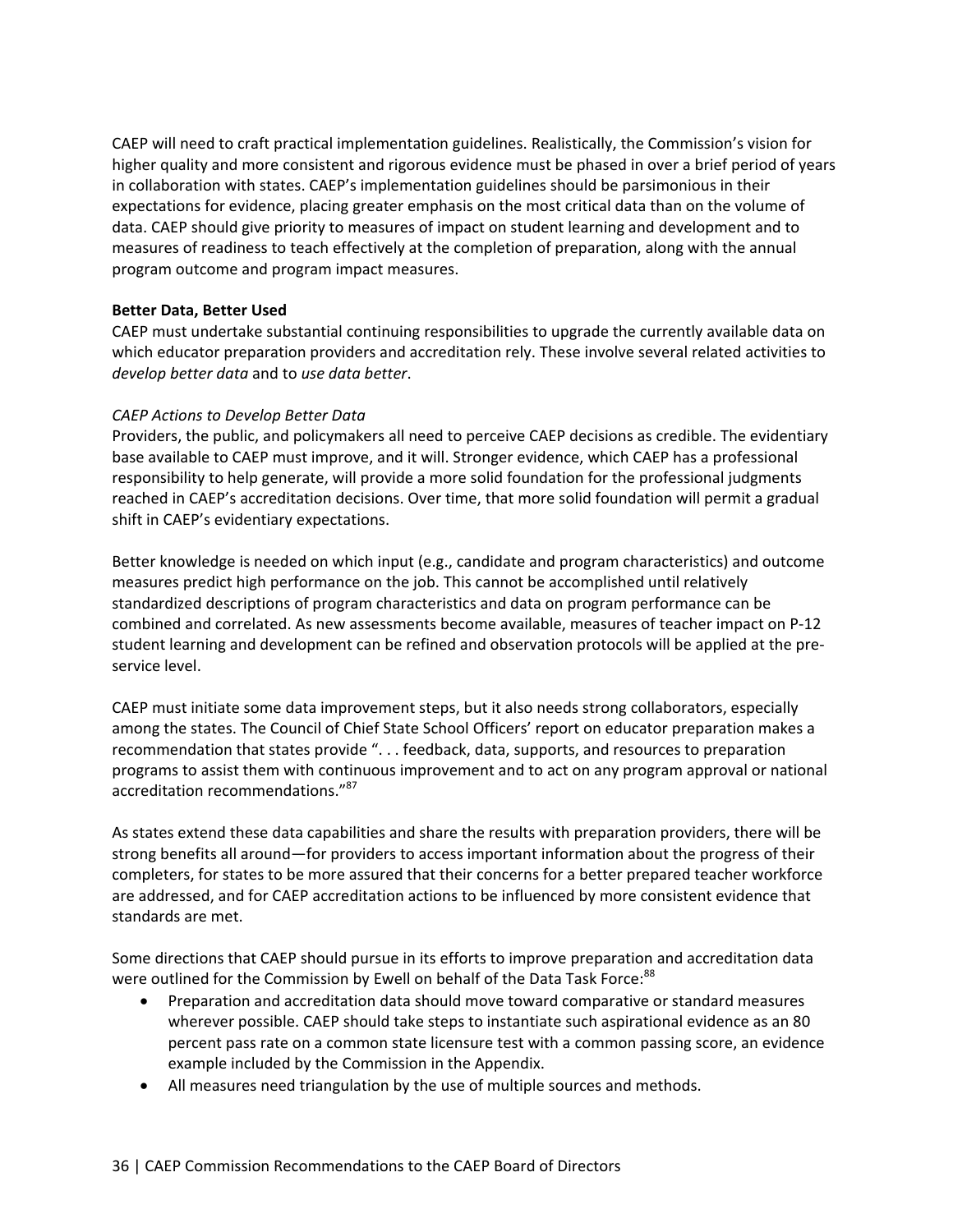- The annual reporting measures should be prominently displayed on EPP websites and also reported by CAEP.
- Much efficiency might be gained through CAEP collaboration with states on preparation measures of common interest, such as employment and retention rates, and perhaps completer and employer surveys.
- CAEP should consider publishing information on the capacity and infrastructure of state data systems to provide necessary information for accreditation. It could even suggest its own accreditation perspective on an "ideal" state data system and make it possible for information on actual state capacity and infrastructure to be compared against that ideal.

Finally, as CAEP develops plans that carry out Commission recommendations on exemplary‐level accreditation, these data will offer a rich resource from which EPPs that exhibit exemplary practices can be identified.

## *CAEP Actions to Use Data Better*

As new and better evidence become available, CAEP must be committed to use that evidence appropriately in making accreditation decisions. The Commission highlights three areas, especially:

- 1. Annual report data should be used to identify "trigger points" that would shape accreditation questions and site visits (see section B recommendation on annual reporting).
- 2. CAEP should be transparent in its public accountability reporting with multiple measures, including ones directly linked to student achievement. The annual report data and the national data base on preparation that accumulates over time from accreditation functions, have many uses, as detailed in the recommendations in section B on annual reporting. The database will enable CAEP to report on the progress of continuous improvement not just for an individual provider but for educator preparation across all accredited providers.
- 3. CAEP should hold itself to the same standard of evidence‐based practice that it calls on providers to meet. It should develop its resources to conduct evidence‐based accreditation processes. It should monitor new evidence of implementation of existing assessments, the development of new assessments and improper uses of assessment tools. It should provide reports on developments in the field to educator preparation providers. And it should monitor unintended consequences of implementation of the standards including the data burden and human resource challenges that implementation imposes.

These anticipated data capabilities over time will enable CAEP to rely more on program outcomes and performance results and less on inputs and processes to make its judgments. As new assessments and more common measures become available, the evidence expectations can be raised, with a stronger footing for the next generation of CAEP standards.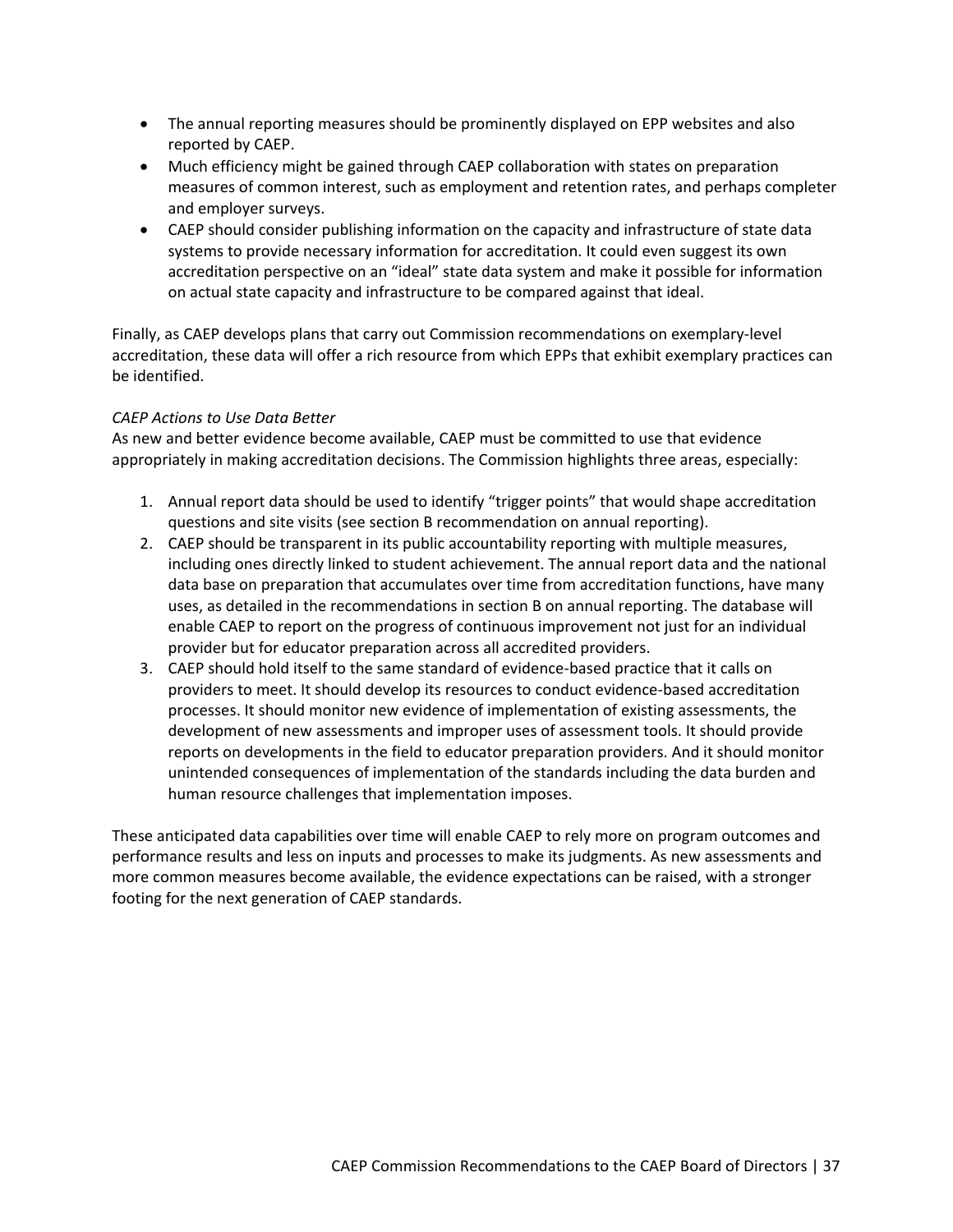# **Scope of the Commission's Recommendations**

The Commission has made choices in two areas that have an effect on the scope of its recommendations. The first of these relates to the framing of its standards, reporting and accreditation recommendations, and evidence expectations in terms of *teachers* and not including explicit references to education leaders or other school personnel. The second is a question of the relationship of the Commission's focus on performance and outcomes rather than in terms of resources or capacity factors for accreditation that are described in U. S. Department of Education regulations for accreditation organizations. These two topics are addressed in the sections below.

## **Teachers, Other School Personnel, and Leaders**

The Commission's recommendations apply explicitly to teachers. Among the public comments were many that questioned that limitation, noting that the scope should be more inclusive of educator preparation programs as they exist.

There are cogent reasons that CAEP's standards should extend to "other school professionals" and advanced certificate preparation, as well as to school leadership. CAEP's predecessor organizations both included these other specializations in their reviews and accreditation decisions. While Commissioners examined many research reports relevant to teaching, a considerable portion of those reports reach conclusions that could apply equally well to other school personnel. Many of the extant reports from associations and education reform groups address the functioning of schools as organizations and give particular prominence to leadership, collaboration, and sharing of information that is the basis for continuing improvement.

The Commission‐recommended standards and their components could be adapted for other school professionals and advanced certificate preparation (e.g., some states now offer certificates for "teacher leaders"). While some of these education specializations include instructional roles (e.g., reading specialists, school library media specialists or technology coaches, teachers for students with disabilities, or teachers for gifted students), for others that link seems less direct (e.g., school psychologists, school counselors, technology directors, or education leaders).

While the Commission did not address leadership standards explicitly, parallel efforts are underway in that specialty field. At the inception of the Commission's work, consideration was given to development of leadership standards that might complement the proposed teacher preparation program standards recommended by the Commission. Of course, there is compelling logic to seek a close alignment between standards for preparation programs that address both teaching and leadership. Indeed, the Council of Chief State School Officers (CCSSO) took this approach in their 2012 report *Our Responsibility, Our Promise: Transforming Educator Preparation and Entry into the Profession.* As a result of CCSSO's initiative, the current Interstate School Leaders Licensure Consortium (ISLLC) licensure standards for leadership are under revision. This work is being coordinated with the National Policy Board on Educational Administration (NPBEA). The intent is to make parallel revisions to the standards for leadership preparation programs under the auspices of the Education Leadership Constituent Council (ELCC), which currently provides national program recognition for leadership preparation programs on behalf of the eleven-member NPBEA. These initiatives are directly linked with CAEP: some of the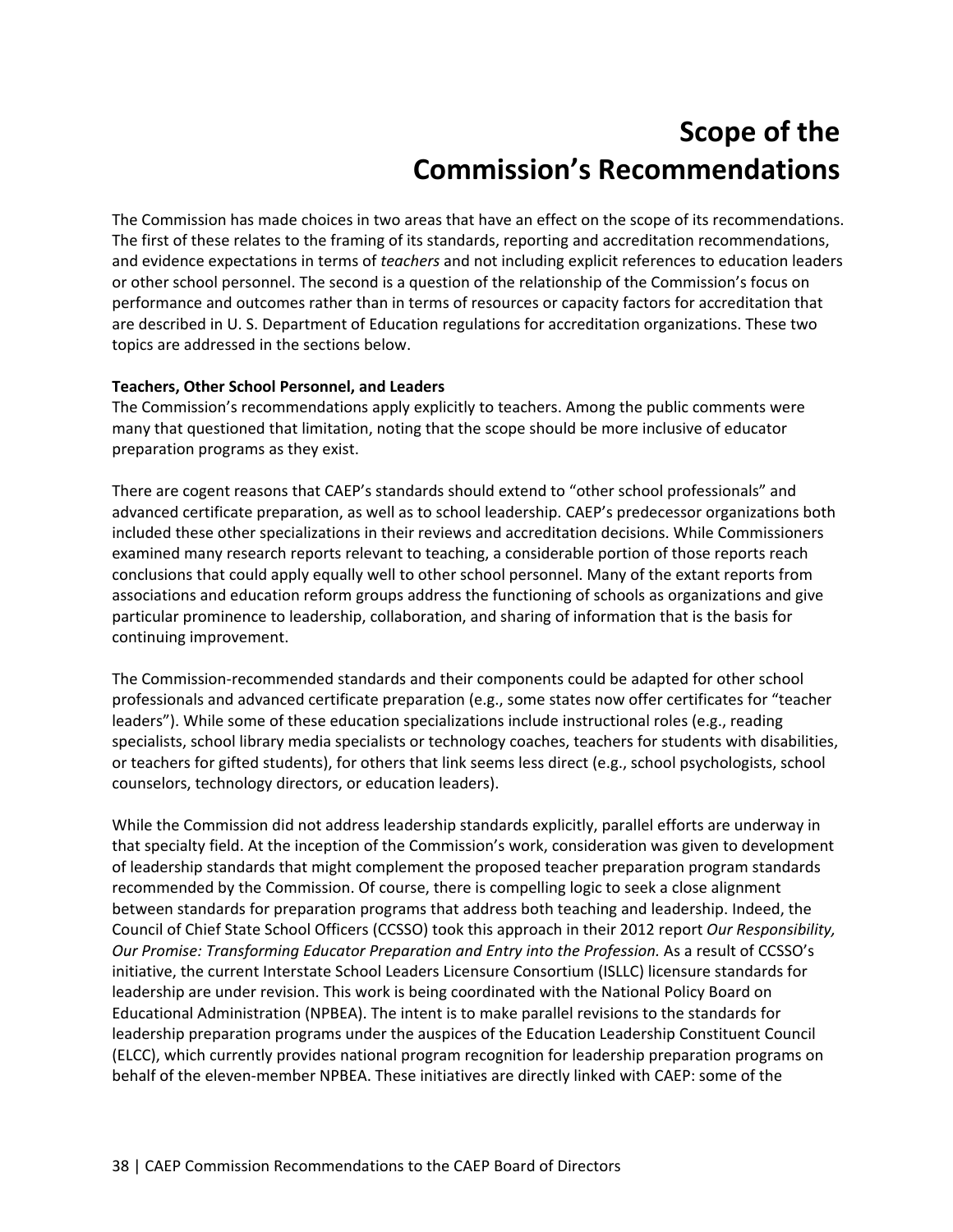members of NPBEA and ELLC are members of the Commission, and CAEP President James G. Cibulka chairs the NPBEA.

Commissioners concurred with the suggested enlargement in scope of CAEP's standards, believing that their recommendations provide a sound framework that can accommodate teachers, advanced certificate preparation, other school professionals, and education leaders. The changes need to be thoughtfully developed and sensitive to both those aspects of educator preparation standards that are similar and those that are unique for these differing areas of specialization. The Commission recommends that CAEP address this enlarged scope for accreditation standards in an appropriate manner over the coming months as guidelines are constructed and standards are readied for implementation.

## **Capacity Standards**

As they developed concepts for performance‐based and evidence‐informed accreditation for educator preparation, Commissioners had opportunities to learn about regulatory requirements of the U. S. Department of Education for recognition of accreditation agencies, including CAEP. The regulations make clear that an accreditor seeking recognition of its processes by the Department "must have standards . . . that are sufficiently rigorous to ensure that the agency is a reliable authority regarding the quality of the education or training programs it accredits."<sup>89</sup>

The regulations state that the accreditor meets this requirement if its standards "effectively address the quality of the institution or program" in ten specific listed areas.

Several of these areas, which might be labeled "capacity standards," encompass aspects of the Commission's recommendations. They include:

- 1. A focus on "success with respect to student achievement," which the Commission addresses far more broadly as both candidate learning and the impact on learning and development of the P-12 students of completers.
- 2. The "curriculum," which the standards address especially in Standards 1 (Content and Pedagogical Knowledge) and 2 (Clinical Practice and Partnerships).
- 3. "Faculty" are addressed as a part of clinical educators in Standard 2 on clinical experiences, although that is only a portion of all preparation faculty.
- 4. "Recruiting and admission practices" are a large factor in Standard 3, although the Department's additional specification of "academic calendars, catalogs, publications. . . and advertising" are not.
- 5. Review of "student loan default data" is included in the regulations "for accreditors that provide eligibility for federal student financial aid under Title IV of the Higher Education Opportunity Act." CAEP is not involved in any Title IV eligibility responsibilities, however, the Commission adapted the idea of accreditor review of the educator preparation provider in its recommendations around consumer protection information.

There are several other capacity standards topics listed by the Department that fall outside of the Commission's focus. These address the following provider responsibilities:

- 6. Facilities, equipment, and supplies;
- 7. Fiscal and administrative capacity;
- 8. Student support services;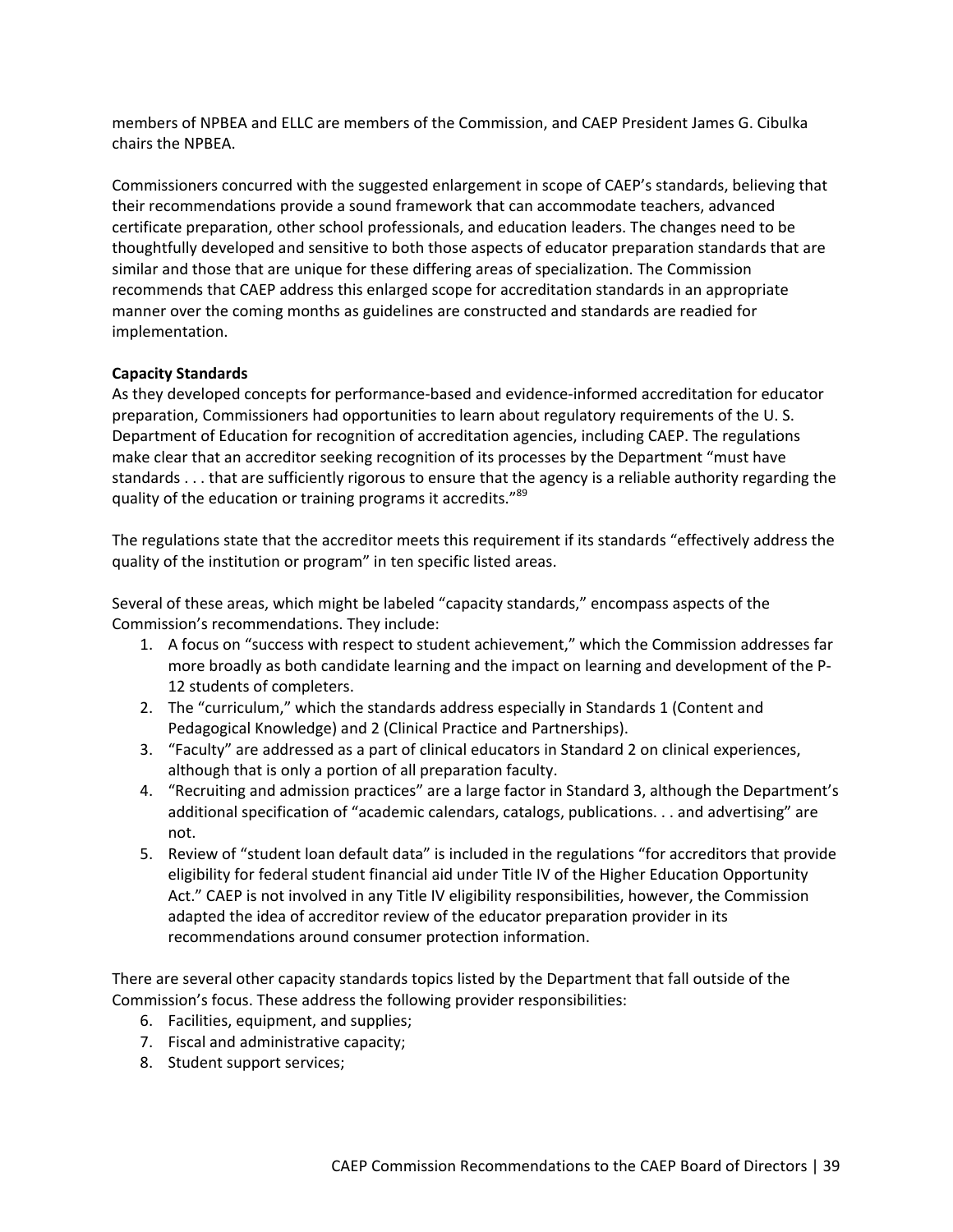- 9. Measures of program length and the objectives of the degrees or credentials offered (which the regulations apply only to accreditors with Title IV eligibility responsibilities); and
- 10. The record of student complaints received by, or available to, the accreditor.

Some of these latter areas do bear on providers' abilities to prepare P‐12 educators to meet public expectations. However, the perspective of the Commission is that they would not contribute to the motives that have guided the Commission—that is, to foster innovation and rigor, to draw from research, and to create a performance‐based, evidence‐informed accreditation system. On balance, the Commissioners determined that omitting standards in these areas will serve to make the direction of the Commission's recommendations most clear: the Commission's primary focus is on outcomes and performance.

Working within the existing regulatory framework remains the responsibility of CAEP. The Commission leaves to it the making of adjustments and additions that will be needed in its final standards submission to the U. S. Department of Education. Commissioners urge the Department to be flexible in reviewing that submission and, in the appropriate venue, to re‐examine whether the current regulations still meet today's needs for P‐12 education.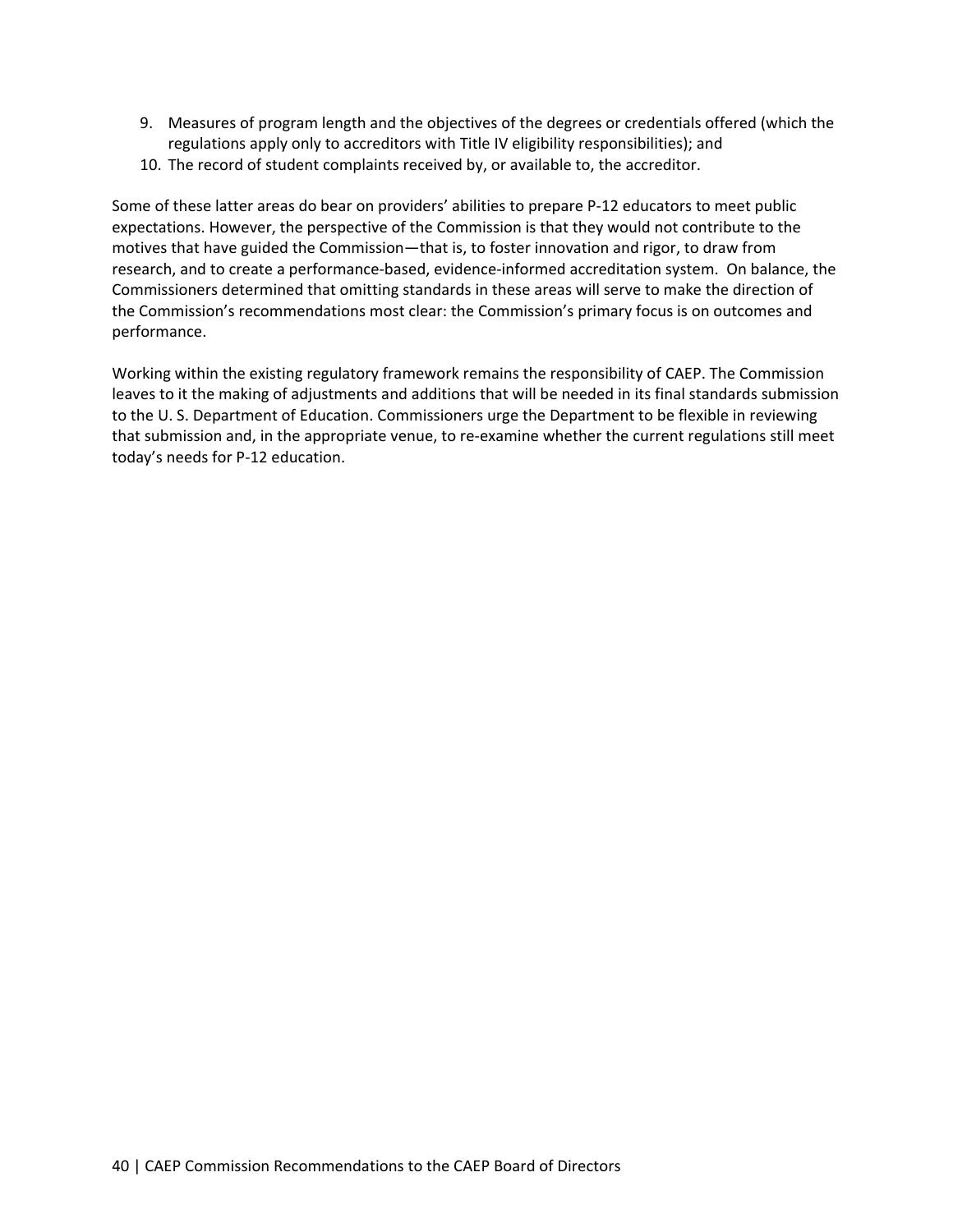## **Appendix**

## **Typical and Suggested Measures for Accreditation Evidence**

President Cibulka asked the Commission to integrate its deliberation on standards with deliberations on evidence. Commissioners were to consider the question, "How would CAEP know that <sup>a</sup> standard was met by an EPP?" This was not intended as <sup>a</sup> request for highly technical judgments or to define statistical terms. Instead, it was to draw on the breadth of Commissioners' expertise to formulate examples of evidence that would be *credible*—credible to providers, to state officials, to those in higher education, to policymakers, to local district leaders, to alternative providers, and to education entrepreneurs.

Incorporating <sup>a</sup> template prepared for the Data Task Force and advice from Peter Ewell, the chart below contains the Commission's suggestions for measures from which providers might choose, along with others they identify, to make their case that CAEP standards are met. In the table:

- Column (1), "Reference to Commission Standard," provides <sup>a</sup> link to the recommended standards and the heading titles for groupings of components. For example, "Standard 1: Provider Responsibilities" and "Standard 3: Selectivity During Preparation."
- $\bullet$  Column (2) describes "Evidence Measures" and concludes with suggested comparison points or benchmarks for each measure. Many of these specify "peer judgment," which signals that evidence

needs review by trained evaluators and that CAEP would construct clear rubrics to guide <sup>a</sup> consistent interpretation.

- 0 Columns (3) through (7) bear the labels of Commission standards. The entry in each cell is <sup>a</sup> brief descriptor of the aspect of <sup>a</sup> standard that is informed by each measure (e.g. "admission indicator"). Each concludes with <sup>a</sup> numerical reference to the standard and component with which the measure is most closely associated (e.g., "5.3" or "3.6").
- 0 Note that several measures can be applied to Commission recommendations for more than one standard. Examples are "preservice P‐12 student surveys," "case study of the effectiveness of diverse field experiences on candidates' practices," and "standardized capstone assessments."
- 0 The typical and suggested measures are grouped under six headings that begin with the provider's (1) "quality assurance system and its use for continuous improvement" and then follow candidates' path from (2) "recruitment and admissions" (3) through "preparation experience,", (4) "clinical capstone assessments," (5) "licensure and exit assessments" and, finally, to (6) "inservice measures."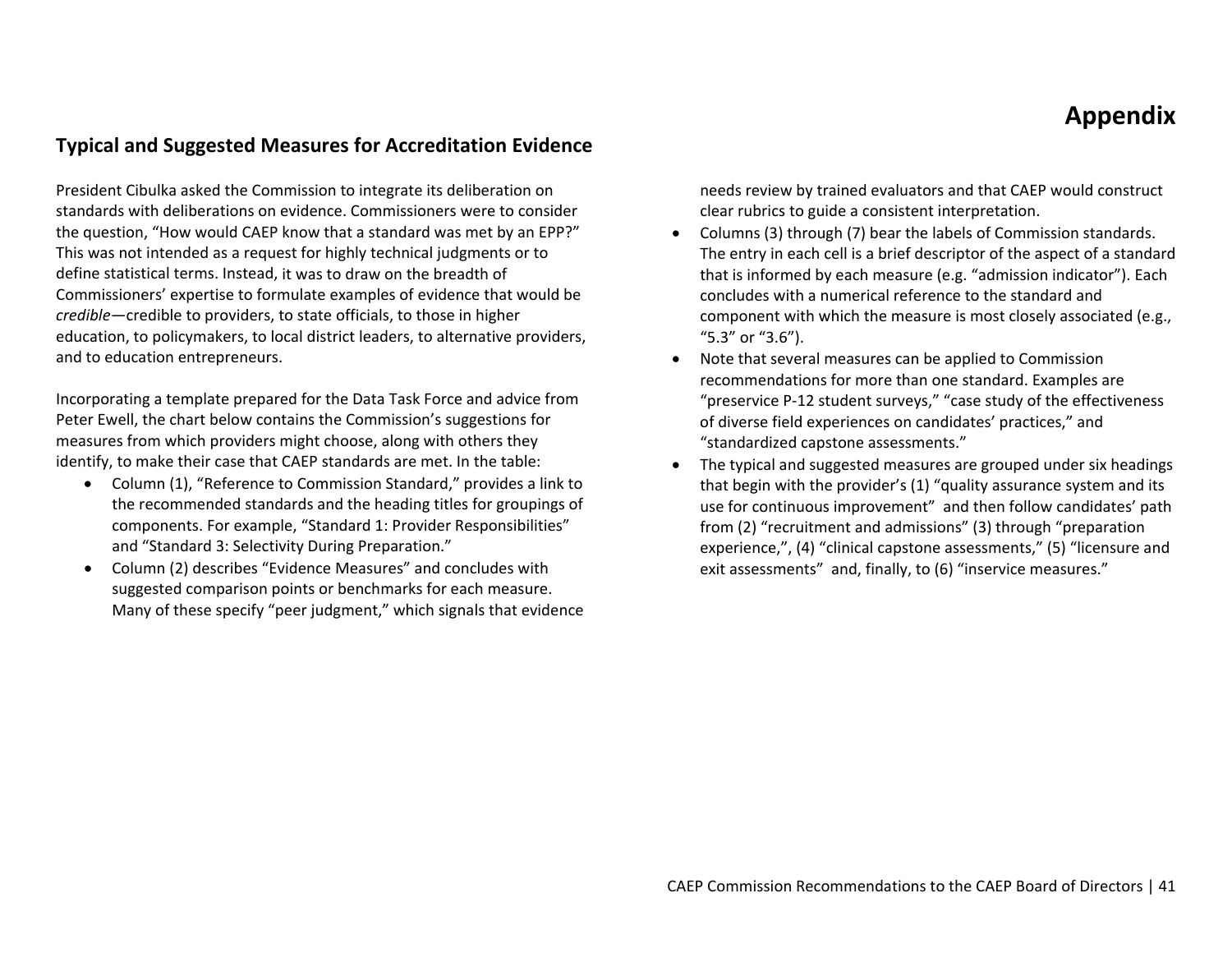| Refer-                                                                             | <b>Evidence Measures</b>                                                              | <b>Standard 1</b>        | <b>Standard 2</b>   | <b>Standard 3</b>  | <b>Standard 4</b>          | <b>Standard 5</b>                    | Recommen-              |
|------------------------------------------------------------------------------------|---------------------------------------------------------------------------------------|--------------------------|---------------------|--------------------|----------------------------|--------------------------------------|------------------------|
| ence to                                                                            |                                                                                       | <b>Content and</b>       | <b>Clinical</b>     | Candidate          | Program                    | <b>EPP Quality</b>                   | dations                |
| Comm.                                                                              |                                                                                       | Pedagogical              | <b>Partnerships</b> | Quality,           | Impact                     | <b>Assurance and</b>                 |                        |
| <b>Standard</b>                                                                    |                                                                                       | Knowledge                | and Practice        | Recruitment,       |                            | <b>Continuous</b>                    |                        |
|                                                                                    |                                                                                       |                          |                     | and Selectivity    |                            | Improvement                          |                        |
| (1)                                                                                | (2)<br><b>QUALITY ASSURANCE SYSTEM AND</b><br>1.                                      | (3)                      | (4)                 | (5)                | (6)                        | (7)                                  | (8)                    |
|                                                                                    | <b>ITS USE FOR CONTINUOUS</b>                                                         |                          |                     |                    |                            |                                      |                        |
|                                                                                    | <b>IMPROVEMENT</b>                                                                    |                          |                     |                    |                            |                                      |                        |
|                                                                                    |                                                                                       |                          |                     |                    |                            |                                      |                        |
|                                                                                    | Quality assurance system data capabilities to                                         | Source of data           | Source of data      | Source of data     | Source of data             | Indicators of the                    | Source of              |
|                                                                                    | compile, store, access, manage, and analyze                                           | and analytic             | and analytic        | and analytic       | and analytic               | depth and                            | data and               |
|                                                                                    | data from diverse sources: multiple indicators                                        | capacity for             | capacity for        | capacity for       | capacity for               | breadth of EPP                       | analytic               |
|                                                                                    | from standards 1, 2, and 3; feedback from<br>standard 4; and documentation of program | candidate<br>content and | clinical            | candidate          | program impact<br>measures | quality<br>assurance                 | capacity for<br>annual |
|                                                                                    | outcomes from annual reporting. Peer                                                  | pedagogical              | experiences         | quality indicators |                            | capability, 5.1                      | reporting              |
| strategic evaluation                                                               | judgment.                                                                             | knowledge                |                     |                    |                            |                                      | measures               |
| Std 5: Quality and                                                                 |                                                                                       |                          |                     |                    |                            |                                      |                        |
|                                                                                    | Illustrations of EPP efforts to investigate the                                       |                          |                     |                    |                            | Indicator of the                     |                        |
|                                                                                    | quality of data sources and to strengthen the                                         |                          |                     |                    |                            | quality of data in<br>the quality    |                        |
|                                                                                    | overall quality assurance system. Peer<br>judgment.                                   |                          |                     |                    |                            | assurance (QA)                       |                        |
|                                                                                    |                                                                                       |                          |                     |                    |                            | system, 5.2                          |                        |
| Std. 5: use of Std. 5: use of QA<br>QA and and descriptive<br>descriptive measures |                                                                                       |                          |                     |                    |                            |                                      |                        |
|                                                                                    | Processes for testing the reliability and validity                                    |                          |                     |                    |                            | Indicator of the                     |                        |
|                                                                                    | of measures and instruments. Peer judgment<br>against Data Task Force principles.     |                          |                     |                    |                            | quality of data in<br>the QA system, |                        |
| descriptive<br>measures                                                            |                                                                                       |                          |                     |                    |                            | 5.2                                  |                        |
|                                                                                    | Documentation that data are shared with both                                          |                          |                     |                    |                            | Indicator of the                     |                        |
|                                                                                    | internal and external audiences and used for                                          |                          |                     |                    |                            | functioning of                       |                        |
|                                                                                    | program improvement. Peer judgment.                                                   |                          |                     |                    |                            | the QA system,                       |                        |
| Std. 5: Use of<br>QA and<br>descriptive<br>measures                                |                                                                                       |                          |                     |                    |                            | 5.5                                  |                        |
|                                                                                    | Descriptions of tested innovations and                                                |                          |                     |                    |                            | Indicator of the                     |                        |
|                                                                                    | improvements that have been made. Peer                                                |                          |                     |                    |                            | use of the QA                        |                        |
|                                                                                    | judgment                                                                              |                          |                     |                    |                            | system to make                       |                        |
|                                                                                    |                                                                                       |                          |                     |                    |                            | continuous                           |                        |
|                                                                                    |                                                                                       |                          |                     |                    |                            | improvement<br>analyses and          |                        |
| improvement process<br>Std. 5: Continuous                                          |                                                                                       |                          |                     |                    |                            | decisions 5.3                        |                        |
|                                                                                    |                                                                                       |                          |                     |                    |                            |                                      |                        |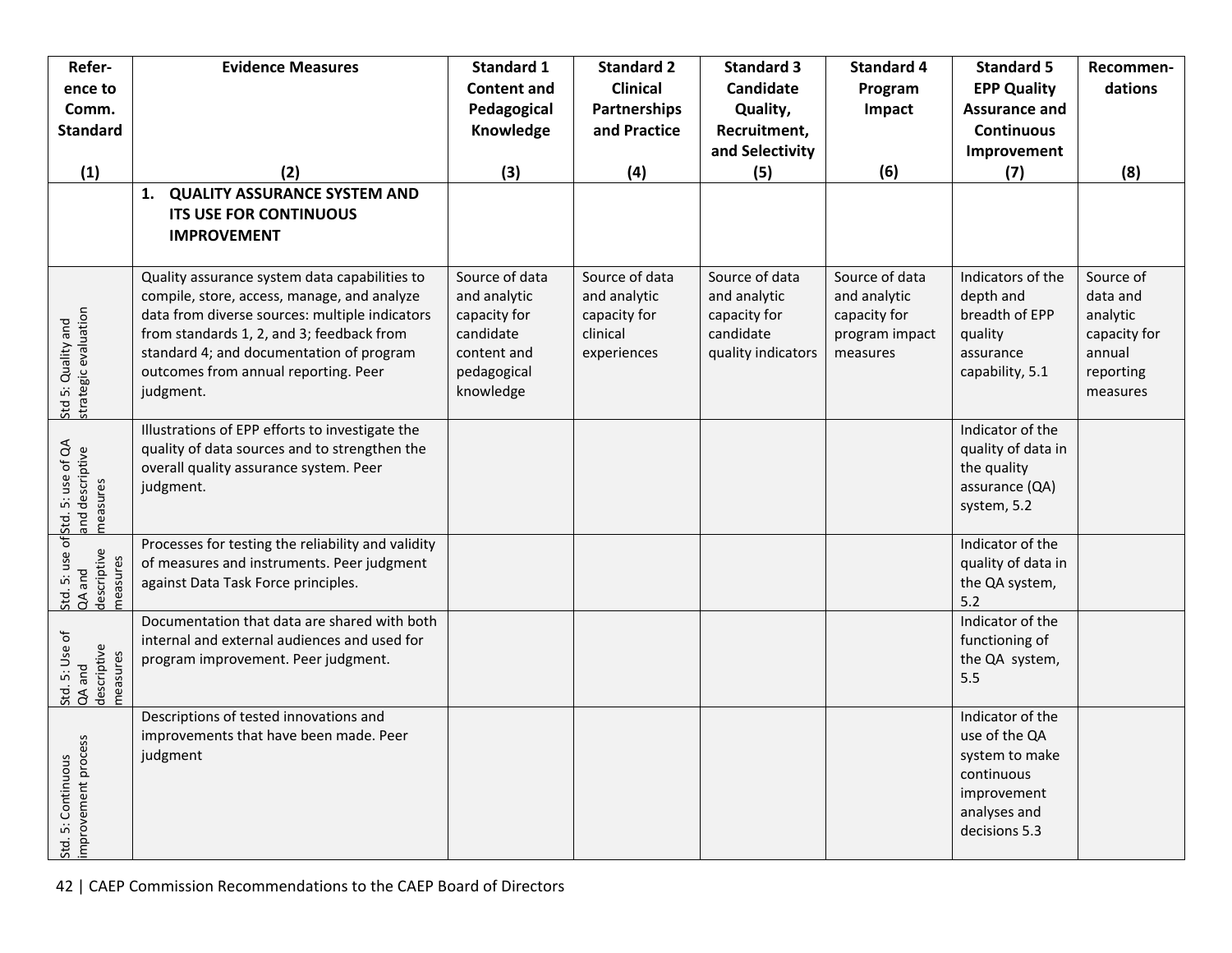| Refer-<br>ence to<br>Comm.<br><b>Standard</b>     | <b>Evidence Measures</b>                                                                                                                                                                                                        | <b>Standard 1</b><br><b>Content and</b><br>Pedagogical<br>Knowledge | <b>Standard 2</b><br><b>Clinical</b><br><b>Partnerships</b><br>and Practice | <b>Standard 3</b><br><b>Candidate</b><br>Quality,<br>Recruitment,<br>and Selectivity | <b>Standard 4</b><br>Program<br>Impact | <b>Standard 5</b><br><b>EPP Quality</b><br><b>Assurance and</b><br><b>Continuous</b><br>Improvement | Recommen-<br>dations                                        |
|---------------------------------------------------|---------------------------------------------------------------------------------------------------------------------------------------------------------------------------------------------------------------------------------|---------------------------------------------------------------------|-----------------------------------------------------------------------------|--------------------------------------------------------------------------------------|----------------------------------------|-----------------------------------------------------------------------------------------------------|-------------------------------------------------------------|
| (1)                                               | (2)                                                                                                                                                                                                                             | (3)                                                                 | (4)                                                                         | (5)                                                                                  | (6)                                    | (7)                                                                                                 | (8)                                                         |
| Std. 5: Continuous<br>improvement<br>process      | Documentation of leadership commitment to<br>continuous improvement and of stakeholder<br>involvement in the EPP's assessment of the<br>effectiveness of programs and completers, for<br>peer review evaluation. Peer judgment. |                                                                     |                                                                             |                                                                                      |                                        | Indicators of<br>capacity and<br>commitment to<br>sustain<br>continuous<br>improvement 5.3          |                                                             |
| 5Std. 5:<br>Continuous<br>improvement<br>process  | Documentation of stakeholder involvement.<br>Peer judgment.                                                                                                                                                                     |                                                                     |                                                                             |                                                                                      |                                        | Indicator of use<br>of quality<br>assurance system<br>for improvement<br>5.5                        |                                                             |
| Std. 5: QA<br>system; also<br>annual rpt.         | Graduation rates. Comparisons over time and<br>with EPP self-selected peers                                                                                                                                                     |                                                                     |                                                                             |                                                                                      |                                        | Capability of<br>quality<br>assurance<br>system, 5.3                                                | Annual report<br>measure                                    |
| system; also<br>annual rpt.<br>5: QA<br>Std.      | Licensing (certification) and other state<br>accreditation requirements. Comparisons over<br>time and with EPP self-selected peers.                                                                                             |                                                                     |                                                                             |                                                                                      |                                        | Capability of<br>quality<br>assurance<br>system, 5.3                                                | Annual report<br>measure                                    |
| system; also<br>annual rpt.<br>5: QA<br>Std.      | Hiring of completers in fields for which<br>prepared. Comparisons over time and with<br>EPP selected peers.                                                                                                                     |                                                                     |                                                                             |                                                                                      |                                        | Capability of<br>quality<br>assurance<br>system, 5.3                                                | Annual report<br>measure                                    |
| system; also<br>annual rpt.<br>5: QA<br>Std.      | Student loan default rates. 3-year floating<br>average. Reported for consumer information,<br>not judged in accreditation.                                                                                                      |                                                                     |                                                                             |                                                                                      |                                        | Capability of<br>quality<br>assurance<br>system, 5.3                                                | Annual report<br>measure                                    |
| Std. 5: QA<br>system; also<br>annual rpt.<br>Std. | Cost of attendance for the EPP compared with<br>similar providers                                                                                                                                                               |                                                                     |                                                                             |                                                                                      |                                        | Capability of<br>quality<br>assurance<br>system, 5.3                                                | Example of<br>additional<br>consumer<br>information,<br>4.8 |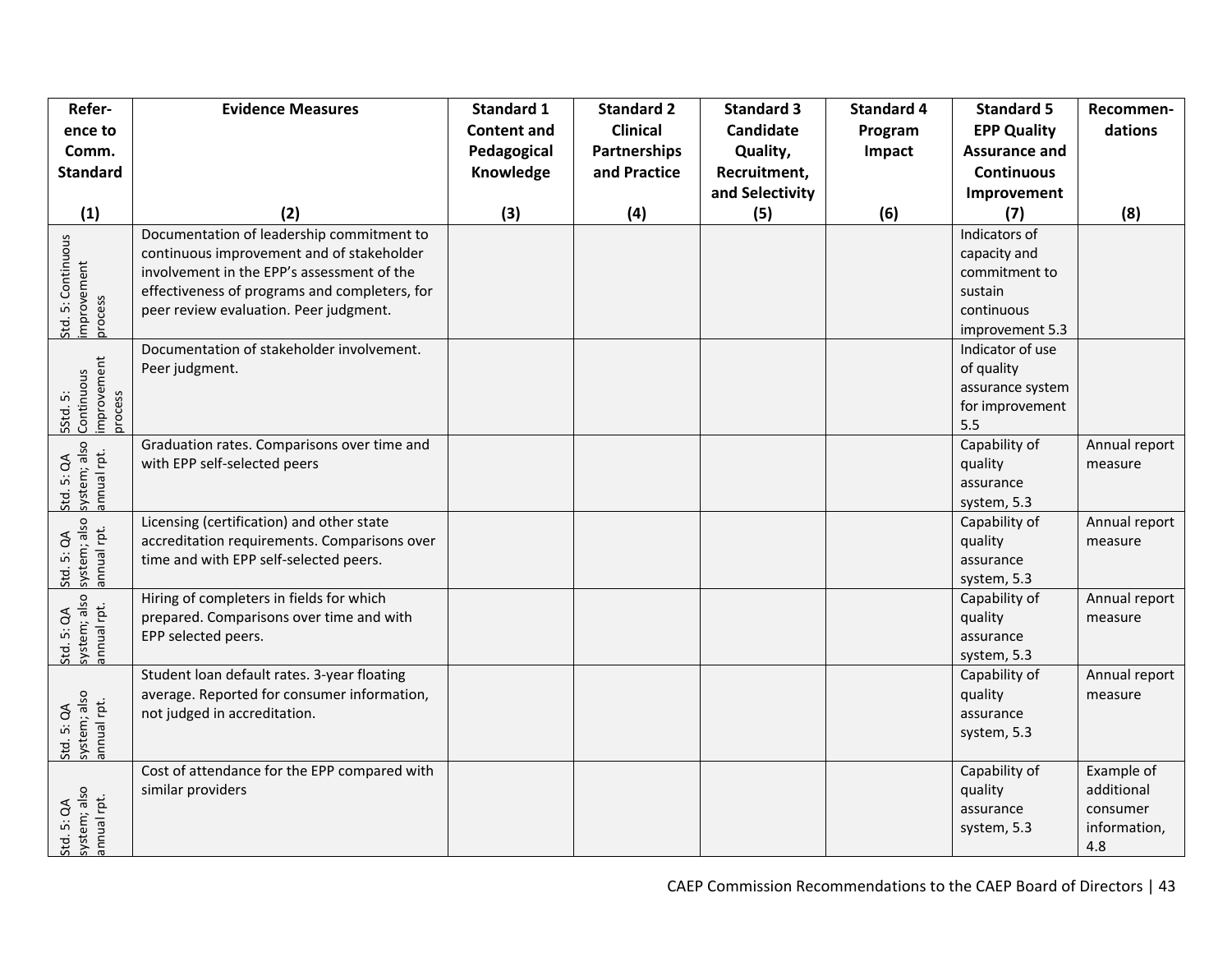| Refer-<br>ence to                      | <b>Evidence Measures</b>                                                                                                                                                                                                                                                                                                                                                                                                                                                                                                                                                                                                                                                                                                                                                                | <b>Standard 1</b><br><b>Content and</b> | <b>Standard 2</b><br><b>Clinical</b> | <b>Standard 3</b><br><b>Candidate</b>                                                              | <b>Standard 4</b><br>Program | <b>Standard 5</b><br><b>EPP Quality</b>              | Recommen-<br>dations                                        |
|----------------------------------------|-----------------------------------------------------------------------------------------------------------------------------------------------------------------------------------------------------------------------------------------------------------------------------------------------------------------------------------------------------------------------------------------------------------------------------------------------------------------------------------------------------------------------------------------------------------------------------------------------------------------------------------------------------------------------------------------------------------------------------------------------------------------------------------------|-----------------------------------------|--------------------------------------|----------------------------------------------------------------------------------------------------|------------------------------|------------------------------------------------------|-------------------------------------------------------------|
| Comm.                                  |                                                                                                                                                                                                                                                                                                                                                                                                                                                                                                                                                                                                                                                                                                                                                                                         | Pedagogical                             | Partnerships                         | Quality,                                                                                           | Impact                       | <b>Assurance and</b>                                 |                                                             |
| <b>Standard</b>                        |                                                                                                                                                                                                                                                                                                                                                                                                                                                                                                                                                                                                                                                                                                                                                                                         | Knowledge                               | and Practice                         | Recruitment,                                                                                       |                              | <b>Continuous</b>                                    |                                                             |
| (1)                                    | (2)                                                                                                                                                                                                                                                                                                                                                                                                                                                                                                                                                                                                                                                                                                                                                                                     | (3)                                     | (4)                                  | and Selectivity<br>(5)                                                                             | (6)                          | Improvement<br>(7)                                   | (8)                                                         |
| Std. 5: QA system;<br>also annual rpt. | Beginning salary of completers compared with<br>national data for similar locations                                                                                                                                                                                                                                                                                                                                                                                                                                                                                                                                                                                                                                                                                                     |                                         |                                      |                                                                                                    |                              | Capability of<br>quality<br>assurance<br>system, 5.3 | Example of<br>additional<br>consumer<br>information,<br>4.8 |
| Std. 5: QA system;<br>also annual rpt. | Pattern of placement locations of completers,<br>trends over time.                                                                                                                                                                                                                                                                                                                                                                                                                                                                                                                                                                                                                                                                                                                      |                                         |                                      |                                                                                                    |                              | Capability of<br>quality<br>assurance<br>system, 5.3 | Example of<br>additional<br>consumer<br>information,<br>4.8 |
|                                        | 2. RECRUITMENT AND ADMISSIONS                                                                                                                                                                                                                                                                                                                                                                                                                                                                                                                                                                                                                                                                                                                                                           |                                         |                                      |                                                                                                    |                              |                                                      |                                                             |
| ecruitment<br>Std. 3: R                | Strategic recruitment plans, based on EPP<br>mission and employment opportunities<br>(including STEM and ELL) for completers and<br>needs to serve increasingly diverse<br>populations. Includes plans for outreach,<br>numerical goals and base data, monitoring of<br>progress, analyses and judgment of adequacy<br>of progress toward goals, and making<br>indicated changes. Also (1) evidence of<br>resources moving toward identified targets<br>and away from low need areas; (2) evidence of<br>marketing and recruitment at high schools and<br>colleges that are racially and culturally diverse;<br>and (3) evidence of collaboration with other<br>providers, states, school districts as an<br>indicator of outreach and awareness of<br>employment needs. Peer judgment. |                                         |                                      | Indicator of<br>planned<br>recruitment<br>trajectory, even<br>if goals are some<br>years away, 3.1 |                              |                                                      |                                                             |
| Admissions<br>Std. 3:                  | High school GPA for initial preparation at the<br>undergraduate level. Comparison with host<br>institution cohort and over time.                                                                                                                                                                                                                                                                                                                                                                                                                                                                                                                                                                                                                                                        |                                         |                                      | Indicator of<br>candidate ability,<br>3.2                                                          |                              |                                                      |                                                             |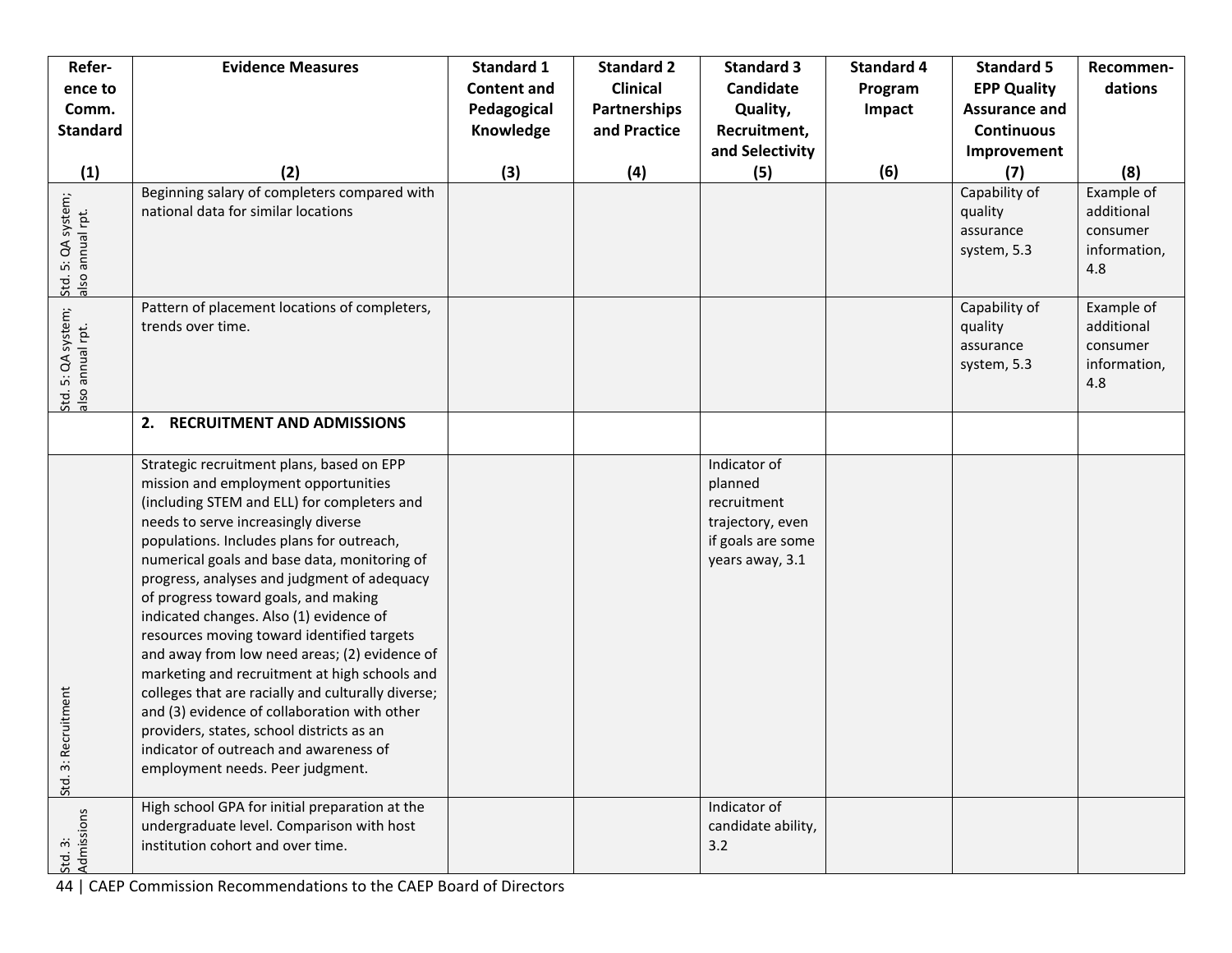| Refer-                                                                          | <b>Evidence Measures</b>                      | <b>Standard 1</b>  | <b>Standard 2</b>   | <b>Standard 3</b>    | <b>Standard 4</b> | <b>Standard 5</b>    | Recommen- |
|---------------------------------------------------------------------------------|-----------------------------------------------|--------------------|---------------------|----------------------|-------------------|----------------------|-----------|
| ence to                                                                         |                                               | <b>Content and</b> | <b>Clinical</b>     | Candidate            | Program           | <b>EPP Quality</b>   | dations   |
| Comm.                                                                           |                                               | Pedagogical        | <b>Partnerships</b> | Quality,             | Impact            | <b>Assurance and</b> |           |
| <b>Standard</b>                                                                 |                                               | Knowledge          | and Practice        | Recruitment,         |                   | <b>Continuous</b>    |           |
|                                                                                 |                                               |                    |                     | and Selectivity      |                   | Improvement          |           |
| (1)                                                                             | (2)                                           | (3)                | (4)                 | (5)                  | (6)               | (7)                  | (8)       |
|                                                                                 | College GPA in specialty field and in         | Candidate          |                     | Indicator of         |                   |                      |           |
|                                                                                 | professional preparation courses. Compared    | knowledge, skills  |                     | candidate            |                   |                      |           |
|                                                                                 | with host institution cohort and over time.   | and dispositions,  |                     | performance          |                   |                      |           |
|                                                                                 |                                               | 1.1                |                     | ability for initial  |                   |                      |           |
|                                                                                 |                                               |                    |                     | preparation          |                   |                      |           |
|                                                                                 |                                               |                    |                     | admittance           |                   |                      |           |
|                                                                                 |                                               |                    |                     | during the           |                   |                      |           |
|                                                                                 |                                               |                    |                     | undergraduate        |                   |                      |           |
|                                                                                 |                                               |                    |                     | years, during        |                   |                      |           |
|                                                                                 |                                               |                    |                     | preparation; or      |                   |                      |           |
|                                                                                 |                                               |                    |                     | for admission at     |                   |                      |           |
| Std. 1: Candidate knowledge, skills, and<br>dispositions;<br>Std. 3: Admissions |                                               |                    |                     | the graduate         |                   |                      |           |
|                                                                                 |                                               |                    |                     | level, 3.2, 3.4      |                   |                      |           |
|                                                                                 | ACT or SAT scores: admitted cohort average    |                    |                     | Admissions           |                   |                      |           |
|                                                                                 | compared with national norms for initial      |                    |                     | indicator of         |                   |                      |           |
|                                                                                 | preparation at the undergraduate level        |                    |                     | academic ability     |                   |                      |           |
|                                                                                 |                                               |                    |                     | for<br>undergraduate |                   |                      |           |
|                                                                                 |                                               |                    |                     | prep, 3.2            |                   |                      |           |
| Std.3: Admissions                                                               |                                               |                    |                     |                      |                   |                      |           |
|                                                                                 | IB or AP exam scores: admitted cohort average |                    |                     | Admissions           |                   |                      |           |
|                                                                                 | compared with national norms                  |                    |                     | indicator of         |                   |                      |           |
|                                                                                 |                                               |                    |                     | academic ability     |                   |                      |           |
|                                                                                 |                                               |                    |                     | for                  |                   |                      |           |
|                                                                                 |                                               |                    |                     | undergraduate        |                   |                      |           |
|                                                                                 |                                               |                    |                     | prep, 3.2            |                   |                      |           |
| Std.3: Admissions                                                               |                                               |                    |                     |                      |                   |                      |           |
|                                                                                 | GRE: admitted cohort average compared with    |                    |                     | admission            |                   |                      |           |
|                                                                                 | national norms for graduate level program     |                    |                     | criterion for        |                   |                      |           |
|                                                                                 |                                               |                    |                     | graduate prep,       |                   |                      |           |
| Std .3:<br>Admissions<br>and during<br>preparation                              |                                               |                    |                     | 3.2, 3.4             |                   |                      |           |
|                                                                                 | Academic awards. Compare over time.           |                    |                     | Admissions           |                   |                      |           |
| Std .3:<br>Admis-<br>sions                                                      |                                               |                    |                     | indicator, 3.2       |                   |                      |           |
|                                                                                 |                                               |                    |                     |                      |                   |                      |           |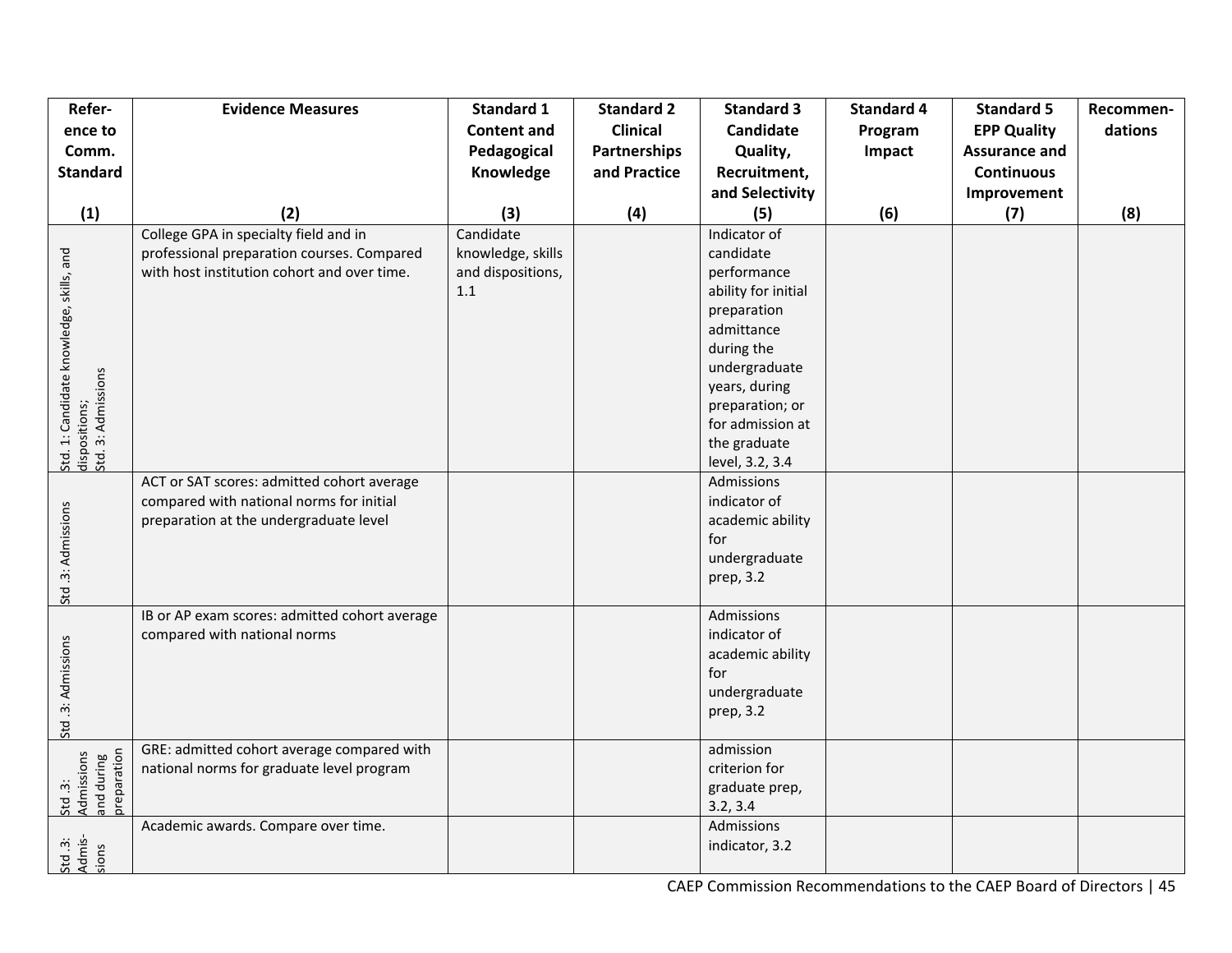| Refer-                                                   | <b>Evidence Measures</b>                                                                  | <b>Standard 1</b>  | <b>Standard 2</b>       | <b>Standard 3</b>               | <b>Standard 4</b> | <b>Standard 5</b>    | Recommen- |
|----------------------------------------------------------|-------------------------------------------------------------------------------------------|--------------------|-------------------------|---------------------------------|-------------------|----------------------|-----------|
| ence to                                                  |                                                                                           | <b>Content and</b> | <b>Clinical</b>         | Candidate                       | Program           | <b>EPP Quality</b>   | dations   |
| Comm.                                                    |                                                                                           | Pedagogical        | <b>Partnerships</b>     | Quality,                        | Impact            | <b>Assurance and</b> |           |
| <b>Standard</b>                                          |                                                                                           | Knowledge          | and Practice            | Recruitment,                    |                   | <b>Continuous</b>    |           |
|                                                          |                                                                                           |                    |                         | and Selectivity                 |                   | Improvement          |           |
| (1)                                                      | (2)                                                                                       | (3)                | (4)                     | (5)                             | (6)               | (7)                  | (8)       |
|                                                          | High school course taking (e.g. Advanced                                                  |                    |                         | Admissions                      |                   |                      |           |
| Std .3:<br>Admis-<br>sions                               | placement, higher level math and languages).                                              |                    |                         | indicator, 3.2,                 |                   |                      |           |
|                                                          | Compare with national norms.                                                              |                    |                         | 3.5                             |                   |                      |           |
|                                                          | A reliable, valid model that uses admissions                                              |                    |                         | Successful                      |                   | Example of a test    |           |
|                                                          | criteria other than those in standard 3.2. The                                            |                    |                         | teacher                         |                   | of an innovation,    |           |
|                                                          | admitted cohort group mean on these criteria<br>must meet or exceed the standard that has |                    |                         | prediction study,<br>admissions |                   | 5.3                  |           |
|                                                          | been shown empirically to positively correlate                                            |                    |                         | indicator, 3.2                  |                   |                      |           |
|                                                          | with measures of P-12 student learning and                                                |                    |                         |                                 |                   |                      |           |
| Std. 3:: Admissions<br>Std. 5: Continuous<br>improvement | development                                                                               |                    |                         |                                 |                   |                      |           |
|                                                          | <b>3. PREPARATION EXPERIENCE</b>                                                          |                    |                         |                                 |                   |                      |           |
|                                                          | <b>MEASURES</b>                                                                           |                    |                         |                                 |                   |                      |           |
|                                                          | Memoranda of understanding or data-sharing                                                |                    | Indicator of            |                                 |                   |                      |           |
|                                                          | agreements with diverse P-12 and/or                                                       |                    | partnership             |                                 |                   |                      |           |
|                                                          | community partners. Peer judgment.                                                        |                    | arrangements,           |                                 |                   |                      |           |
| Std. 2:<br>Partnerships                                  |                                                                                           |                    | 2.1                     |                                 |                   |                      |           |
|                                                          | Evidence of tracking and sharing data such as                                             |                    | Indicator of            |                                 |                   |                      |           |
|                                                          | hiring patterns of the school district/school or                                          |                    | partnership             |                                 |                   |                      |           |
|                                                          | job placement rates contextualized by                                                     |                    | arrangements,           |                                 |                   |                      |           |
| Partnerships<br>Std. 2:                                  | partners' needs. Peer judgment.                                                           |                    | 2.1                     |                                 |                   |                      |           |
|                                                          | Evidence of actions that indicate combined                                                |                    | Indicators of           |                                 |                   |                      |           |
|                                                          | resource allocation and joint decision-making                                             |                    | partnership             |                                 |                   |                      |           |
|                                                          | such as (1) program and course adjustments to                                             |                    | arrangements            |                                 |                   |                      |           |
|                                                          | meet partners' human capital and instructional                                            |                    | and functioning,        |                                 |                   |                      |           |
| Std. 2: Partnerships                                     | needs, (2) stated characteristics and roles for                                           |                    | 2.1                     |                                 |                   |                      |           |
|                                                          | on-site delivery of programmatic courses and                                              |                    |                         |                                 |                   |                      |           |
|                                                          | (3) recruitment of candidates to meet district                                            |                    |                         |                                 |                   |                      |           |
|                                                          | teacher needs (e.g. in pipeline programs). Peer                                           |                    |                         |                                 |                   |                      |           |
|                                                          | judgment.                                                                                 |                    |                         |                                 |                   |                      |           |
|                                                          | Shared understandings amongst partners that                                               |                    | Indicator of            |                                 |                   |                      |           |
|                                                          | guide educator preparation-common work,                                                   |                    | partnerships            |                                 |                   |                      |           |
|                                                          | roles and responsibilities, authority, and                                                |                    | arrangements            |                                 |                   |                      |           |
| Std. 2:<br>Partnerships                                  | accountability.                                                                           |                    | and functioning,<br>2.1 |                                 |                   |                      |           |
|                                                          |                                                                                           |                    |                         |                                 |                   |                      |           |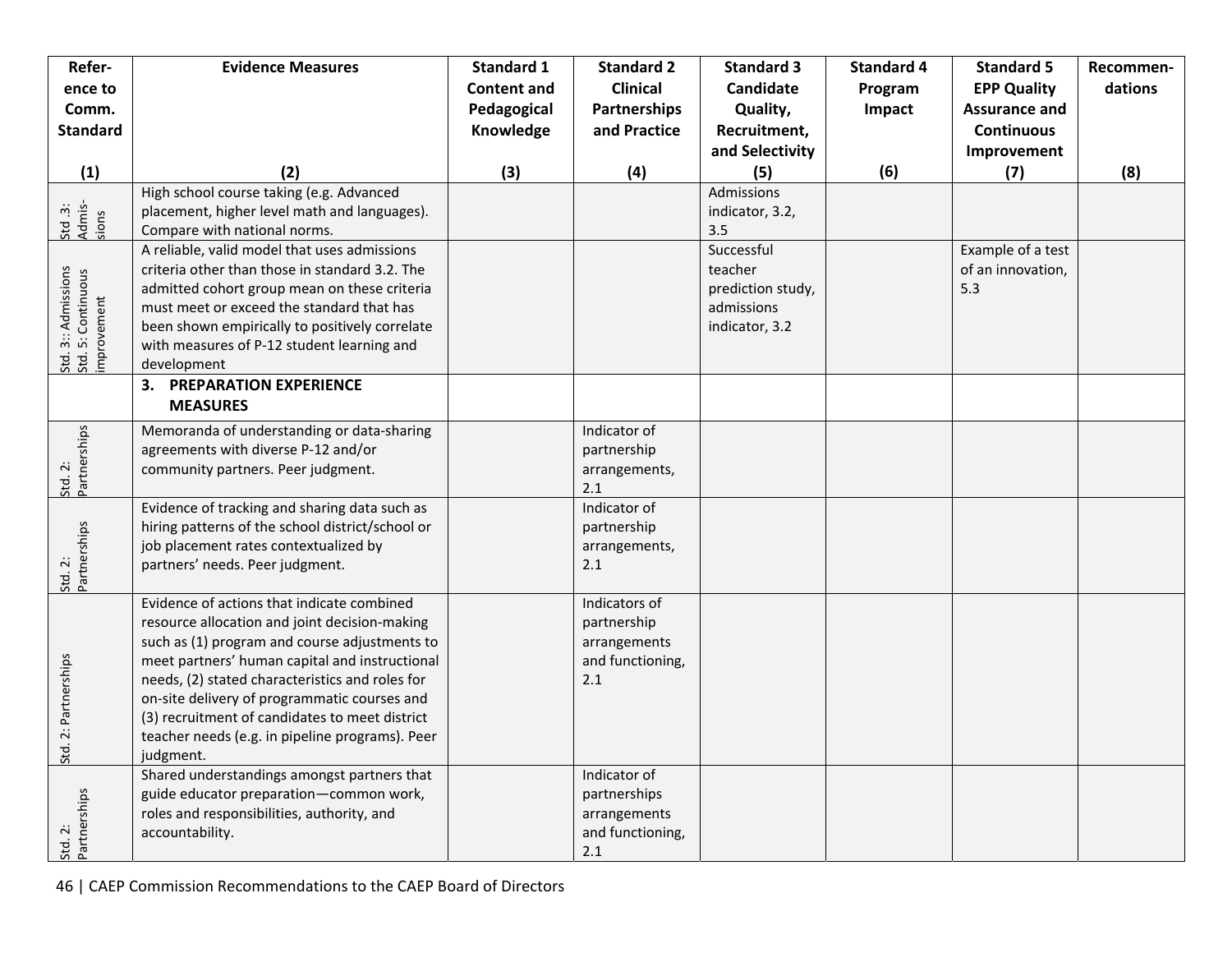| Refer-                                                            | <b>Evidence Measures</b>                                                                                                                                                                                                                                                                                                                                                                                                                                                                                                                                                          | <b>Standard 1</b>  | <b>Standard 2</b>                                                                                                       | <b>Standard 3</b>                                                        | <b>Standard 4</b> | <b>Standard 5</b>    | Recommen- |
|-------------------------------------------------------------------|-----------------------------------------------------------------------------------------------------------------------------------------------------------------------------------------------------------------------------------------------------------------------------------------------------------------------------------------------------------------------------------------------------------------------------------------------------------------------------------------------------------------------------------------------------------------------------------|--------------------|-------------------------------------------------------------------------------------------------------------------------|--------------------------------------------------------------------------|-------------------|----------------------|-----------|
| ence to                                                           |                                                                                                                                                                                                                                                                                                                                                                                                                                                                                                                                                                                   | <b>Content and</b> | <b>Clinical</b>                                                                                                         | <b>Candidate</b>                                                         | Program           | <b>EPP Quality</b>   | dations   |
| Comm.                                                             |                                                                                                                                                                                                                                                                                                                                                                                                                                                                                                                                                                                   | Pedagogical        | <b>Partnerships</b>                                                                                                     | Quality,                                                                 | Impact            | <b>Assurance and</b> |           |
| <b>Standard</b>                                                   |                                                                                                                                                                                                                                                                                                                                                                                                                                                                                                                                                                                   | Knowledge          | and Practice                                                                                                            | Recruitment,                                                             |                   | <b>Continuous</b>    |           |
|                                                                   |                                                                                                                                                                                                                                                                                                                                                                                                                                                                                                                                                                                   |                    |                                                                                                                         | and Selectivity                                                          |                   | Improvement          |           |
| (1)                                                               | (2)                                                                                                                                                                                                                                                                                                                                                                                                                                                                                                                                                                               | (3)                | (4)                                                                                                                     | (5)                                                                      | (6)               | (7)                  | (8)       |
| Std. 2: Clinical faculty                                          | Plans, activities, and results related to<br>selection of diverse clinical educators and their<br>support and retention (such as training and<br>support protocols, including implementation                                                                                                                                                                                                                                                                                                                                                                                      |                    | <b>Indicators of EPP</b><br>actions to assure<br>selection,<br>support, and                                             |                                                                          |                   |                      |           |
|                                                                   | data with and for clinical educators in EPP<br>programs. Trends over time, peer judgment.                                                                                                                                                                                                                                                                                                                                                                                                                                                                                         |                    | retention of<br>clinical<br>educators, 2.2                                                                              |                                                                          |                   |                      |           |
| Std. 2: Clinical<br>experiences                                   | Evidence of continuous opportunities for<br>formative feedback and coaching from high<br>quality and diverse clinical educators. Peer<br>judgment.                                                                                                                                                                                                                                                                                                                                                                                                                                |                    | Indicator of EPP<br>actions to assure<br>opportunities<br>and candidates<br>to receive<br>feedback and<br>coaching, 2.3 |                                                                          |                   |                      |           |
| Std. 2: Clinical experiences                                      | Performance data on candidate development<br>of "high-leverage" instructional<br>practices/strategies-from early field work to<br>culminating experience-in diverse clinical<br>settings (urban, rural, high poverty, high<br>achieving as well as non-traditional settings,<br>such as after school programs and community<br>recreation programs); including but not limited<br>to evidence of how proficiencies are<br>demonstrated with/in a diversity of partners,<br>settings, and in partnership with school-based<br>faculty, families and communities. Peer<br>judgment. |                    | Candidate<br>performance<br>indicators during<br>clinical<br>experiences;<br>could be<br>recurring over<br>time, 2.3    |                                                                          |                   |                      |           |
| experiences<br>Std. 3 : during<br>Std. 2: Clinical<br>preparation | Evidence of candidates' graduated<br>responsibilities within the classroom and<br>impact on student learning                                                                                                                                                                                                                                                                                                                                                                                                                                                                      |                    | Indicator of<br>candidates'<br>development,<br>2.3                                                                      | Indicator of<br>candidates'<br>development<br>during<br>preparation, 3.4 |                   |                      |           |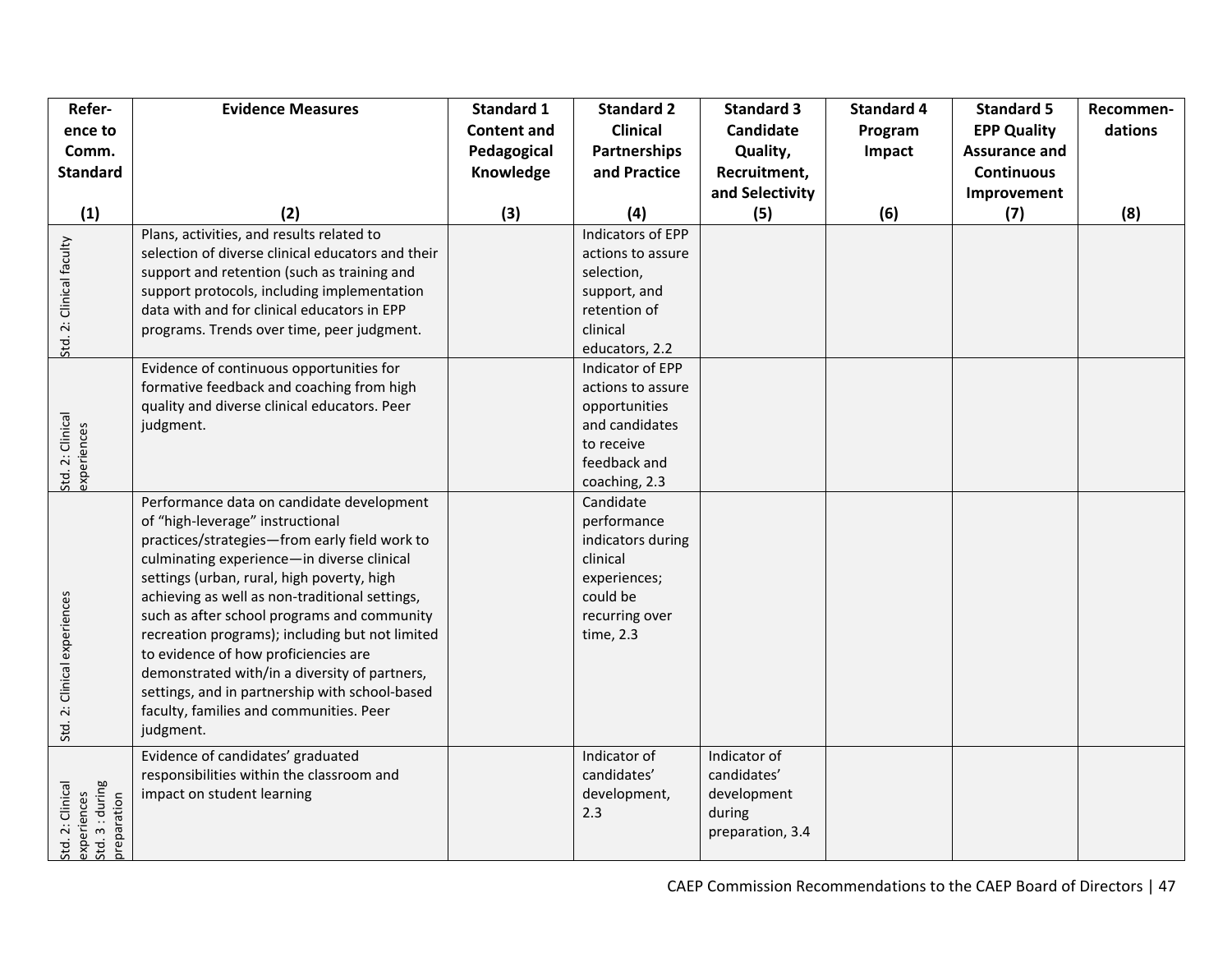| Refer-                                                                                 | <b>Evidence Measures</b>                                                                                                                                                                                                                                                                                                 | <b>Standard 1</b>                                                                                           | <b>Standard 2</b>                                                                                      | <b>Standard 3</b>                                                                                  | <b>Standard 4</b> | <b>Standard 5</b>    | Recommen- |
|----------------------------------------------------------------------------------------|--------------------------------------------------------------------------------------------------------------------------------------------------------------------------------------------------------------------------------------------------------------------------------------------------------------------------|-------------------------------------------------------------------------------------------------------------|--------------------------------------------------------------------------------------------------------|----------------------------------------------------------------------------------------------------|-------------------|----------------------|-----------|
| ence to                                                                                |                                                                                                                                                                                                                                                                                                                          | <b>Content and</b>                                                                                          | <b>Clinical</b>                                                                                        | <b>Candidate</b>                                                                                   | Program           | <b>EPP Quality</b>   | dations   |
| Comm.                                                                                  |                                                                                                                                                                                                                                                                                                                          | Pedagogical                                                                                                 | <b>Partnerships</b>                                                                                    | Quality,                                                                                           | Impact            | <b>Assurance and</b> |           |
| <b>Standard</b>                                                                        |                                                                                                                                                                                                                                                                                                                          | Knowledge                                                                                                   | and Practice                                                                                           | Recruitment,                                                                                       |                   | <b>Continuous</b>    |           |
|                                                                                        |                                                                                                                                                                                                                                                                                                                          |                                                                                                             |                                                                                                        | and Selectivity                                                                                    |                   | Improvement          |           |
| (1)                                                                                    | (2)                                                                                                                                                                                                                                                                                                                      | (3)                                                                                                         | (4)                                                                                                    | (5)                                                                                                | (6)               | (7)                  | (8)       |
| Std. 2: Clinical experiences                                                           | Evidence that candidates integrate technology<br>into their planning and teaching and use it to<br>differentiate instruction. Peer judgment, or an<br>assessment including technology as one<br>among many dimensions, and trends over<br>time.                                                                          |                                                                                                             | Candidate<br>performance<br>indicator during<br>clinical<br>experiences;<br>could be<br>recurring, 2.3 |                                                                                                    |                   |                      |           |
| Std. 2: Clinical<br>experiences                                                        | Evidence of candidates' reflection on<br>instructional practices, observations, and their<br>own practice with increasing breadth, depth,<br>and intention with an eye toward improving<br>teaching and student learning (e.g., video<br>analysis, reflection logs). Evaluation based on<br>rubrics, peer judgment.      |                                                                                                             | Evidence of<br>developing<br>candidate<br>professional<br>capabilities; 2.3                            |                                                                                                    |                   |                      |           |
| Std. 1: Cont. and ped.<br>know., EPP respons.<br>Std. 2: Clinical & 3,<br>during prep. | Assessments and rubrics used to assess<br>teaching practice at key points along a<br>developmental continuum, including but not<br>limited to documentation of expected<br>instructional practices and candidate<br>performance                                                                                          | Indicator of<br>candidate ability<br>to apply content<br>and pedagogical<br>knowledge, 1.1,<br>1.3, and 1.4 | Indicator of<br>candidate<br>developing<br>proficiencies, 2.3                                          | Indicator of<br>candidate<br>development<br>during<br>preparation, 3.4                             |                   |                      |           |
| admissions and during<br>3: Non-academic<br>preparation<br>Std.                        | Demonstration of assessments of non-<br>academic quality of candidates and how these<br>relate to teacher performance (student self-<br>assessments, letters of recommendation,<br>interviews, essays, leadership, surveys, Gallup<br>measures, strength finder 2/0, Myers-Briggs,<br>personality tests). Peer judgment. |                                                                                                             |                                                                                                        | Nonacademic<br>factors at<br>admissions or<br>during<br>preparation, 3.3,<br>3.4                   |                   |                      |           |
| Std.1: Content and :<br>pedag. knowledge<br>Std. 3: During<br>preparation              | Analysis of video recorded lessons with review<br>and evaluation based on rubrics and<br>disinterested raters                                                                                                                                                                                                            | Indicator of<br>capacity to use<br>instructional<br>practice and<br><b>InTASC</b><br>knowledge, 1.1         |                                                                                                        | Indicator of<br>developing<br>candidate abilities;<br>could be<br>conducted<br>multiple times, 3.4 |                   |                      |           |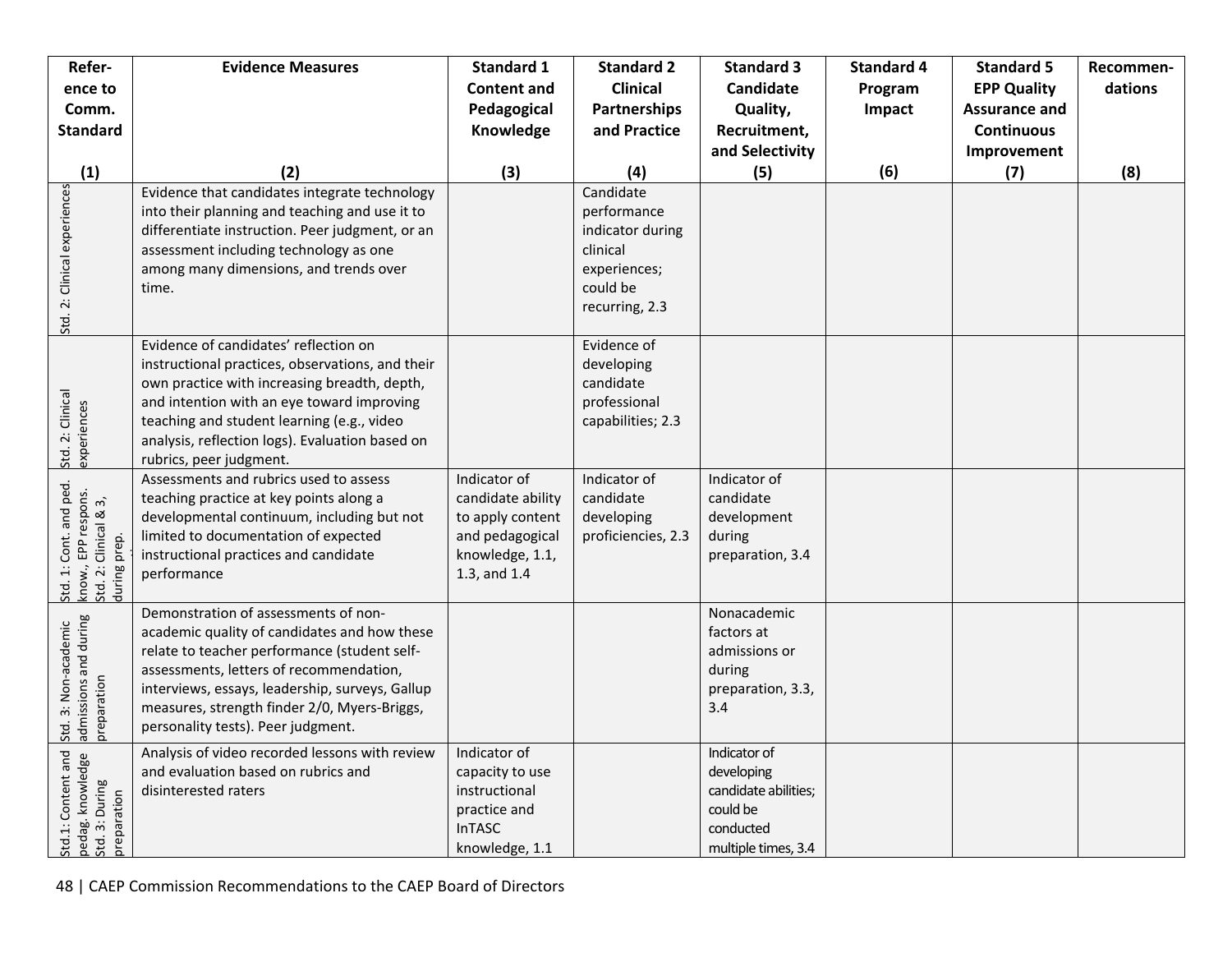| Refer-<br>ence to<br>Comm.<br><b>Standard</b>                            | <b>Evidence Measures</b>                                                                                                                                                                                                                                                                                                                                                                                                                                                                                                                                                                                                                                                                                                                                                                                 | <b>Standard 1</b><br><b>Content and</b><br>Pedagogical<br>Knowledge                                                      | <b>Standard 2</b><br><b>Clinical</b><br>Partnerships<br>and Practice | <b>Standard 3</b><br>Candidate<br>Quality,<br>Recruitment,<br>and Selectivity                                          | <b>Standard 4</b><br>Program<br>Impact           | <b>Standard 5</b><br><b>EPP Quality</b><br><b>Assurance and</b><br><b>Continuous</b><br>Improvement | Recommen-<br>dations |
|--------------------------------------------------------------------------|----------------------------------------------------------------------------------------------------------------------------------------------------------------------------------------------------------------------------------------------------------------------------------------------------------------------------------------------------------------------------------------------------------------------------------------------------------------------------------------------------------------------------------------------------------------------------------------------------------------------------------------------------------------------------------------------------------------------------------------------------------------------------------------------------------|--------------------------------------------------------------------------------------------------------------------------|----------------------------------------------------------------------|------------------------------------------------------------------------------------------------------------------------|--------------------------------------------------|-----------------------------------------------------------------------------------------------------|----------------------|
| (1)                                                                      | (2)                                                                                                                                                                                                                                                                                                                                                                                                                                                                                                                                                                                                                                                                                                                                                                                                      | (3)                                                                                                                      | (4)                                                                  | (5)                                                                                                                    | (6)                                              | (7)                                                                                                 | (8)                  |
| Std. 1: Content and<br>pedag. Knowledge<br>Std. 3: During<br>preparation | Observation measures with trained review<br>procedures, faculty peer observation with<br>rubrics. Progress during candidate preparation,<br>trends across cohorts. Peer judgment.                                                                                                                                                                                                                                                                                                                                                                                                                                                                                                                                                                                                                        | Indicator of<br>candidate capacity<br>to use instructional<br>practice and<br>InTASC knowledge,<br>1.1                   |                                                                      | Indicator of<br>developing<br>candidate abilities;<br>could be<br>conducted<br>multiple times, 3.4                     |                                                  |                                                                                                     |                      |
| Std. 3: Non-academic factors, during preparation                         | Case study of how developing non-academic<br>factors relate to subsequent teacher<br>performance; also, illustrate candidate<br>commitment and dispositions such as (1)<br>teaching, volunteerism, coaching, civic<br>organizations, commitment to urban issues;<br>(2) content related, goal oriented, data-driven<br>contributions/ value-add to current employer<br>or organization; (3) mindsets/ dispositions/<br>characteristics such as coachability, empathy,<br>teacher presence of "with-it-ness," cultural<br>competency, collaboration, beliefs, that all<br>children can learn; or (4) professionalism,<br>perseverance, ethical practice, strategic<br>thinking, abilities to build trusting, supportive<br>relationships with students and families during<br>preparation. Peer judgment. |                                                                                                                          |                                                                      | Successful<br>teacher<br>prediction study<br>using non-<br>academic factors<br>during<br>preparation, 3.3<br>and $3.4$ |                                                  | Study of<br>innovations, 5.3                                                                        |                      |
| Std. 1: Content and pedag.<br>know, provider<br>responsibilities         | Student performance on valid, reliable<br>assessments aligned with instruction during<br>clinical practice experiences. Trends over time.<br>Peer judgment.                                                                                                                                                                                                                                                                                                                                                                                                                                                                                                                                                                                                                                              | Performance<br>measures of<br>candidate<br>application of<br>knowledge and<br>pedagogical<br>skills, 1.1, 1.3<br>and 1.4 |                                                                      | Pre-service<br>measure of P-12<br>student<br>performance                                                               | Backup measure<br>of P-12 student<br>performance |                                                                                                     |                      |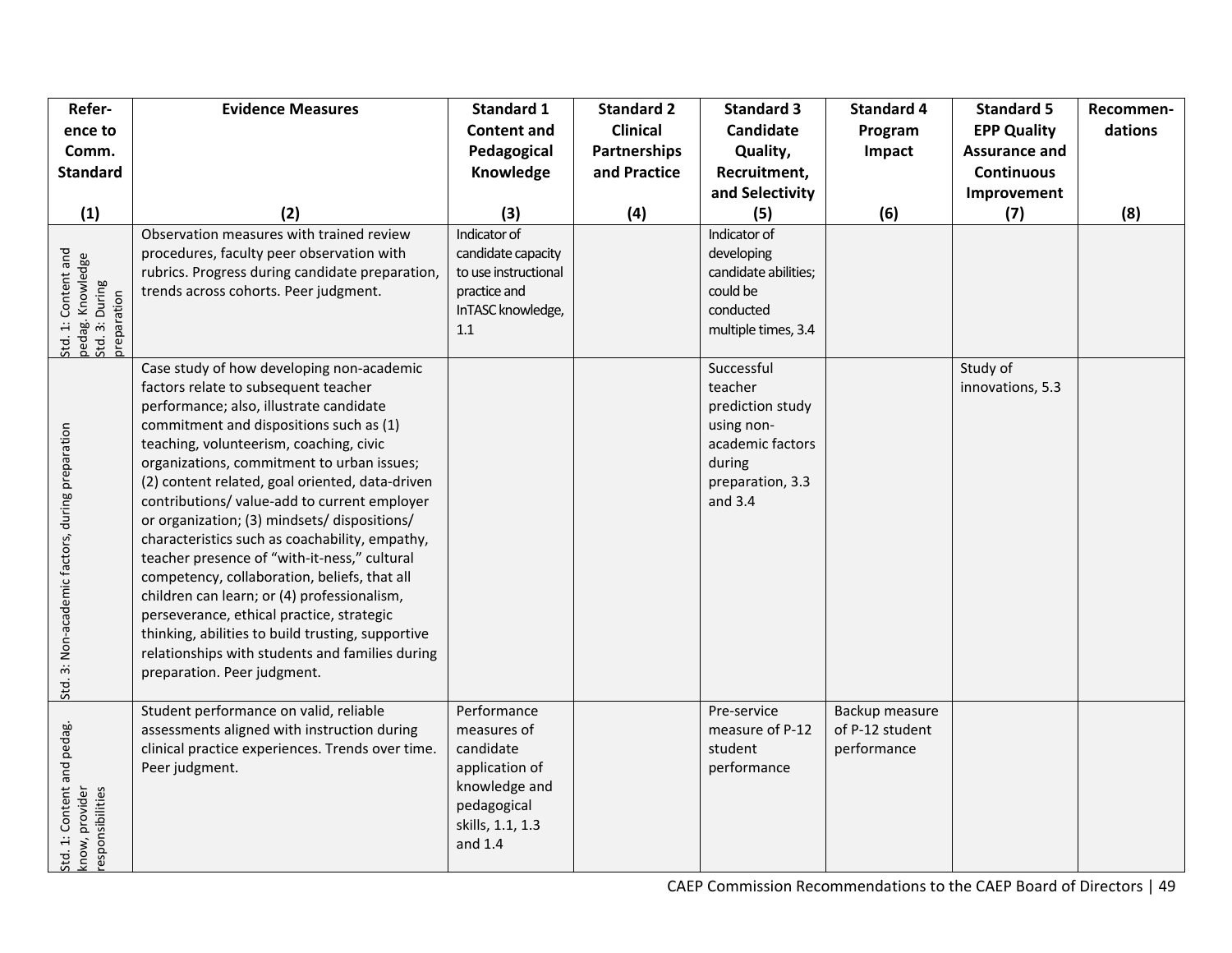| Refer-                                                                                                          | <b>Evidence Measures</b>                                                                                                                                                                                                                                                                                                                                                               | <b>Standard 1</b>                                                                                                                     | <b>Standard 2</b>                                                                                                                                  | <b>Standard 3</b>                                                          | <b>Standard 4</b> | <b>Standard 5</b>                        | Recommen- |
|-----------------------------------------------------------------------------------------------------------------|----------------------------------------------------------------------------------------------------------------------------------------------------------------------------------------------------------------------------------------------------------------------------------------------------------------------------------------------------------------------------------------|---------------------------------------------------------------------------------------------------------------------------------------|----------------------------------------------------------------------------------------------------------------------------------------------------|----------------------------------------------------------------------------|-------------------|------------------------------------------|-----------|
| ence to                                                                                                         |                                                                                                                                                                                                                                                                                                                                                                                        | <b>Content and</b>                                                                                                                    | <b>Clinical</b>                                                                                                                                    | Candidate                                                                  | Program           | <b>EPP Quality</b>                       | dations   |
| Comm.                                                                                                           |                                                                                                                                                                                                                                                                                                                                                                                        | Pedagogical                                                                                                                           | <b>Partnerships</b>                                                                                                                                | Quality,                                                                   | Impact            | <b>Assurance and</b>                     |           |
| <b>Standard</b>                                                                                                 |                                                                                                                                                                                                                                                                                                                                                                                        | Knowledge                                                                                                                             | and Practice                                                                                                                                       | Recruitment,                                                               |                   | <b>Continuous</b>                        |           |
|                                                                                                                 |                                                                                                                                                                                                                                                                                                                                                                                        |                                                                                                                                       |                                                                                                                                                    | and Selectivity                                                            |                   | Improvement                              |           |
| (1)                                                                                                             | (2)                                                                                                                                                                                                                                                                                                                                                                                    | (3)                                                                                                                                   | (4)                                                                                                                                                | (5)                                                                        | (6)               | (7)                                      | (8)       |
| : During preparation<br>Std. 1: Content and pedag.<br>know<br>Std. 3 : During preparation                       | P-12 student surveys of their preservice<br>candidate teachers during clinical practice and<br>analysis of data on candidate instructional<br>practices                                                                                                                                                                                                                                | Performance<br>measure of<br>candidate<br>application of<br>knowledge and<br>pedagogical<br>skills, 1.1, 1.3<br>and 1.4               |                                                                                                                                                    | Indicator of<br>candidate<br>progress during<br>preparation, 3.4           |                   |                                          |           |
| Std. 1: Cont. &<br>pedag. Know,<br>Std. 3: During<br>prep                                                       | College GPA compared with content subject<br>majors                                                                                                                                                                                                                                                                                                                                    | Indicator of<br>content and<br>pedagogical<br>knowledge                                                                               |                                                                                                                                                    | Candidate<br>quality during<br>preparation, 3.5<br>or exit measure,<br>3.5 |                   |                                          |           |
| Std. 1: content and pedag.<br>know; providers on use of<br>research;<br>Std. 3: During preparation              | Assessment curriculum inputs to promote<br>candidates' assessment proficiencies: (1)<br>course work focused on assessment, (2)<br>embedded assessment topics in content and<br>methods courses, (3) providing candidates<br>real-world opportunities to apply what they<br>have learned about assessment, and (4) the<br>assessments the EPP employs in all aspects of<br>preparation. | Indicators of<br>candidate<br>opportunity to<br>learn and<br>practice uses of<br>assessment to<br>enhance<br>learning, 1.1 and<br>1.2 |                                                                                                                                                    | Candidate<br>progress curing<br>preparation, 3.4                           |                   |                                          |           |
| : Clinical experiences<br>: During preparation<br>Std. 1: Content and pedag.<br>know;<br>Std. 2: 1<br>Std. 3: 1 | Descriptive evidence of candidates' graduated<br>responsibility for all aspects of classroom<br>teaching and increasing ability to impact all<br>students' learning. Peer judgment.                                                                                                                                                                                                    | Indicator of<br>candidate's<br>ability to apply<br>content and<br>pedagogical<br>knowledge, 1.1                                       | Descriptive<br>indicator of<br>candidate's<br>experience of<br>progressively<br>greater<br>responsibilities<br>during clinical<br>preparation, 2.3 | Progression<br>measure, 3.4                                                |                   |                                          |           |
| experiences<br>Std. 2:<br>Clinical                                                                              | Case study of the effectiveness of diverse field<br>experiences on candidates' instructional<br>practices. Peer judgment.                                                                                                                                                                                                                                                              |                                                                                                                                       | Continuous<br>improvement<br>study on clinical<br>experiences, 2.3                                                                                 |                                                                            |                   | Example of<br>innovation<br>testing, 5.3 |           |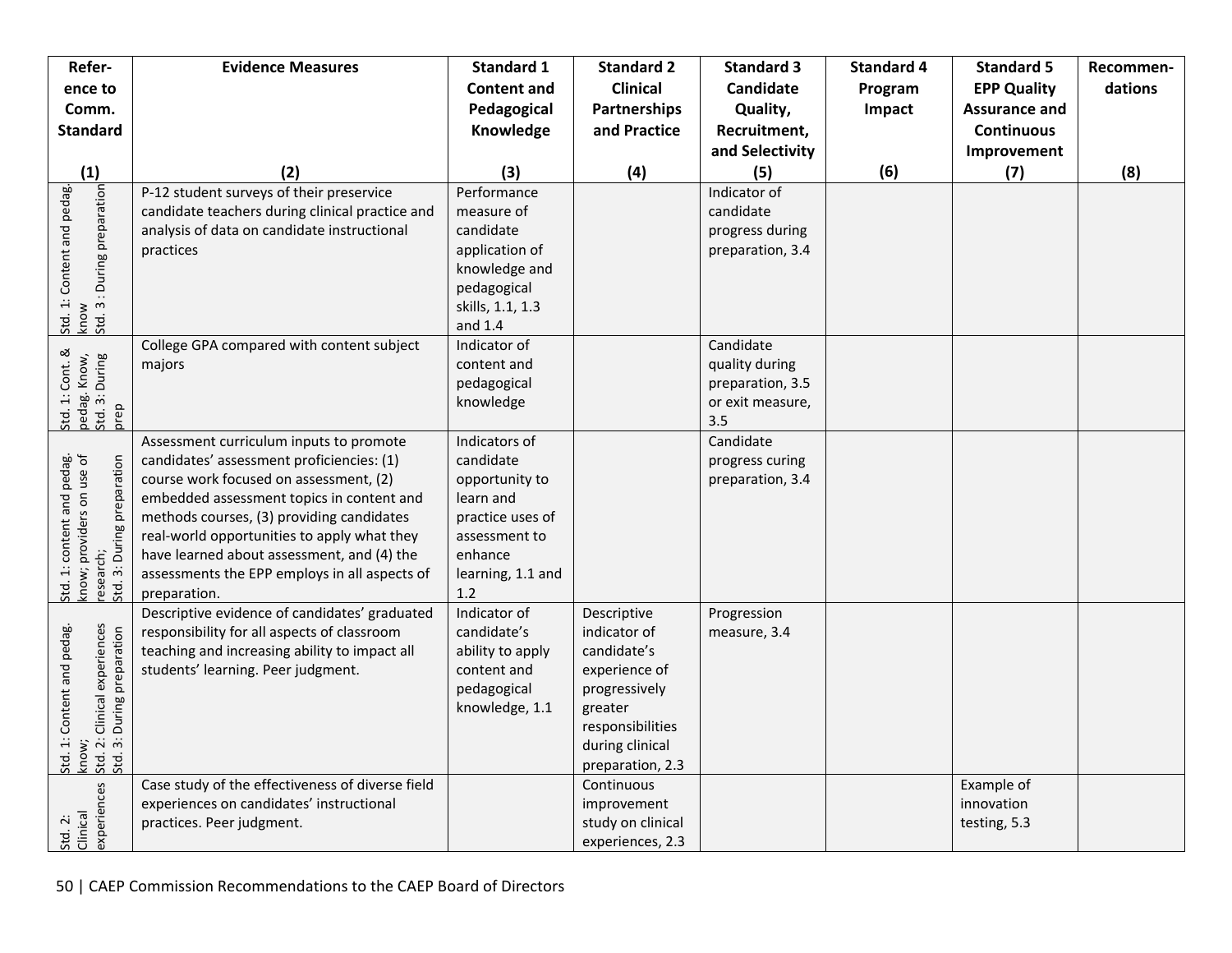| Refer-                                                                | <b>Evidence Measures</b>                                                                                                                                                                                                                                                                                      | <b>Standard 1</b>                                                                           | <b>Standard 2</b>                                                                              | <b>Standard 3</b>                                                                                    | <b>Standard 4</b> | <b>Standard 5</b>                                                                              | Recommen-                                 |
|-----------------------------------------------------------------------|---------------------------------------------------------------------------------------------------------------------------------------------------------------------------------------------------------------------------------------------------------------------------------------------------------------|---------------------------------------------------------------------------------------------|------------------------------------------------------------------------------------------------|------------------------------------------------------------------------------------------------------|-------------------|------------------------------------------------------------------------------------------------|-------------------------------------------|
| ence to                                                               |                                                                                                                                                                                                                                                                                                               | <b>Content and</b>                                                                          | <b>Clinical</b>                                                                                | Candidate                                                                                            | Program           | <b>EPP Quality</b>                                                                             | dations                                   |
| Comm.                                                                 |                                                                                                                                                                                                                                                                                                               | Pedagogical                                                                                 | <b>Partnerships</b>                                                                            | Quality,                                                                                             | Impact            | <b>Assurance and</b>                                                                           |                                           |
| <b>Standard</b>                                                       |                                                                                                                                                                                                                                                                                                               | Knowledge                                                                                   | and Practice                                                                                   | Recruitment,                                                                                         |                   | <b>Continuous</b>                                                                              |                                           |
|                                                                       |                                                                                                                                                                                                                                                                                                               |                                                                                             |                                                                                                | and Selectivity                                                                                      |                   | Improvement                                                                                    |                                           |
| (1)                                                                   | (2)                                                                                                                                                                                                                                                                                                           | (3)                                                                                         | (4)                                                                                            | (5)                                                                                                  | (6)               | (7)                                                                                            | (8)                                       |
| Std. 2: Clinical<br>experiences                                       | Reliable and valid measures or innovative<br>models of high-quality practices, partnerships,<br>clinical educators, or clinical experiences. Peer<br>judgment.                                                                                                                                                |                                                                                             | Measure of EPP<br>performance,<br>example of<br>measures for<br>continuous<br>improvement, 2.3 |                                                                                                      |                   | Measure of EPP<br>performance,<br>example of<br>measures for<br>continuous<br>improvement, 5.3 |                                           |
| Std. 1: Cont. &<br>ped. know re<br>asst; Std. 3:<br>During prep       | Ability of candidates to design and use a<br>variety of formative assessments with P-12<br>students. Peer judgment.                                                                                                                                                                                           | Indicator of<br>candidate<br>assessment<br>proficiencies, 1.3                               |                                                                                                | Indicator of<br>completer<br>capability in<br>assessment, 3.6                                        |                   |                                                                                                |                                           |
| reporting<br>Annual                                                   | Cohort completers disaggregated by racial,<br>ethnic and other target groups identified in<br>EPP recruitment plans. Indicate trends over<br>time and comparisons with similar EPPs.                                                                                                                          |                                                                                             |                                                                                                |                                                                                                      |                   | Completer<br>program<br>outcome<br>measure 5.1                                                 | Annual report<br>measure of<br>completers |
| Annual<br>reporting                                                   | Cohort hires in any education position and in<br>field for which trained with trend over time<br>and comparisons with similar EPPs                                                                                                                                                                            |                                                                                             |                                                                                                |                                                                                                      |                   | Hires program<br>outcome<br>measure 5.1                                                        | Annual report<br>measure of<br>hires      |
|                                                                       | <b>CLINICAL CAPSTONE ASSESSMENTS</b><br>4.                                                                                                                                                                                                                                                                    |                                                                                             |                                                                                                |                                                                                                      |                   |                                                                                                |                                           |
| Std. 1: Content<br>& pedag.<br>know.;<br>Std. 3: Exit                 | Videos of teaching: scores compared with<br>rubric values and monitored across cohorts                                                                                                                                                                                                                        |                                                                                             | Application of<br>pedagogical<br>knowledge, 2.3                                                | Application of<br>pedagogical<br>knowledge, 3.5                                                      |                   |                                                                                                |                                           |
| Std. 1: Cont. & pedag.<br>know;<br>Std. 2: Clin. Exp;<br>Std. 3: Exit | Clinical capstone assessments; also, evidence<br>from a culminating experience with a<br>significant level of candidate responsibility for<br>all aspects of classroom teaching and<br>increased ability to impact all students'<br>learning and development. Subscale scores<br>compared with rubric values. | Indicator of<br>ability to apply<br>content and<br>pedagogical<br>knowledge, 1.1<br>and 1.3 | Teaching<br>proficiency, 2.3                                                                   | Exit measure of<br>teaching<br>proficiency,<br>including student<br>learning and<br>development, 3.5 |                   |                                                                                                |                                           |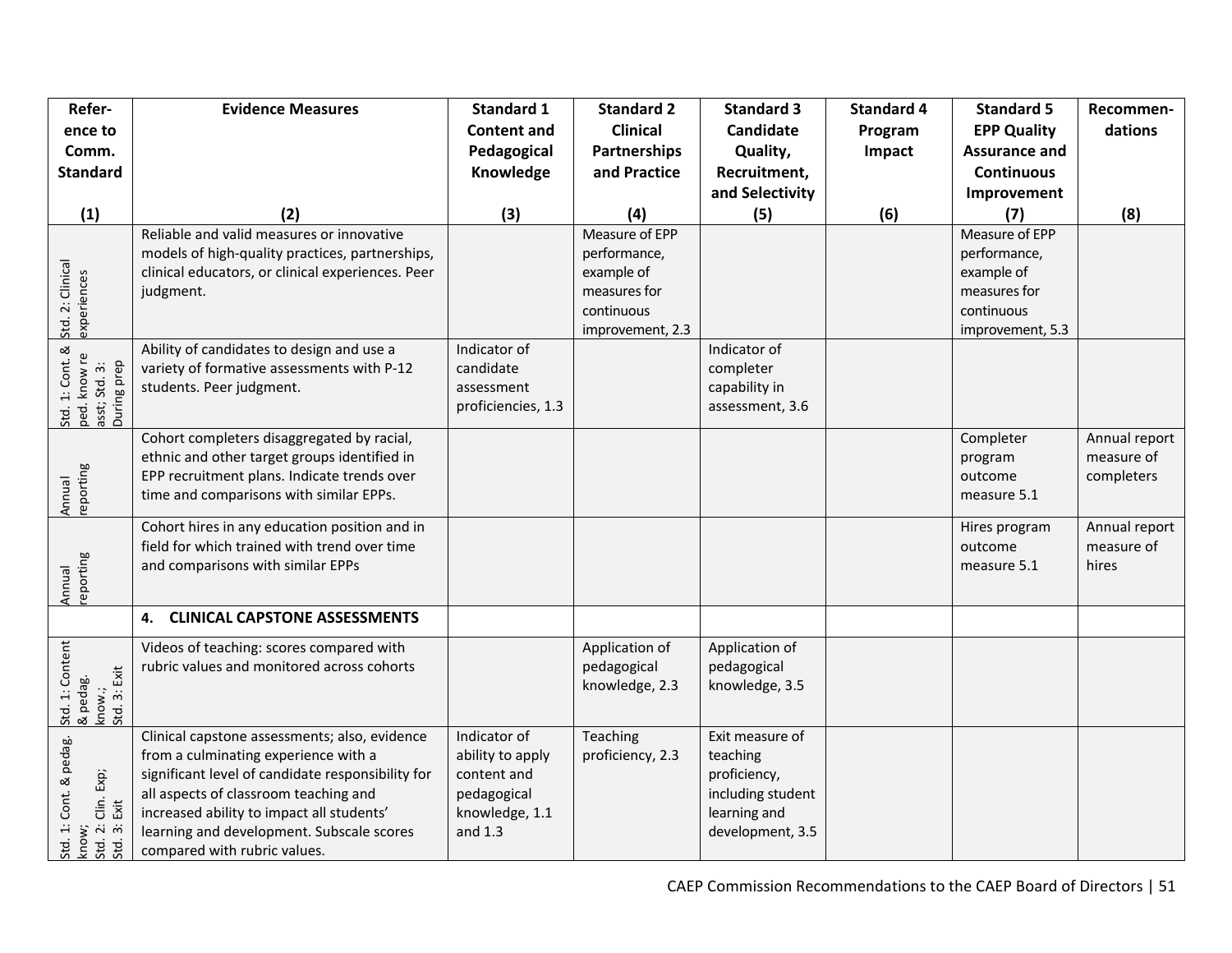| Refer-                                                                                              | <b>Evidence Measures</b>                                                                                                                                                                                                                                                                                                                                                                                                                                                                                                                                                                                                              | <b>Standard 1</b>                                                                                | <b>Standard 2</b>                                                           | <b>Standard 3</b>                                                                                                                                | <b>Standard 4</b> | <b>Standard 5</b>    | Recommen- |
|-----------------------------------------------------------------------------------------------------|---------------------------------------------------------------------------------------------------------------------------------------------------------------------------------------------------------------------------------------------------------------------------------------------------------------------------------------------------------------------------------------------------------------------------------------------------------------------------------------------------------------------------------------------------------------------------------------------------------------------------------------|--------------------------------------------------------------------------------------------------|-----------------------------------------------------------------------------|--------------------------------------------------------------------------------------------------------------------------------------------------|-------------------|----------------------|-----------|
| ence to                                                                                             |                                                                                                                                                                                                                                                                                                                                                                                                                                                                                                                                                                                                                                       | <b>Content and</b>                                                                               | <b>Clinical</b>                                                             | <b>Candidate</b>                                                                                                                                 | Program           | <b>EPP Quality</b>   | dations   |
| Comm.                                                                                               |                                                                                                                                                                                                                                                                                                                                                                                                                                                                                                                                                                                                                                       | Pedagogical                                                                                      | Partnerships                                                                | Quality,                                                                                                                                         | Impact            | <b>Assurance and</b> |           |
| <b>Standard</b>                                                                                     |                                                                                                                                                                                                                                                                                                                                                                                                                                                                                                                                                                                                                                       | Knowledge                                                                                        | and Practice                                                                | Recruitment,                                                                                                                                     |                   | <b>Continuous</b>    |           |
|                                                                                                     |                                                                                                                                                                                                                                                                                                                                                                                                                                                                                                                                                                                                                                       |                                                                                                  |                                                                             | and Selectivity                                                                                                                                  |                   | Improvement          |           |
| (1)                                                                                                 | (2)                                                                                                                                                                                                                                                                                                                                                                                                                                                                                                                                                                                                                                   | (3)                                                                                              | (4)                                                                         | (5)                                                                                                                                              | (6)               | (7)                  | (8)       |
| i. 1: cont. & pedag. kow;<br>i. 2: clin. exp;<br>i. 3: exit<br><u>ti ti ti</u><br>555               | Standardized capstone assessments:<br>edTPA or ETS pre-service portfolio; sample<br>measures that often appear in these forms of<br>assessment include: (1) differentiated<br>instruction based on group and subgroup<br>results on teacher created or standardized<br>assessments (ELL, special education, gifted,<br>high-needs students); (2) evidence of<br>differentiated instruction in response to<br>student test data; and (3) evidence of teacher<br>reflection on practice. Some measures of<br>student learning and development included.<br>Average cohort scores compared with national<br>norms or national cut scores | Indicator of<br>ability to apply<br>content and<br>pedagogical<br>knowledge, 1.1<br>and 1.3, 1.4 | Multi-measure<br>capstone<br>assessments of<br>teaching<br>proficiency, 2.3 | Capstone<br>measure with<br>multiple<br>dimensions of<br>teaching<br>proficiency,<br>including<br>student learning<br>and<br>development,<br>3.5 |                   |                      |           |
| pedagogical knowledge<br>Std. 2: Clinical exps<br>Std. 3: During preparation<br>Std. 1: Content and | Provider criteria for completion on<br>opportunities for candidates to reflect on<br>personal biases, access appropriate resources<br>to deepen their understanding, use this<br>information and related experiences to build<br>stronger relationships with P-12 learners, and<br>adapt their practices to meet the needs of<br>each learner. Peer judgment.                                                                                                                                                                                                                                                                         | Indicator on<br>candidate<br>proficiencies to<br>address equity<br>concerns, 1.1                 | Indicator of<br>developing<br>candidate<br>proficiencies, 2.3               | Indicator of<br>candidate<br>quality during<br>preparation, 3.5                                                                                  |                   |                      |           |
| Std. 3: During<br>preparation and<br>exit                                                           | State required performance measures, or<br>other appropriate performance measures                                                                                                                                                                                                                                                                                                                                                                                                                                                                                                                                                     | Indicator of<br>ability to apply<br>content and<br>pedagogical<br>knowledge, 1.1<br>and 1.3, 1.4 | Multi-measure<br>capstone<br>assessments of<br>teaching<br>proficiency, 2.3 | Indicator of<br>completer<br>capabilities, 3.4<br>and 3.5                                                                                        |                   |                      |           |
| Std. 3 : Exit                                                                                       | EPP criteria for completion, with performance<br>documentation that all completers have<br>reached a high standard for content<br>knowledge                                                                                                                                                                                                                                                                                                                                                                                                                                                                                           |                                                                                                  |                                                                             | Completion<br>indicators<br>specified by EPP,<br>3.5                                                                                             |                   |                      |           |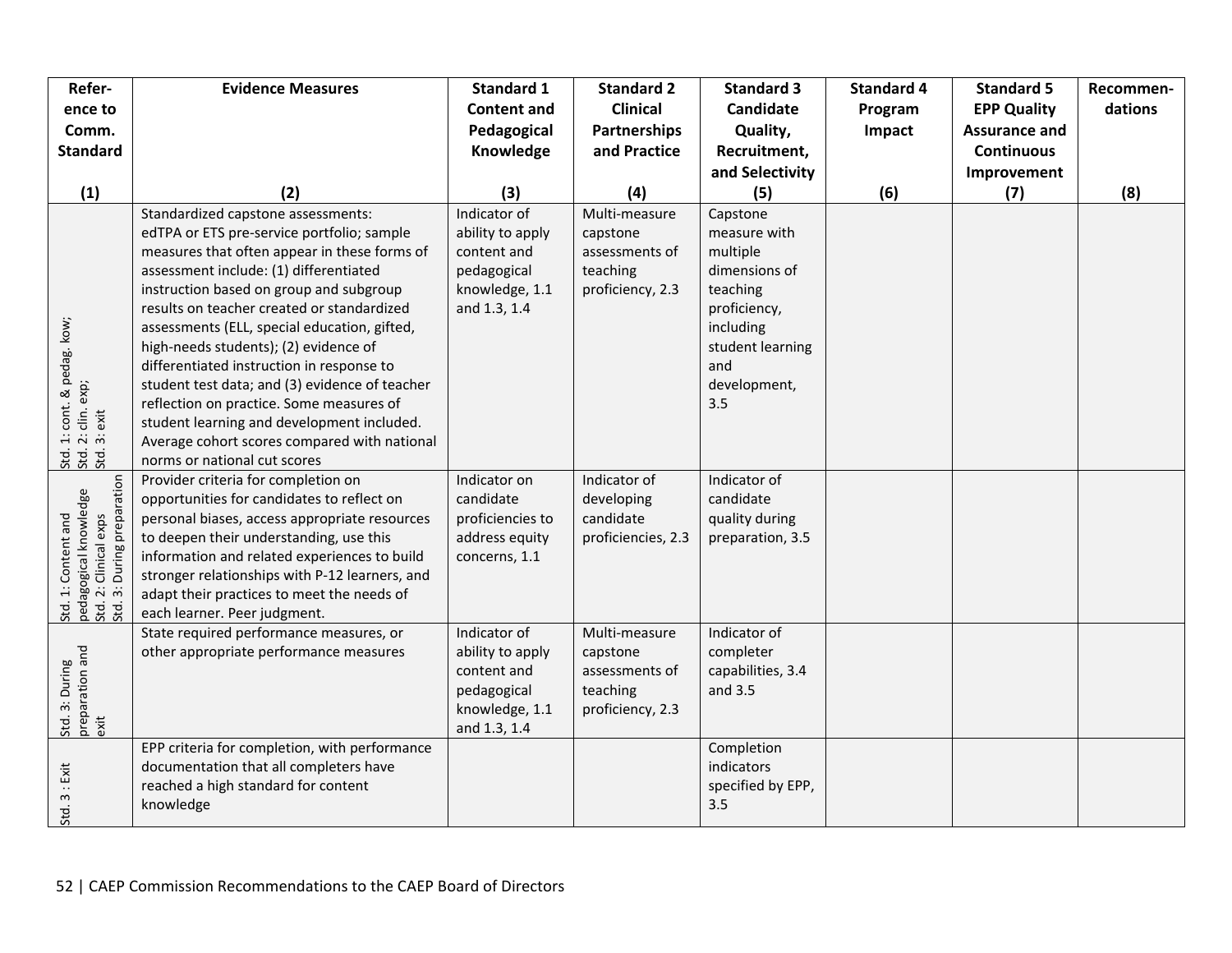| Refer-                                                                                                     | <b>Evidence Measures</b>                                                                                                                                                                                                                                                                                                                                                                                                                                                                                                                                                                                                                                                                                                                                            | <b>Standard 1</b>                                          | <b>Standard 2</b>   | <b>Standard 3</b>                                    | <b>Standard 4</b>                                                                      | <b>Standard 5</b>    | Recommen-                                                     |
|------------------------------------------------------------------------------------------------------------|---------------------------------------------------------------------------------------------------------------------------------------------------------------------------------------------------------------------------------------------------------------------------------------------------------------------------------------------------------------------------------------------------------------------------------------------------------------------------------------------------------------------------------------------------------------------------------------------------------------------------------------------------------------------------------------------------------------------------------------------------------------------|------------------------------------------------------------|---------------------|------------------------------------------------------|----------------------------------------------------------------------------------------|----------------------|---------------------------------------------------------------|
| ence to                                                                                                    |                                                                                                                                                                                                                                                                                                                                                                                                                                                                                                                                                                                                                                                                                                                                                                     | <b>Content and</b>                                         | <b>Clinical</b>     | Candidate                                            | Program                                                                                | <b>EPP Quality</b>   | dations                                                       |
| Comm.                                                                                                      |                                                                                                                                                                                                                                                                                                                                                                                                                                                                                                                                                                                                                                                                                                                                                                     | Pedagogical                                                | <b>Partnerships</b> | Quality,                                             | Impact                                                                                 | <b>Assurance and</b> |                                                               |
| <b>Standard</b>                                                                                            |                                                                                                                                                                                                                                                                                                                                                                                                                                                                                                                                                                                                                                                                                                                                                                     | Knowledge                                                  | and Practice        | Recruitment,                                         |                                                                                        | <b>Continuous</b>    |                                                               |
|                                                                                                            |                                                                                                                                                                                                                                                                                                                                                                                                                                                                                                                                                                                                                                                                                                                                                                     |                                                            |                     | and Selectivity                                      |                                                                                        | Improvement          |                                                               |
| (1)                                                                                                        | (2)                                                                                                                                                                                                                                                                                                                                                                                                                                                                                                                                                                                                                                                                                                                                                                 | (3)                                                        | (4)                 | (5)                                                  | (6)                                                                                    | (7)                  | (8)                                                           |
| Std. 3: Exit                                                                                               | EPP criteria for completion, with performance<br>documenting that all completers can teach<br>effectively with positive impact on P-12<br>student learning and development                                                                                                                                                                                                                                                                                                                                                                                                                                                                                                                                                                                          |                                                            |                     | Completion<br>indicators<br>specified by EPP,<br>3.5 |                                                                                        |                      |                                                               |
|                                                                                                            | EPP criteria for completion, with performance<br>information indicating that all completers<br>understand expectations set out in codes of<br>ethics, professional standards of practice, and<br>relevant laws and policy                                                                                                                                                                                                                                                                                                                                                                                                                                                                                                                                           |                                                            |                     | Completion<br>indicators<br>specified by EPP,<br>3.6 |                                                                                        |                      |                                                               |
| Std. 1:apply cont & <mark>S</mark> td. 3: Exit<br>ped; Std. 3: exit;<br>Std. 4:impact;<br>annual reporting | Teacher-of-record measures for candidates in<br>some alternative preparation: State supported<br>measures that address P-12 student learning<br>and development that can be linked with<br>teacher data. CAEP guidelines and peer<br>judgment.                                                                                                                                                                                                                                                                                                                                                                                                                                                                                                                      | Feedback on<br>progress of<br>candidates                   |                     | Feedback on<br>progress of<br>candidates             | Candidate<br>impact on P-12<br>student learning<br>and<br>development,<br>$4.1$ , also |                      |                                                               |
|                                                                                                            | 5. LICENSURE AND EXIT ASSESSMENTS                                                                                                                                                                                                                                                                                                                                                                                                                                                                                                                                                                                                                                                                                                                                   |                                                            |                     |                                                      |                                                                                        |                      |                                                               |
| Std. 1: Content on pedagogical knowledge<br>Std. 3: Exit<br>Annual reporting                               | State licensure exams: there should be a<br>recommended specific and common cut-score<br>across states, and a pass-rate of 80% within<br>two administrations. CAEP should work with<br>states to develop and employ new or revised<br>licensure tests that account for college and<br>career readiness standards, and establish a<br>common passing score for all states. (Note:<br>Recent reports from CCSSO, Our Responsibility,<br>Out Promise: Transforming Educator<br>Preparation and Entry into the Profession, and<br>from AFT, Raising the Bar: Aligning and<br>Elevating Teacher Preparation and the<br>Education Profession, address preparation and<br>entry requirements, indicating growing<br>support for vastly improved licensure<br>assessments.) | Measure of<br>content and<br>pedagogical<br>knowledge, 1.1 |                     | Exit measure, 3.4                                    |                                                                                        |                      | Annual<br>reporting<br>measure for<br>licensure pass<br>rates |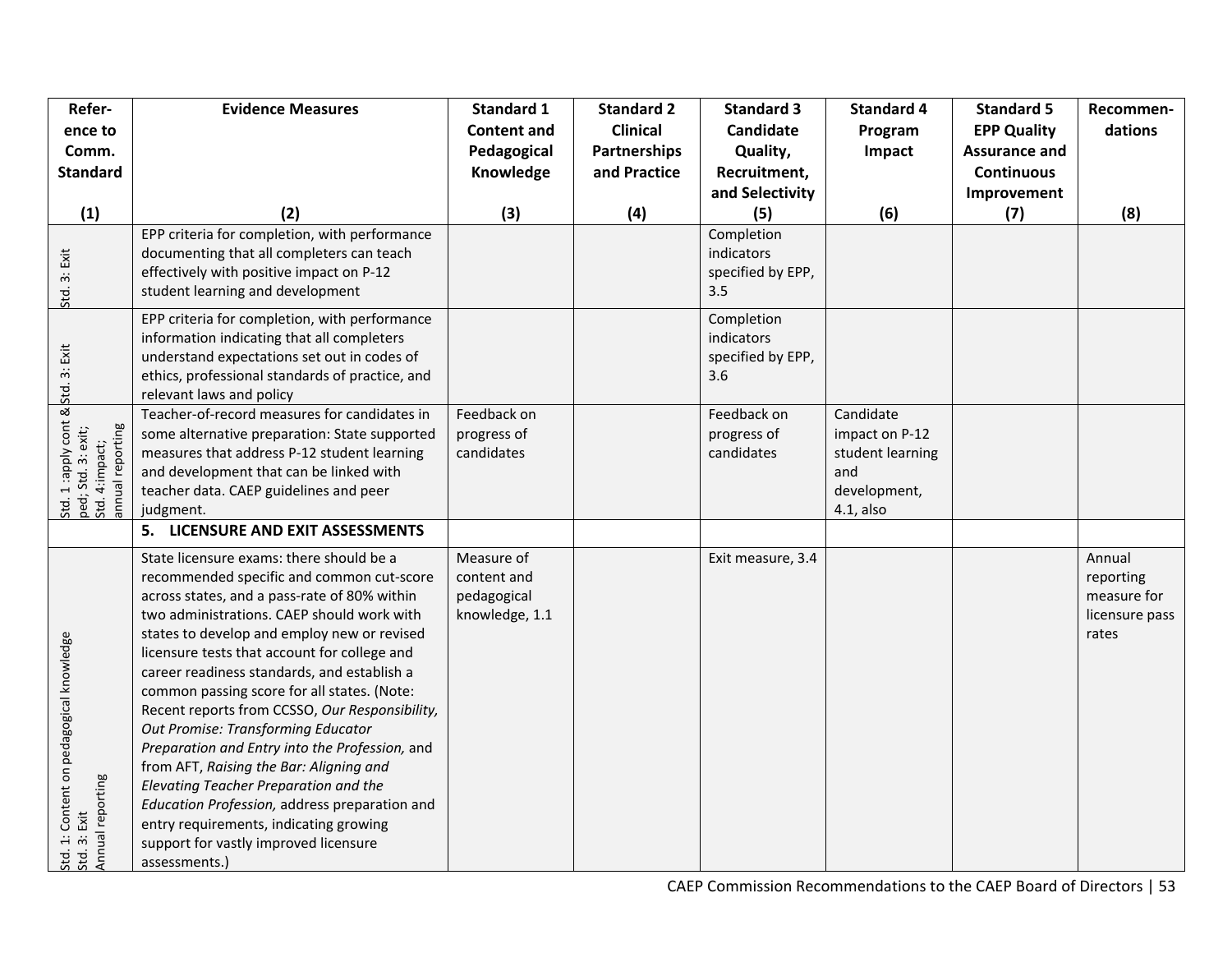| Refer-                             | <b>Evidence Measures</b>                       | <b>Standard 1</b>  | <b>Standard 2</b>   | <b>Standard 3</b> | <b>Standard 4</b> | <b>Standard 5</b>    | Recommen-      |
|------------------------------------|------------------------------------------------|--------------------|---------------------|-------------------|-------------------|----------------------|----------------|
| ence to                            |                                                | <b>Content and</b> | <b>Clinical</b>     | Candidate         | Program           | <b>EPP Quality</b>   | dations        |
| Comm.                              |                                                | Pedagogical        | <b>Partnerships</b> | Quality,          | Impact            | <b>Assurance and</b> |                |
| standard                           |                                                | Knowledge          | and Practice        | Recruitment,      |                   | <b>Continuous</b>    |                |
|                                    |                                                |                    |                     | and Selectivity   |                   | Improvement          |                |
| (1)                                | (2)                                            | (3)                | (4)                 | (5)               | (6)               | (7)                  | (8)            |
|                                    | Licensure test: Praxis specialty field, cohort | Content and        |                     | Exit measure of   |                   |                      | Annual         |
|                                    | average score compared with state and          | pedagogical        |                     | content           |                   |                      | reporting      |
|                                    | national norms                                 | knowledge,         |                     | knowledge and     |                   |                      | measure for    |
|                                    |                                                | provider           |                     | pedagogical       |                   |                      | licensure pass |
|                                    |                                                | responsibilities,  |                     | candidate         |                   |                      | rates          |
| Std. 1: All areas<br>Std. 3: Exit  |                                                | all components     |                     | knowledge, 3.5    |                   |                      |                |
|                                    | Licensure test: Principles of Learning and     | General            |                     | Exit measure of   |                   |                      | Annual         |
|                                    | Teaching, cohort average score compared with   | pedagogical        |                     | general           |                   |                      | reporting      |
|                                    | state and national norms                       | knowledge, 1.1     |                     | pedagogical       |                   |                      | measure for    |
|                                    |                                                |                    |                     | knowledge, 3.5    |                   |                      | licensure pass |
| Std. 1: All areas<br>Std. 3: Exit  |                                                |                    |                     |                   |                   |                      | rates          |
|                                    | Licensure test: Pearson/State content, cohort  | Content and        |                     | Exit measure of   |                   |                      | Annual         |
|                                    | average score compared with state norms        | pedagogical        |                     | content           |                   |                      | reporting      |
|                                    |                                                | knowledge,         |                     | knowledge and     |                   |                      | measure for    |
|                                    |                                                | provider           |                     | pedagogical       |                   |                      | licensure pass |
|                                    |                                                | responsibilities,  |                     | candidate         |                   |                      | rates          |
|                                    |                                                | all components     |                     | knowledge, 3.5    |                   |                      |                |
|                                    | Licensure test: Pearson/State                  | General            |                     | Exit measure of   |                   |                      | Annual rpting  |
|                                    | pedagogy, cohort average compared with         | pedagogical        |                     | general           |                   |                      | measure for    |
|                                    | state norms                                    | knowledge, 1.1     |                     | pedagogical       |                   |                      | licensure pass |
|                                    |                                                |                    |                     | knowledge, 3.5    |                   |                      | rates          |
|                                    | Licensure test: Pearson online, cohort average | Content and        |                     | Exit measure of   |                   |                      | Annual         |
|                                    | compared with state and national norms         | pedagogical        |                     | content           |                   |                      | reporting      |
|                                    |                                                | knowledge,         |                     | knowledge and     |                   |                      | measure for    |
|                                    |                                                | provider           |                     | pedagogical       |                   |                      | licensure pass |
| Std. 1: All areas<br>Std. 3: Exit  |                                                | responsibilities,  |                     | candidate         |                   |                      | rates          |
|                                    |                                                | all components     |                     | knowledge, 3.5    |                   |                      |                |
|                                    | Massachusetts Tests for Educator Licensure,    | Content and        |                     | Exit measure of   |                   |                      | Annual         |
| Std. 1: All areas<br>Std. 3: Exit. | e.g., Elementary General Curriculum + Pearson  | pedagogical        |                     | content           |                   |                      | reporting      |
|                                    | Foundations of Reading, cohort average         | knowledge,         |                     | knowledge and     |                   |                      | measure for    |
|                                    | compared with state norms                      | provider           |                     | pedagogical       |                   |                      | licensure pass |
|                                    |                                                | responsibilities,  |                     | candidate         |                   |                      | rates          |
|                                    |                                                | all components     |                     | knowledge, 3.5    |                   |                      |                |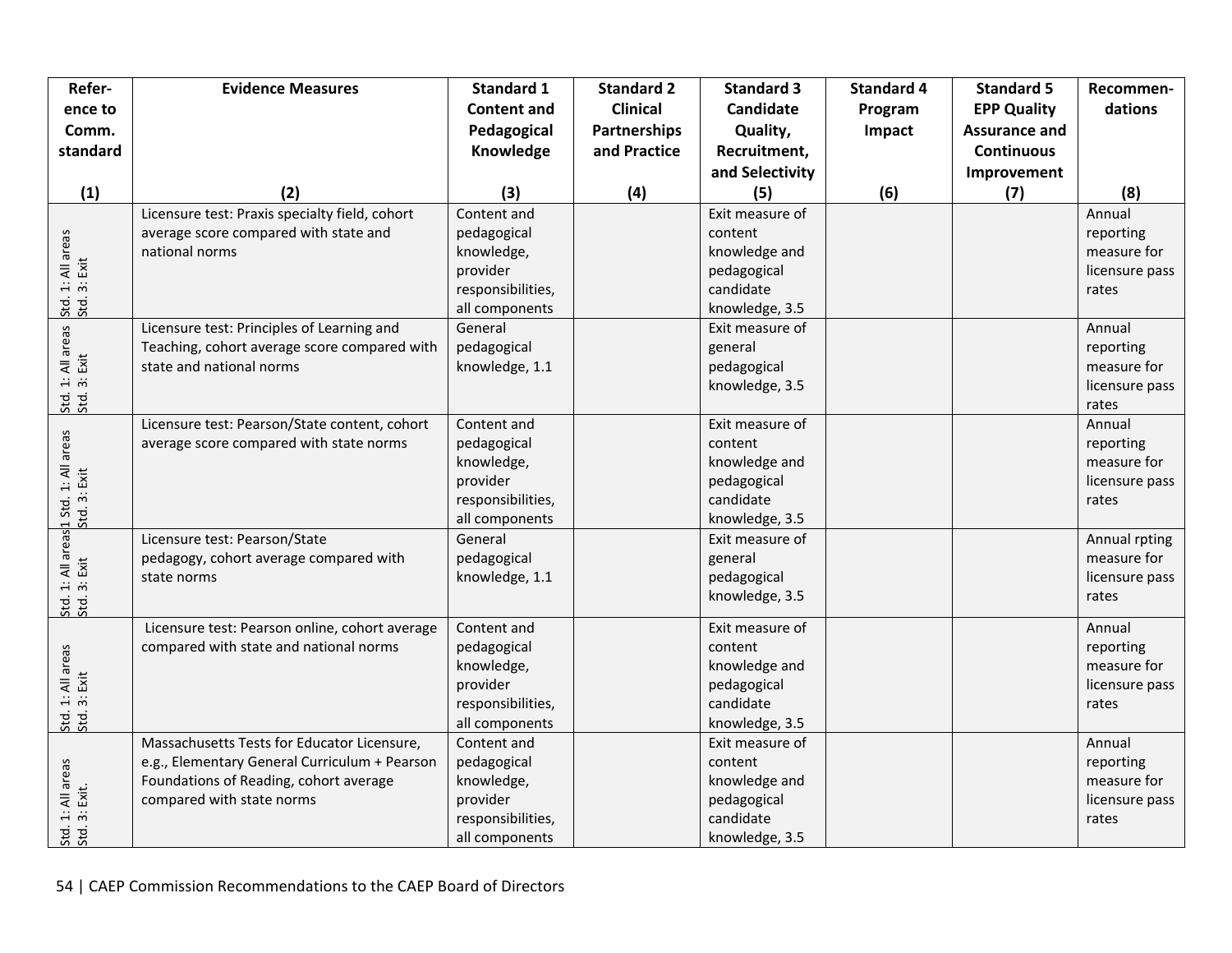| Refer-                                                       | <b>Evidence Measures</b>                        | <b>Standard 1</b>  | <b>Standard 2</b>   | <b>Standard 3</b> | <b>Standard 4</b> | <b>Standard 5</b>    | Recommen-      |
|--------------------------------------------------------------|-------------------------------------------------|--------------------|---------------------|-------------------|-------------------|----------------------|----------------|
| ence to                                                      |                                                 | <b>Content and</b> | <b>Clinical</b>     | <b>Candidate</b>  | Program           | <b>EPP Quality</b>   | dations        |
| Comm.                                                        |                                                 | Pedagogical        | <b>Partnerships</b> | Quality,          | Impact            | <b>Assurance and</b> |                |
| standard                                                     |                                                 | Knowledge          | and Practice        | Recruitment,      |                   | <b>Continuous</b>    |                |
|                                                              |                                                 |                    |                     | and Selectivity   |                   | Improvement          |                |
| (1)                                                          | (2)                                             | (3)                | (4)                 | (5)               | (6)               | (7)                  | (8)            |
| Std. 1: Apply<br>cont. & ped.<br>Know/ rdng;<br>Std. 3: Exit | Connecticut/ Pearson Foundations of Reading     | Part of content    |                     | Exit measure of   |                   |                      | Annual rpting  |
|                                                              | licensure test, cohort average compared with    | pedagogy for       |                     | reading           |                   |                      | measure of     |
|                                                              | state norms                                     | elementary         |                     | pedagogical       |                   |                      | licensure pass |
|                                                              |                                                 | teachers in 1.1    |                     | knowledge, 3.5    |                   |                      | rates          |
|                                                              | ETS Praxis test, Elementary Education:          | Content and        |                     | Exit measure of   |                   |                      | Annual         |
|                                                              | Multiple Subjects, cohort average compared      | pedagogical        |                     | content           |                   |                      | reporting      |
|                                                              | with state and national norms                   | knowledge for      |                     | knowledge and     |                   |                      | measure of     |
|                                                              |                                                 | elementary         |                     | pedagogical       |                   |                      | licensure pass |
| Std. 1: All areas for                                        |                                                 | teachers, 1.1      |                     | candidate         |                   |                      | rates          |
| elem. Prep.<br>Std. 3: Exit for elem K<br>prep.              |                                                 |                    |                     | knowledge, 3.5    |                   |                      |                |
|                                                              | GRE: exit cohort average compared with          |                    |                     | Exit measure of   |                   |                      |                |
|                                                              | national norms                                  |                    |                     | academic ability, |                   |                      |                |
|                                                              |                                                 |                    |                     | 3.5               |                   |                      |                |
| Std. 3: Exit                                                 |                                                 |                    |                     |                   |                   |                      |                |
|                                                              | GRE field tests when applicable, cohort         | Content            |                     | Content           |                   |                      |                |
|                                                              | average score compared with national norms      | knowledge, 1.1     |                     | knowledge         |                   |                      |                |
|                                                              | in:                                             |                    |                     | assessment, 3.5   |                   |                      |                |
|                                                              | Biochemistry, cell and molecular biology;       |                    |                     |                   |                   |                      |                |
|                                                              | biology; chemistry; computer science;           |                    |                     |                   |                   |                      |                |
|                                                              | Literature in English; Mathematics; Physics and |                    |                     |                   |                   |                      |                |
| : Std. 1: Content<br>  knowledge<br>  Std. 3: exit           | Psychology.                                     |                    |                     |                   |                   |                      |                |
|                                                              | ETS Major fields tests: average cohort score    | Content            |                     | Exit measure of   |                   |                      |                |
|                                                              | compared with national norms                    | knowledge, 1.1     |                     | content           |                   |                      |                |
| Std. 1: Content<br>knowledge<br>Std. 3: exit                 |                                                 | and 1.3            |                     | knowledge, 3.5    |                   |                      |                |
|                                                              |                                                 |                    |                     |                   |                   |                      |                |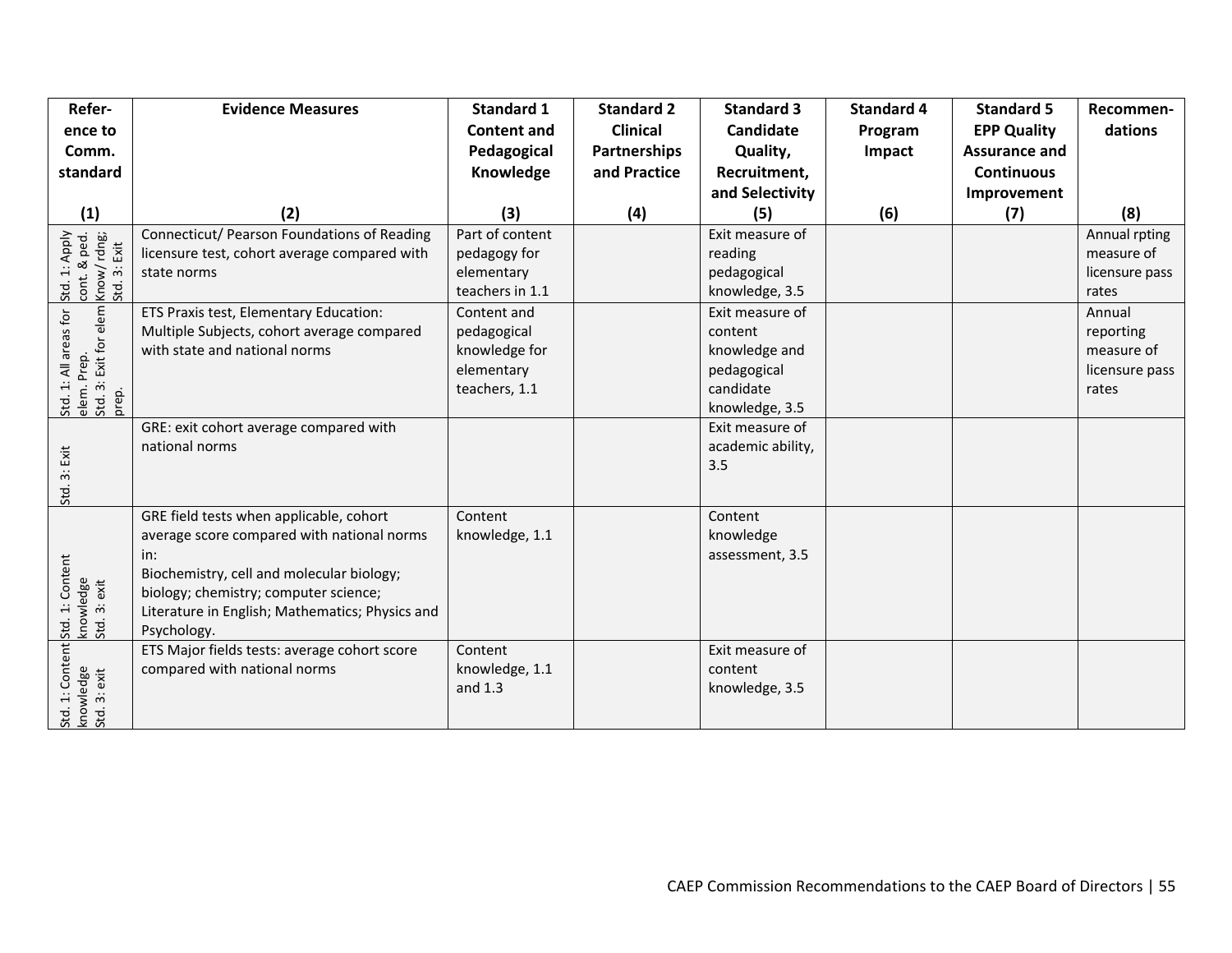| Refer-                                                                                   | <b>Evidence Measures</b>                                                                                                                                                                                                                                            | <b>Standard 1</b>                        | <b>Standard 2</b>                      | <b>Standard 3</b>                        | <b>Standard 4</b>                                                               | <b>Standard 5</b>                          | Recommen-                                               |
|------------------------------------------------------------------------------------------|---------------------------------------------------------------------------------------------------------------------------------------------------------------------------------------------------------------------------------------------------------------------|------------------------------------------|----------------------------------------|------------------------------------------|---------------------------------------------------------------------------------|--------------------------------------------|---------------------------------------------------------|
| ence to<br>Comm.                                                                         |                                                                                                                                                                                                                                                                     | <b>Content and</b><br>Pedagogical        | <b>Clinical</b><br><b>Partnerships</b> | <b>Candidate</b><br>Quality,             | Program<br>Impact                                                               | <b>EPP Quality</b><br><b>Assurance and</b> | dations                                                 |
| standard                                                                                 |                                                                                                                                                                                                                                                                     | Knowledge                                | and Practice                           | Recruitment,                             |                                                                                 | <b>Continuous</b>                          |                                                         |
|                                                                                          |                                                                                                                                                                                                                                                                     |                                          |                                        | and Selectivity                          |                                                                                 | Improvement                                |                                                         |
| (1)                                                                                      | (2)                                                                                                                                                                                                                                                                 | (3)                                      | (4)                                    | (5)                                      | (6)                                                                             | (7)                                        | (8)                                                     |
|                                                                                          | <b>IN-SERVICE MEASURES</b><br>6.                                                                                                                                                                                                                                    |                                          |                                        |                                          |                                                                                 |                                            |                                                         |
| k Std. 1 :apply cont &<br>ped; Std. 3: exit;<br>Std. 4:impact;<br>annual reporting       | Value added student growth measures where<br>available from the state. CAEP guidelines and<br>peer judgment.                                                                                                                                                        | Feedback on<br>progress of<br>completers |                                        | Feedback on<br>progress of<br>completers | Completer<br>impact on P-12<br>student learning<br>and<br>development,<br>4.1   |                                            | Annual report<br>measure of<br>student<br>growth        |
| Std. 1 :apply cont & S<br>ped; Std. 3: exit; p<br>Std. 4:impact; S<br>annual reporting p | State supported measures that address P-12<br>student learning and development that can be<br>linked with teacher data. CAEP guidelines and<br>peer judgment.                                                                                                       | Feedback on<br>progress of<br>completers |                                        | Feedback on<br>progress of<br>completers | Completer<br>impact on P-12<br>student learning<br>and<br>development,<br>4.1   |                                            | Annual report<br>measure of<br>student<br>growth        |
| impact, student<br>growth; annual<br>reporting<br>Std. 4: Program                        | Case studies of completers that demonstrate<br>the impacts of preparation on P-12 student<br>learning and development and can be linked<br>with teacher data. CAEP guidelines and peer<br>judgment.                                                                 |                                          |                                        |                                          | Completer<br>impact on P-12<br>student learning<br>and<br>development,<br>4.1   |                                            | Annual report<br>measure of<br>student<br>growth        |
| impact, student<br>growth; Annual<br>reporting<br>Std. 4: Program                        | Employer satisfaction survey. Move toward<br>comprehensive state gathering of descriptive<br>data, and reporting and comparisons with<br>state and national norms for similar types of<br>EPPs. Compare trends over time, similar<br>placements.                    |                                          |                                        |                                          | Program impact<br>measure, 4.3                                                  |                                            | Annual report<br>measure of<br>employer<br>satisfaction |
| Std. 4:<br>Program<br>impact;<br>annual                                                  | Completer retention. Move toward common<br>reporting. Compare trends over time, similar<br>placements.                                                                                                                                                              |                                          |                                        |                                          | Indicator of<br>employer<br>satisfaction, 4.3                                   |                                            | Annual report<br>measure of<br>employer<br>satisfaction |
| Std. 4: Program<br>impact; annual<br>reporting                                           | edTPA for in-service teachers (when an in-<br>service version becomes available, or if/when<br>other assessments that provide valid and<br>reliable information about in-service teaching<br>are available). Compare with common cut<br>score and trends over time. |                                          |                                        |                                          | Teacher<br>performance<br>indicator with<br>multiple<br>dimensions, 4.1,<br>4.2 |                                            | Annual report<br>measure of<br>teacher<br>performance   |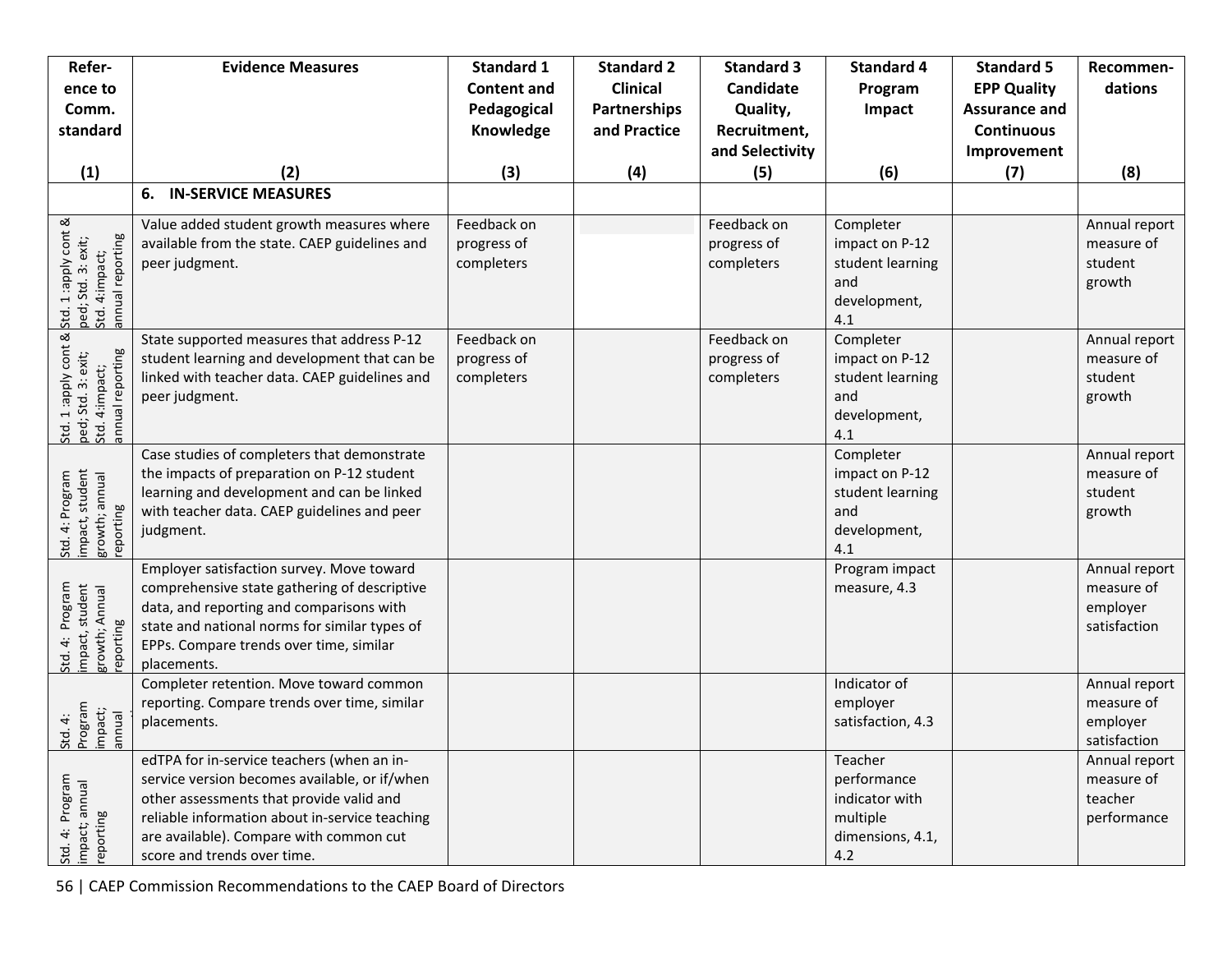| Refer-                                                           | <b>Evidence Measures</b>                                                                                                                                                                                                                                                   | <b>Standard 1</b>  | <b>Standard 2</b>   | <b>Standard 3</b> | <b>Standard 4</b>                                 | <b>Standard 5</b>    | Recommen-                                                                        |
|------------------------------------------------------------------|----------------------------------------------------------------------------------------------------------------------------------------------------------------------------------------------------------------------------------------------------------------------------|--------------------|---------------------|-------------------|---------------------------------------------------|----------------------|----------------------------------------------------------------------------------|
| ence to                                                          |                                                                                                                                                                                                                                                                            | <b>Content and</b> | <b>Clinical</b>     | <b>Candidate</b>  | Program                                           | <b>EPP Quality</b>   | dations                                                                          |
| Comm.                                                            |                                                                                                                                                                                                                                                                            | Pedagogical        | <b>Partnerships</b> | Quality,          | Impact                                            | <b>Assurance and</b> |                                                                                  |
| standard                                                         |                                                                                                                                                                                                                                                                            | Knowledge          | and Practice        | Recruitment,      |                                                   | <b>Continuous</b>    |                                                                                  |
|                                                                  |                                                                                                                                                                                                                                                                            |                    |                     | and Selectivity   |                                                   | Improvement          |                                                                                  |
| (1)                                                              | (2)                                                                                                                                                                                                                                                                        | (3)                | (4)                 | (5)               | (6)                                               | (7)                  | (8)                                                                              |
| Std. 4: Program<br>impact; annual<br>reporting                   | Completer promotion and employment<br>trajectory. Move toward common reporting.<br>Compare trends over time, similar placements.                                                                                                                                           |                    |                     |                   | Indicators of<br>employer<br>satisfaction, 4.3    |                      | Annual report<br>measure of<br>employer<br>satisfaction                          |
|                                                                  |                                                                                                                                                                                                                                                                            |                    |                     |                   |                                                   |                      |                                                                                  |
| Std. 4: Program<br>impact; annual<br>reporting                   | Candidate satisfaction survey. Move toward<br>comprehensive state gathering and reporting<br>of descriptive data, and comparisons with<br>state and national norms for similar types of<br>EPPs.                                                                           |                    |                     |                   | Program impact<br>measure, 4.4                    |                      | Annual report<br>measure of<br>completer<br>satisfaction                         |
| 4: program<br>impact; annual<br>reporting<br>Std.                | Inservice P-12 student surveys with EPP<br>analysis of data on teacher instructional<br>practices in the classroom. Compare trends<br>over time and compare with national data, if<br>available.                                                                           |                    |                     |                   | Part of program<br>impact measure<br>4.2          |                      | Part of annual<br>report<br>measure of<br>completer<br>teaching<br>effectiveness |
| 4: program<br>impact; annual <mark>i</mark><br>reporting<br>Std. | Inservice observations of teaching with trained<br>evaluators such as CLASS or Danielson;<br>compare with preservice capstone<br>assessments                                                                                                                               |                    |                     |                   | Teaching<br>effectiveness<br>measure, 4.2         |                      | Annual report<br>measure of<br>teaching<br>effectiveness                         |
| assurance system;<br>Annual reporting<br>5; quality<br>Std.      | Completer retention in (1) education position<br>for which initially hired or (2) other education<br>role by the same or a different employer;<br>compare with similar EPPs but move to state<br>collection and analysis of these data by<br>common definitions over time. |                    |                     |                   | One indicator of<br>employer<br>satisfaction, 4.3 |                      | Annual report<br>measure of<br>retention                                         |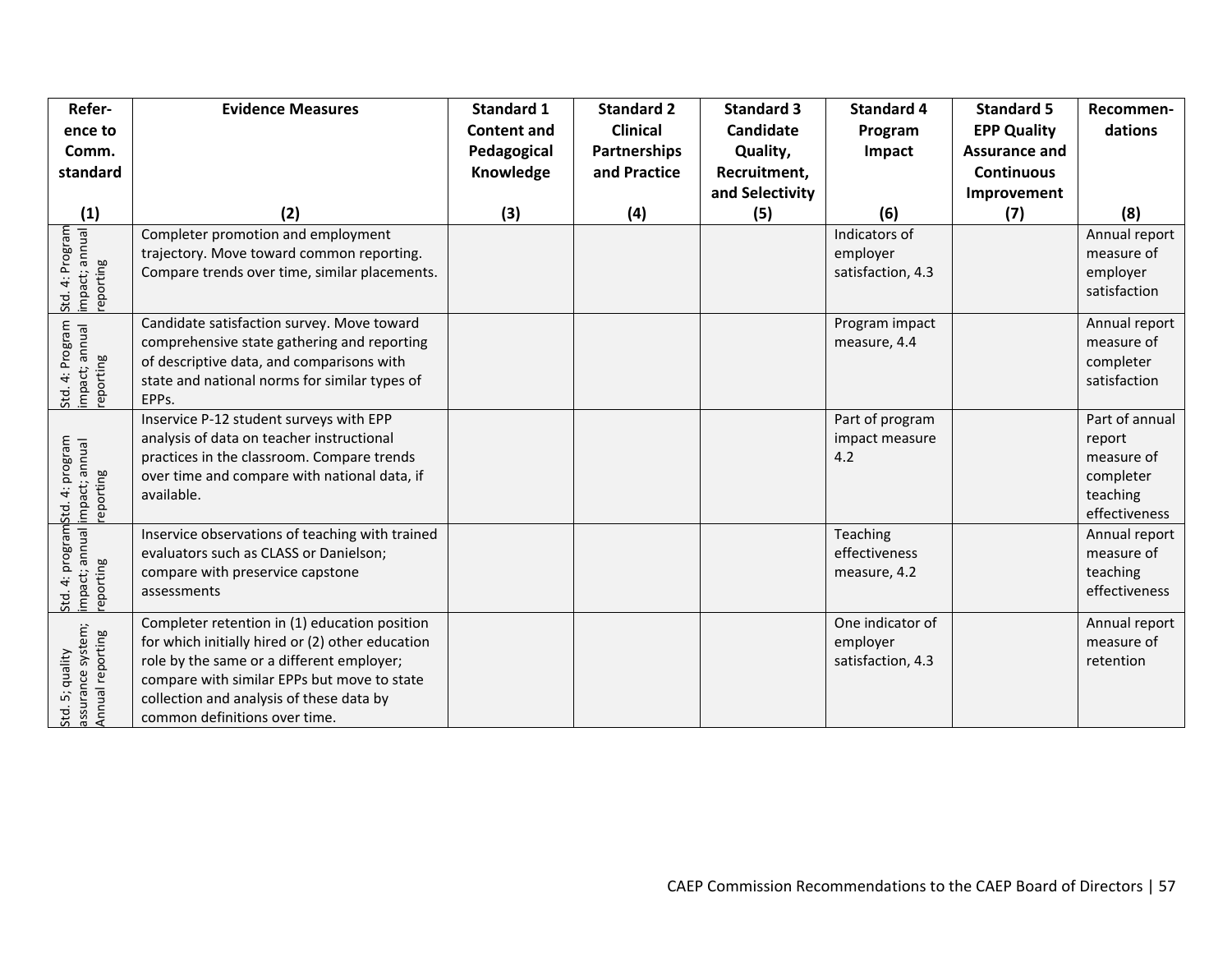#### **INTRODUCTORY SECTIONS**

<sup>1</sup> National Research Council [NRC]. (2010). *Preparing teachers: Building evidence for sound policy*, p. 180. Retrieved from http://www.nap.edu/catalog.php?record\_id=12882

#### **ACCREDITATION STANDARDS AND RECOMMENDATIONS**

<sup>3</sup> U. S. Department of Education. (2013), *For each and every child—a strategy for education equity and excellence*, p. 12. <sup>3</sup> NRC. (2010), p. 180.

#### **STANDARD 1: CONTENT AND PEDAGOGICAL KNOWLEDGE**

<sup>4</sup> Progression levels are described in *InTASC model core teaching standards and learning progressions for teachers 1.0* (2011), pp. 16‐ 47.

<sup>5</sup> Council of Chief State School Officers [CCSSO]. (2011). *InTASC model core teaching standards*. Retrieved from http://www.ccsso.org/Resources/Resources\_Listing.html?search=model+core+teaching+Standards

National Board for Professional Teaching Standards [NBPTS]. (2002). *What teachers should know and be able to do. Retrieved from* http://www.nbpts.org/resources/publications

<sup>6</sup> Ball, D. L., Thames, M. H., & Phelps, G. (2008). Content knowledge for teaching: What makes it special? *Journal of Teacher Education, 59*(5), 389‐407.

Shulman, L. S. (1986). Those who understand: Knowledge growth in teaching. *Educational Researcher, 15*(2), 4-14.<br><sup>7</sup> Schacter, J., & Thum, Y. M. (2004). Paying for high- and low-quality teaching. *Economics of Education R* 

American Council on Education [ACE]. (1999). To touch the future: Transforming the way teachers are taught. An action agenda for *college and university presidents.* Washington, DC.: Author. Retrieved from http://www.physics.ohio‐state.edu/~jossem/REF/115.pdf Hill, H. C., Rowan, B., & Ball, D. L. (2005). Effects of teachers' mathematical knowledge for teaching on student achievement. *American*

Educational Research Journal, 42 (2), 371-406.<br><sup>8</sup> Shulman, L. (1987). Knowledge and teaching: Foundations of the new reform. *Harvard Educational Review, 57*(1), 1–22.<br><sup>9</sup> Darling-Hammond, L. Power Point presentation, "Su 2013.

<sup>10</sup> Ball, D. L. (2000). Bridging practices: Intertwining content and pedagogy in teaching and learning to teach. *Journal of Teacher*

*Education, 51*(3), 241-247.<br><sup>11</sup> Cochran, K. F., DeRuiter, J. A., & King, A. R. (1993). Pedagogical content knowing: An integrative model for teacher preparation. Journal of Teacher Education, 44(4), 263-272).<br><sup>12</sup> Shulman, Knowledge and teaching, p. 13.<br><sup>13</sup> InTASC model core teaching standards, p. 8.<br><sup>14</sup> Goe, L., Bell, C., & Little, O. (2008). Approaches to evaluating teacher eff

Comprehensive Center for Teacher Quality.<br><sup>15</sup> For a discussion of the benefits of family engagement at different developmental stages, please see Harvard Family Research

Project's *Family Involvement Makes a Difference* publication series, available online at

16 Common Core State Standards Initiative. (2010). *Frequently asked questions.* Retrieved from http://www.corestandards.org/assets/CoreFAQ.pdf<br><sup>17</sup> NBPTS, What teachers should know and be able to do.

<sup>18</sup> International Society in Technology Education (ISTE). (2008) Advancing digital age teaching. Retrieved from<br>http://www.iste.org/docs/pdfs/nets-t-standards.pdf?sfvrsn=2

<sup>19</sup> Harvard Family Research Project. (2006/2007). *Family Involvement Makes a Difference* publication series. Retrieved from http://www.hfrp.org/FamilyInvolvementMakesADifference

#### **STANDARD 2: CLINICAL PRACTICE AND PARTNERSHIPS**

<sup>20</sup> National Council for Accreditation of Teacher Education [NCATE]. (2010). *Transforming teacher education through clinical practice: A national strategy to prepare effective teachers.* Washington, D. C.: Author.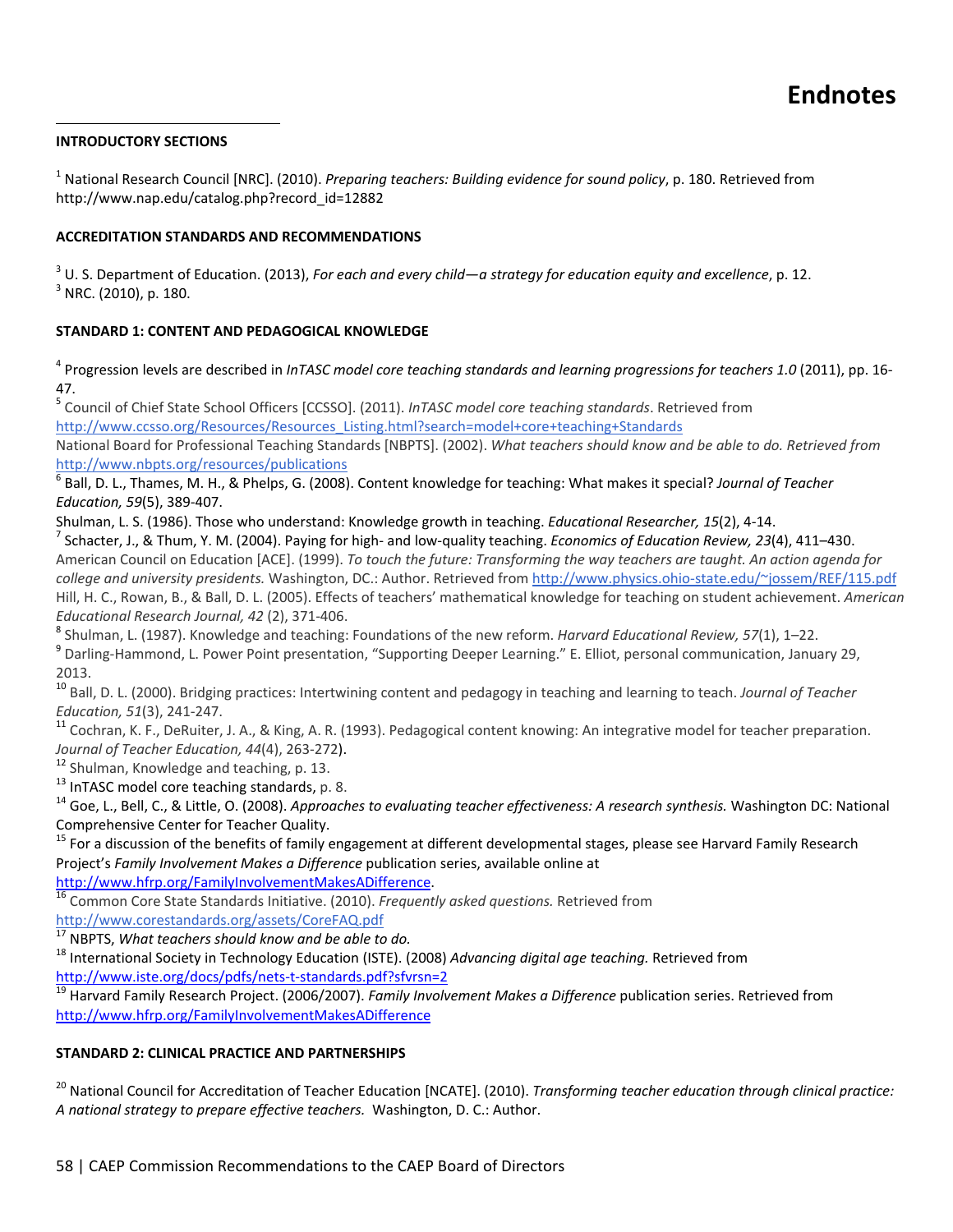<sup>21</sup> Houck, J. W., Cohn, K. C., & Cohn, C. A. (2004). *Partnering to lead educational renewal: High‐quality teachers, high‐quality* schools.

New York, NY: Teachers College Press.<br><sup>22</sup> Darling-Hammond, L., & Baratz-Snowden, J. (Eds.). (2005). A good teacher in every classroom: Preparing the highly qualified<br>teachers our children deserve, pp. 38-39. San Francisco

<sup>23</sup> Grossman, P. (2010). Learning to practice: The design of clinical experience in teacher preparation. Washington, D.C.: American Association of Colleges for Teacher Education

Ronfeldt, M. (2012). Where should student teachers learn to teach? Effects of field placement school characteristics on teacher

retention and effectiveness. *Educational Evaluation and Policy Analysis*, 34:1, 3-26.<br><sup>24</sup> NCATE (2010).<br><sup>25</sup> National Council for Accreditation of Teacher Education [NCATE]. (2008) *Professional standards for the accredi* 

<sup>26</sup> NCATE (2010). pp. 5, 6.<br><sup>27</sup> Howey, K. R. (2007). A review of urban teacher residencies (UTRs) in the context of urban teacher preparation, alternative routes<br>to certification, and a changing teacher workforce. Washin

<sup>28</sup> Educational Testing Service [ETS]. (2004) Where we stand on teacher quality: An issue paper from ETS, p. 3. Princeton, NJ: Author. Retrieved on August 4, 2012, at http://www.ets.org/Media/Education\_Topics/pdf/teacherquality.pdf <sup>29</sup> NRC (2010).

## **STANDARD 3: CANDIDATE QUALITY, RECRUITMENT, AND SELECTIVITY**

<sup>30</sup> National Center for Education Statistics [NCES]. (2011). *American's high school graduates: Results of the 2009 NAEP high school transcript study.* NCES 20111462. Washington, D.C.: U. S. Department of Education. Retrieved from

http://nces.ed.gov/pubsearch/pubsinfo. asp?pubid=20111462 The study shows high school grade point averages as 3.0 for "overall," 2.79 for "core academic" subjects, and 3.14 for "other academic" subjects. SAT "top third" performance is about 1120, and ACT is about 22.8 for English and 23.0 for math. GRE top third on the new scale is about 154.6 for verbal and 154 for quantitative. The minimum criteria may change as standards for admission to teacher education programs become more competitive; the criteria

should reflect high standards used by states and recommended by research.<br><sup>31</sup> Koehler, M. J., & Mishra, P. (2009). What is technological pedagogical content knowledge? Contemporary Issues in Technology and *Teacher Education,* 9(1), 60-70.<br><sup>32</sup> NRC (2010), 181.<br><sup>33</sup> Morrell, J. (2010). Teacher preparation and diversity: When American preservice teachers aren't white and middle class. *Online* 

Submission. Retrieved from http://www.academia.edu/257521/ Teacher preparation and diversity when American preservice teachers aren't white and middle class.

34 Boser, U. (2011). Teacher diversity matters: A state-by-state analysis of teachers of color. *Center For American Progress*. Retrieved<br>from http://www.americanprogress.org/issues/education/report/2011/11/09/10657/teache

<sup>35</sup> Dee, T. 2004. The Race Connection: Are Teachers More Effective with Students who Share their Ethnicity? Education Next.4.2:52-59.

Teachers, Race and Student Achievement in a Randomized Experiment. NBER Working Paper Series. National Bureau of Economic Research, Cambridge, MA.41 Working Papers, August 2001.

Goldhaber, D., & Hansen, M. (2010). Race, gender, and teacher testing: How informative a tool is teacher licensure testing?. *American Educational Research Journal*, *47*(1), 218‐251. Retrieved from http://aer.sagepub.com/content/47/1/218.full.pdf Hanushek, E., Kain,J.,O'Brian, D., and S. Rivikin. 2005. The Market for Teacher Quality. Working Paper 11154. Retrieved from http://www.nber.org/papers/w11154

<sup>36</sup> Bireda, S. & Chait, R. (2011). Increasing teacher diversity: Strategies to improve the teacher workforce. *Center For American* Progress. Retrieved from: http://www.americaprogress.org<br><sup>37</sup> National Collaboration on Diversity in the Teaching Force. (2004). Assessment of diversity in America's teaching force: A call to

action, p. 9. Retrieved from <u>http://www.ate1.org/pubs/ uploads/diversityreport.pdf</u><br><sup>38</sup> National Collaboration on Diversity in the Teaching Force (2004) and Bireda and Chait (2011).<br><sup>39</sup> Bireda and Chait (2011), 30.<br><sup>40</sup>

http://www.ncei.com/Profile\_Teachers\_US\_2011.pdf 41 NCATE (2010).

<sup>42</sup> *Teacher Shortage Areas Nationwide Listing: 1990‐1991 through 2012‐2013.* (April 2012). U.S. Department of Education, Office of Postsecondary Education. Retrieved from http://www2.ed.gov/about/offices/list/ope/pol/tsa.html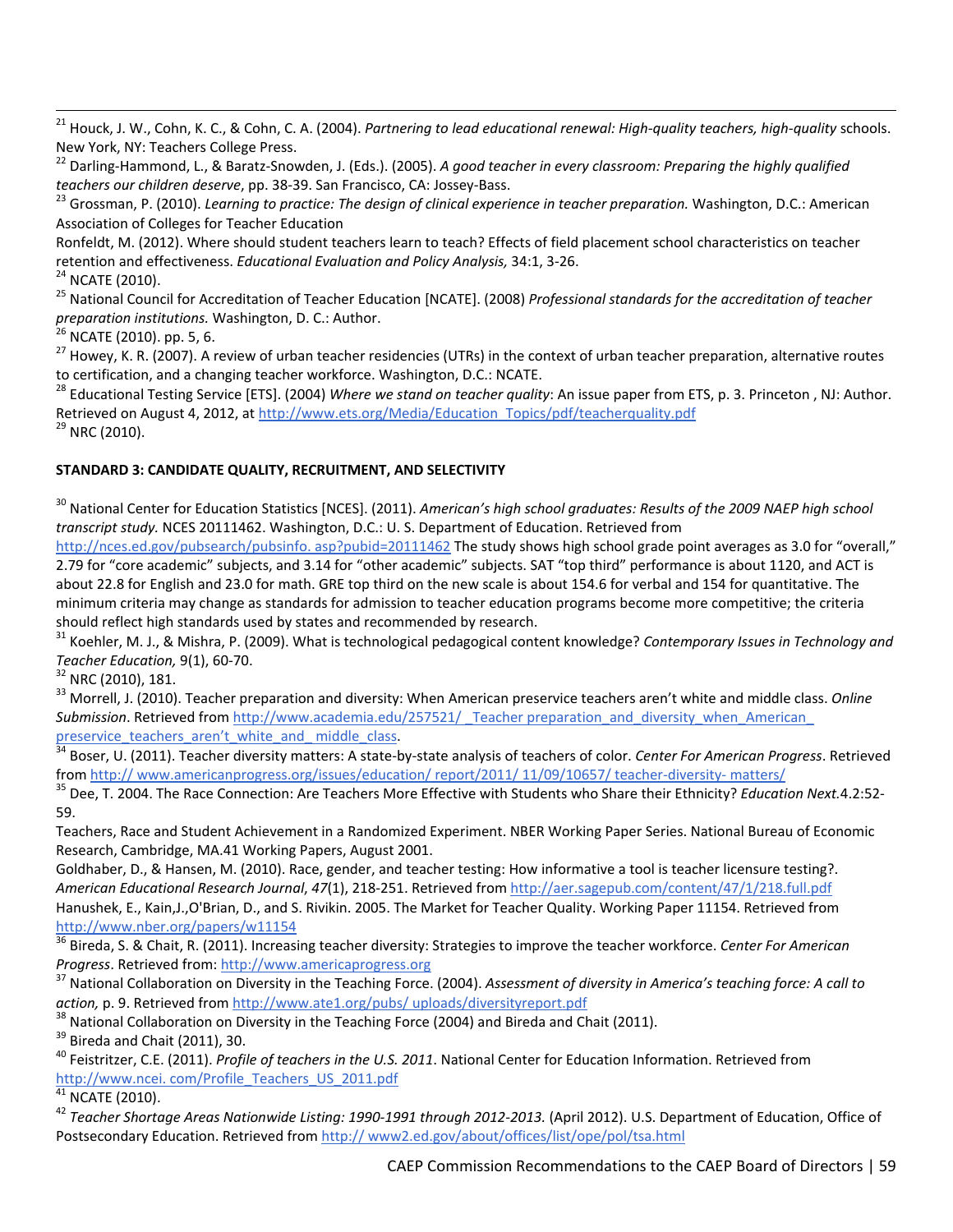<sup>43</sup> Bushaw, W., Lopez, L. (2011). *Betting on teachers: The 43<sup>rd</sup> annual Phi Delta Kappa/Gallup Poll of public's attitudes toward the<br>public schools. Phi Delta Kappan 93(1), 8-26.* 

<u> Andrewski politika (za obrazu za obrazu za obrazu za obrazu za obrazu za obrazu za obrazu za obrazu za obrazu</u>

American Federation of Teachers [AFT ]. (2012), Raising the bar: Aligning and elevating teacher preparation and the education profession. Washington, D. C.: Author.

<sup>45</sup> Ball, D., Hill, H., Rowan, B. (2005). Effects of Teachers' Mathematical Knowledge for Teaching on Student Achievement. *American Educational Research Journal.* 42(2), 371‐406.

Floden,R. & M. Maniketti. 2005. Research on the Effects of Coursework in the Arts and Sciences and in the Foundations of Education. In Studying Teacher Education: The report of the AERA Panel on Research and Teacher Education. Eds. Cochran-Smith, M. & K. Zeichner. (Meta‐analysis of previous research.)

Wayne, A., and P. Young. (2003). Teacher Characteristics and Student Achievement Gains: A Review. *Review of Educational Research* 73(1). 89-122. (Meta-analysis of previous research.)<br><sup>46</sup> Auguste, B., Kihn, P., & Miller, M. (2010). Closing the talent gap: Attracting and retaining top-third graduates to careers in

teaching: An international and market research-based perspective. McKinsey & Company. Retrieved from http://<br>mckinseyonsociety.com/closing-the-talent-gap/

<sup>47</sup> Whitehurst, G. (2002). Strengthen teacher quality: Research on teacher preparationand professional development. White House Conference on Preparing Tomorrow's Teachers. U. S. Department of Education. Retrieved from http://www2.ed.gov/admins/tchrqual/learn/ preparing teachers conference/whitehurst.html NRC (2010).

<sup>48</sup> Levin, H. M. (1970). A cost-effectiveness analysis of teacher selection. Journal of Human Resources, 5(1), 24-33.<br><sup>49</sup> Rockoff, J. E., Jacob, B. A., Kane, T. J., & Staiger, D. O. (2011). Can you recognize an effective *Education Finance and Policy, 6*(1), 43-74.<br><sup>50</sup> Duckworth, A. L., Peterson, C., Matthews, M. D., & Kelly, D. R. (2007). Grit: Perseverance and passion for long-term goals. *Journal* 

*of Personality and Social Psychology, 92*(6),1087‐ 1101. Also see Haberman, M. (2000). What makes a teacher education program relevant preparation for teaching diverse students in urban poverty schools? (The Milwaukee Teacher Education Center Model). and Harding, H. (2012). Teach for America: Leading for change. *Educational Leadership*, 69(8), 58-61.<br><sup>51</sup> Dobbie, W. (2011). Teacher characteristics and student achievement: Evidence from Teach for America. Harvard Universit

Retrieved from http://www.people.fas.harvard.edu/~dobbie/ research/TeacherCharacteristics\_July 2011.pdf <sup>52</sup> Danielson, C. (2009). A framework for learning to teach. *Educational Leadership*, 66. Retrieved from

http://www.ascd.org/publications/educational-leadership/summer09/vol66/num09/A-Framework- for-Learning-to-Teach.aspx<br><sup>53</sup> Ball, D. (2008). Mathematical Knowledge for Teacher and the Mathematical Quality of Instruction: An and *Instruction.* 26(4), 430-511.<br><sup>54</sup> Measures of Effective Teaching Project. (2010). Working with teachers to develop fair and reliable measures of effective teaching.

Retrieved from http://www.metproject.org/downloads/met-framing-paper.pdf

<sup>55</sup> Lemov, D. (2010). Teach like a champion: 49 Techniques that Put Students on the Path to College (K-12). San Francisco: Jossey-Bass.

<sup>56</sup> Henry, T., et al. (2012). The effects of experience and attrition for novice high‐school science and mathematics teachers. *Science*,

335, 1118-1121. Retrieved from http://www.sciencemag.org/content/335/6072/1118.full.pdf<br><sup>57</sup> Noell, G., & Burns, J. (2006). *Value-added assessment of teacher preparation: An illustration of emerging technology.* Journal o Teacher Education Vol. 57, 37-50. Retrieved from http:// jte.sagepub.com/content/57/1/ 37.full.pdf+html <sup>58</sup>Whitehurst (2002).

 $59$  NRC (2010)

CCSSO (2011).<br><sup>60</sup> CCSSO (2011).<br><sup>61</sup> Danielson (2009).

<sup>62</sup> See, for example, Rodgers, C. & Raider‐Roth, M. (2006), *Presence in teaching. Teachers and teaching: Theory and practice*, 12(3) 265‐287. See also Barker, L. & Borko, H. (2011). Conclusion: Presence and the art of improvisational teaching. In Sawyer, R. K. (ed), *Structure and improvisation in creative teaching* (279‐293). New York: Cambridge University Press. See also, Joint project of Stanford University and AACTE to develop a preservice education "teacher performance assessment." See description at this URL: http://edtpa.aacte.org/wp‐content/uploads/2013/01/using‐edTPA.pdf

## **STANDARD 4: PROGRAM IMPACT**

 $^{63}$  NRC (2010).<br> $^{64}$  University of Wisconsin, Value Added Research Center (2013), Student Growth and Value-Added Information as Evidence of Educator Preparation Program Effectiveness: A Review, Draft prepared for CAEP.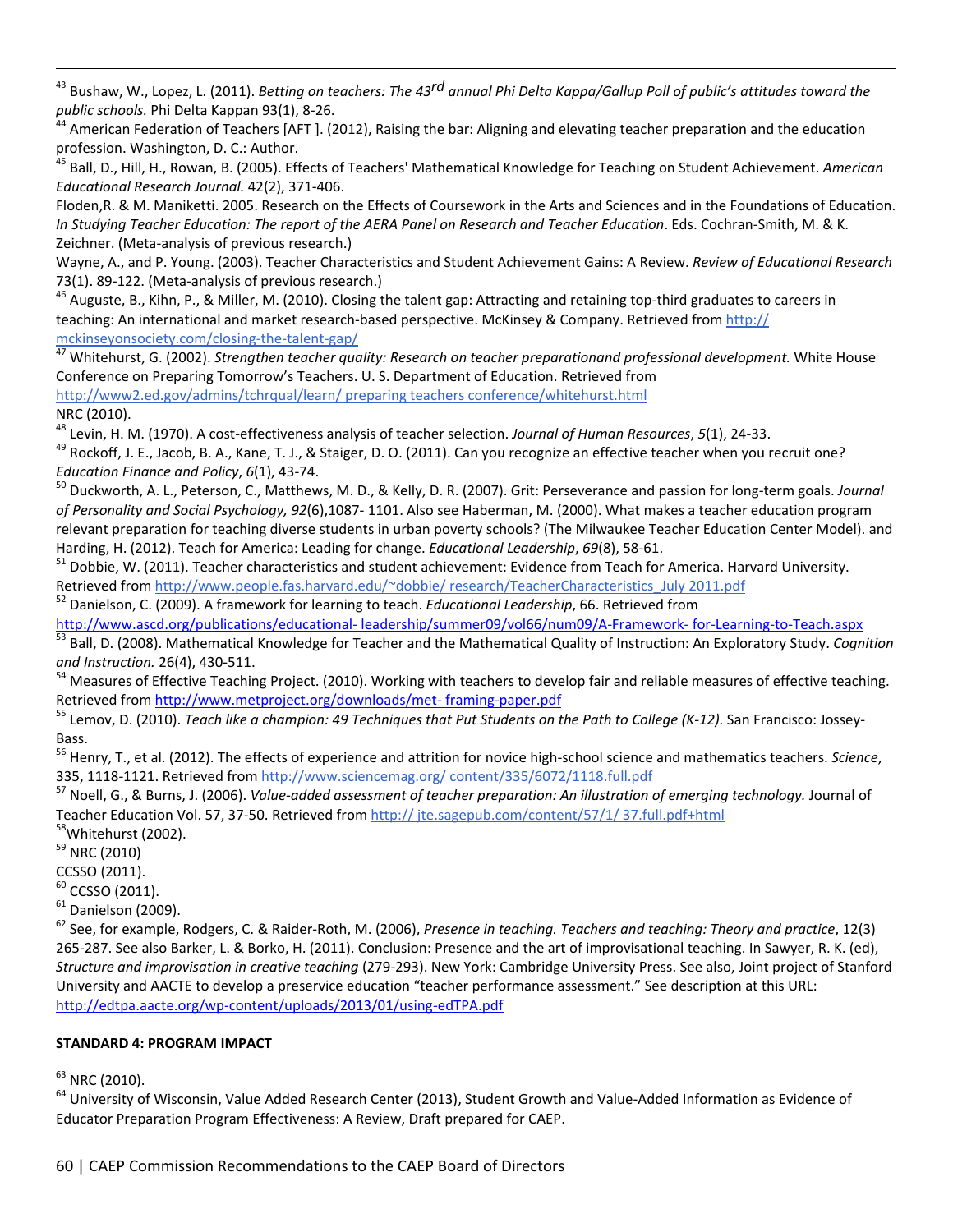<sup>65</sup> Ewell, P. (2013). *Report of the data task force to the CAEP Commission on Standards and Performance Reporting*, CAEP. American Psychological Association (2013). *Applying Psychological Science to Using Data for continuous Teacher Preparation Program Improvement,* Draft, Report of a Board of Educational Affairs Task Force.

University of Wisconsin, Value Added Research Center (2013).<br><sup>66</sup> Ferguson, Ronald F. (2012). Can student surveys measure teaching quality? *Phi Delta Kappan*, 94:3, 24-28.

## **STANDARD 5: PROVIDER QUALITY AND CONTINUOUS IMPROVEMENT**

 $67$  Ruben, B. R. (2010). Excellence in higher education guide. An integrated approach to assessment, planning, and improvement in *colleges and universities.* Washington, D.C.: National Association of College and University Business Officers. Baldrige Performance Excellence Program. (2011). *2011‐2012 Education criteria for performance excellence.* Gaithersburg, MD: Author.

<sup>68</sup> The use of "development" is based on InTASC's *Standard #1: Learner Development. The teacher understands how learners grow* and develop, recognizing that patterns of learning and development vary individually within and across the cognitive, linguistic, *social, emotional, and physical areas, and designs and implements developmentally appropriate and challenging learning experiences.*

<sup>69</sup> NRC. (2010).

Bransford, J., Darling‐Hammond, L., & Lepage, P. (2005). In L. Darling‐Hammond, & J. Bransford (Eds.), *Preparing teachers for a changing world. What teachers should learn and be able to do* (pp. 1‐ 39). San Francisco, CA: Jossey‐Bass.

Zeichner, K. M., & Conklin, H. G. (2005). Teacher education programs. In M. Cochran‐Smith, & K. M. Zeichner (Eds.), *Studying teacher education* (pp. 645‐735)*.* Mahwah, NJ: Lawrence Erlbaum Associates.

NCATE. (2010).<br><sup>70</sup> Ewell, P. (2012). Recent trends and practices in accreditation: Implications for the development of standards for CAEP. Washington,

DC: CAEP. <sup>71</sup> Langley G.L., Nolan K.M., Nolan T.W., Norman C.L. & Provost L.P. (2009). *The improvement guide: <sup>A</sup> practical approach to*

<sup>72</sup> Bryk, A.S., Gomez, L.M. & Grunow, A. (2010). Getting ideas into action: Building networked improvement communities in *education*, Stanford, CA: Carnegie Foundation for the Advancement of Teaching. Essay retrieved from

http://www.carnegiefoundation.org/spotlight/webinar‐bryk‐gomez‐building‐networked‐improvement‐communities‐in‐education

## **ADDITIONAL RECOMMENDATIONS OF THE CAEP COMMISSION**

 $73$  Ewell, P. (2012).<br> $74$  NRC (2010). pp. 182, 183.

## **CROSS‐CUTTING THEMES**

<sup>75</sup> National Center for Education Statistics, Digest of Education Statistics, Table 44, 2012 U. S. Department of Education.<br><sup>76</sup> Bureau of the Census (2001). Population 5 Years and Over Who Spoke a Language Other Than Eng and English-Speaking Ability, Appendix Table 1. Retrieved at: http://www.census.gov/hhes/socdemo/language/data/acs/ACS-12.pdf<br><sup>77</sup> U. S. Department of Education, op. cit., p. 22.<br><sup>78</sup> Adapted from InTASC (2011).<br><sup>79</sup> The u

and develop, recognizing that patterns of learning and development vary individually within and across the cognitive, linguistic, *social, emotional, and physical areas, and designs and implements developmentally appropriate and challenging learning experiences.*

## **RECOMMENDATIONS ON EVIDENCE IN ACCREDITATION**

<sup>80</sup> Ewell, P. (2013). *Report of the data task force.*<br><sup>81</sup> Ewell, P. (2013). *Principles for measures used in the CAEP accreditation process, CAEP.*<br><sup>82</sup> Ewell, P. (2012). *Recent trends.*<br><sup>83</sup> Kahl. Stuart, Hofman, Pete *practicing teachers,* Prepared for the Council for the Accreditation of Educator Preparation.